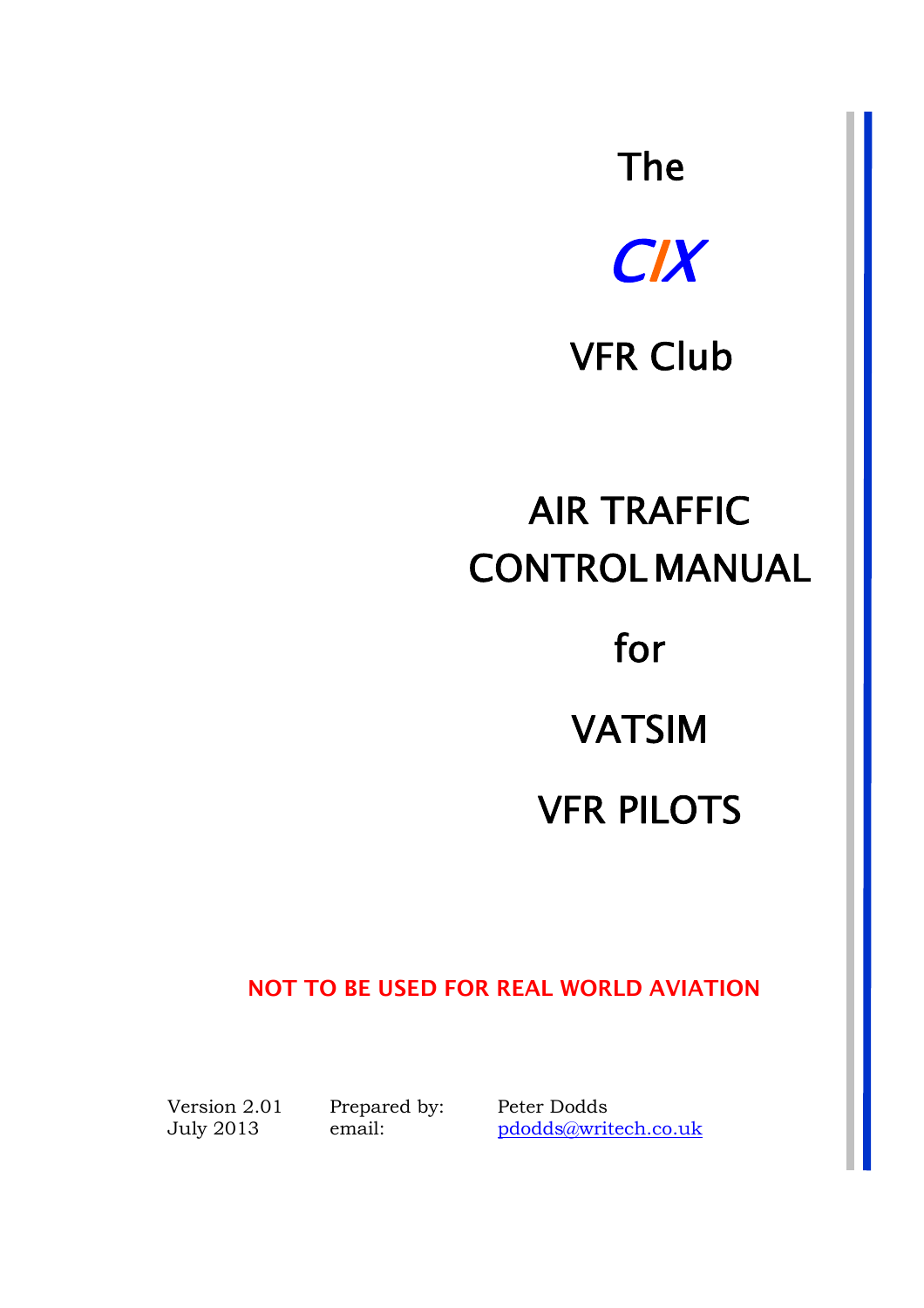## Table of Contents

| 1. |     |       |  |
|----|-----|-------|--|
|    | 1.1 |       |  |
|    | 1.2 |       |  |
|    | 1.3 |       |  |
|    | 1.4 |       |  |
|    |     | 1.4.1 |  |
|    |     | 1.4.2 |  |
|    | 1.5 |       |  |
|    | 1.6 |       |  |
|    | 1.7 |       |  |
|    |     | 1.7.1 |  |
|    |     | 1.7.2 |  |
|    |     | 1.7.3 |  |
|    |     | 1.7.4 |  |
|    |     | 1.7.5 |  |
|    |     | 1.7.6 |  |
|    | 1.8 |       |  |
|    | 1.9 |       |  |
| 2. |     |       |  |
|    | 2.1 |       |  |
|    | 2.2 |       |  |
|    | 2.3 |       |  |
|    | 2.4 |       |  |
|    | 2.5 |       |  |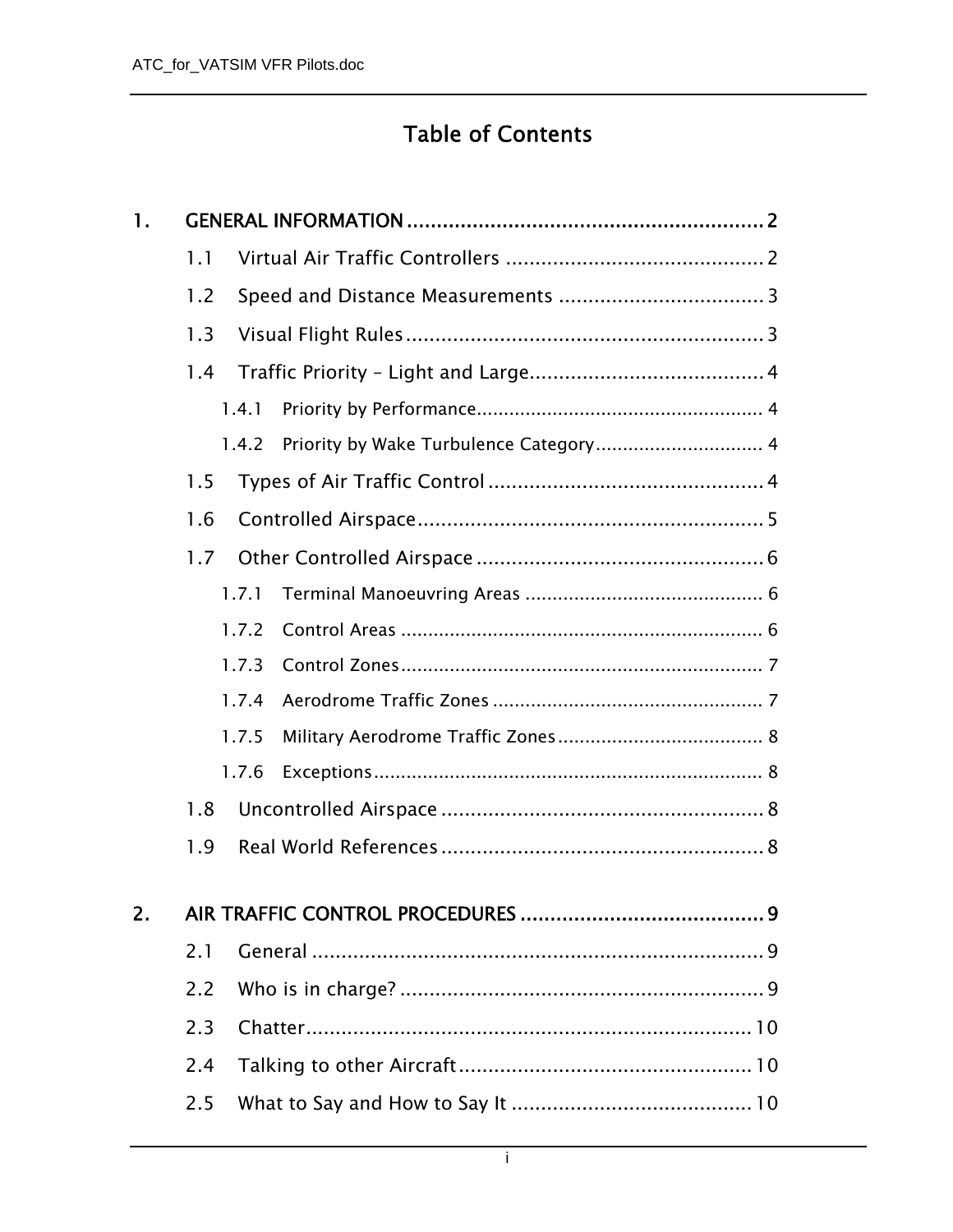|    |     | 2.5.1                                                           |
|----|-----|-----------------------------------------------------------------|
|    |     | 2.5.2                                                           |
|    |     | 2.5.3                                                           |
|    |     | 2.5.4                                                           |
|    | 2.6 |                                                                 |
|    | 2.7 |                                                                 |
| 3. |     | VFR FLIGHT UNDER AIR TRAFFIC CONTROL  15                        |
|    | 3.1 |                                                                 |
|    | 3.2 | Automatic Terminal Information Service (ATIS) - Departure16     |
|    | 3.3 |                                                                 |
|    | 3.4 |                                                                 |
|    | 3.5 |                                                                 |
|    | 3.6 |                                                                 |
|    | 3.7 |                                                                 |
|    | 3.8 |                                                                 |
|    | 3.9 |                                                                 |
|    |     |                                                                 |
|    |     | 3.11 Automatic Terminal Information Service (ATIS) - Inbound 22 |
|    |     |                                                                 |
|    |     | 3.12.1                                                          |
|    |     | 3.12.2 An Aerodrome with a Control Zone (CTR) 23                |
|    |     |                                                                 |
|    |     |                                                                 |
| 4. |     |                                                                 |
|    | 4.1 |                                                                 |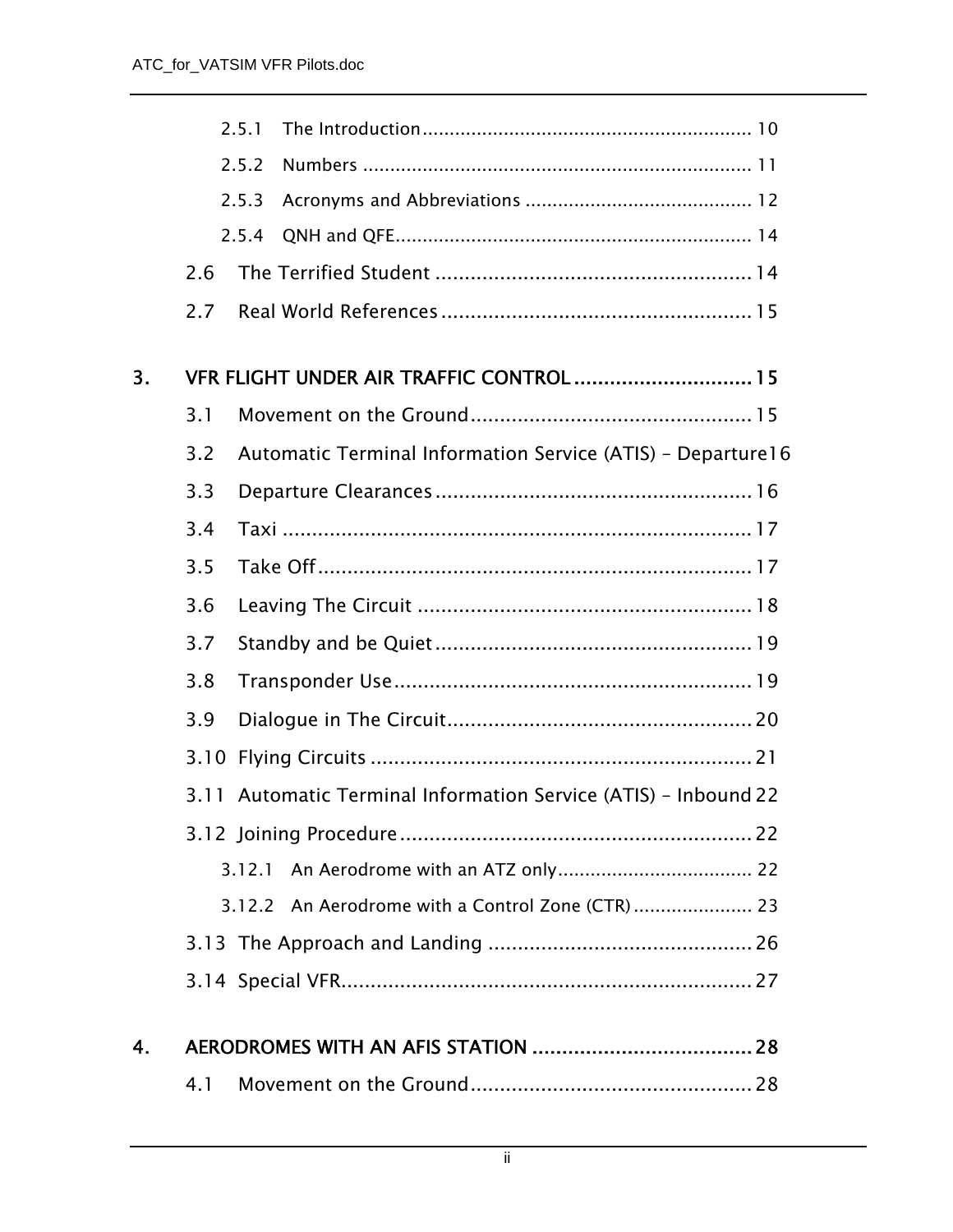|    | 4.2 | Automatic Terminal Information Service (ATIS) 28      |
|----|-----|-------------------------------------------------------|
|    | 4.3 |                                                       |
|    | 4.4 |                                                       |
|    | 4.5 |                                                       |
|    | 4.6 |                                                       |
|    | 4.7 |                                                       |
|    | 4.8 |                                                       |
|    | 4.9 |                                                       |
|    |     |                                                       |
| 5. |     |                                                       |
|    |     | AERODROMES WITH AN AIR/GROUND COMMUNICATION SERVICE31 |
|    | 5.1 | Automatic Terminal Information Service (ATIS) 32      |
|    | 5.2 |                                                       |
|    | 5.3 |                                                       |
|    | 5.4 |                                                       |
|    | 5.5 |                                                       |
|    | 5.6 |                                                       |
|    | 5.7 |                                                       |
|    | 5.8 |                                                       |
|    | 5.9 |                                                       |
| 6. |     | ENROUTE FLIGHT INFORMATION SERVICES 35                |
|    | 6.1 |                                                       |
|    | 6.2 |                                                       |
|    | 6.3 |                                                       |
|    | 6.4 |                                                       |
|    | 6.5 |                                                       |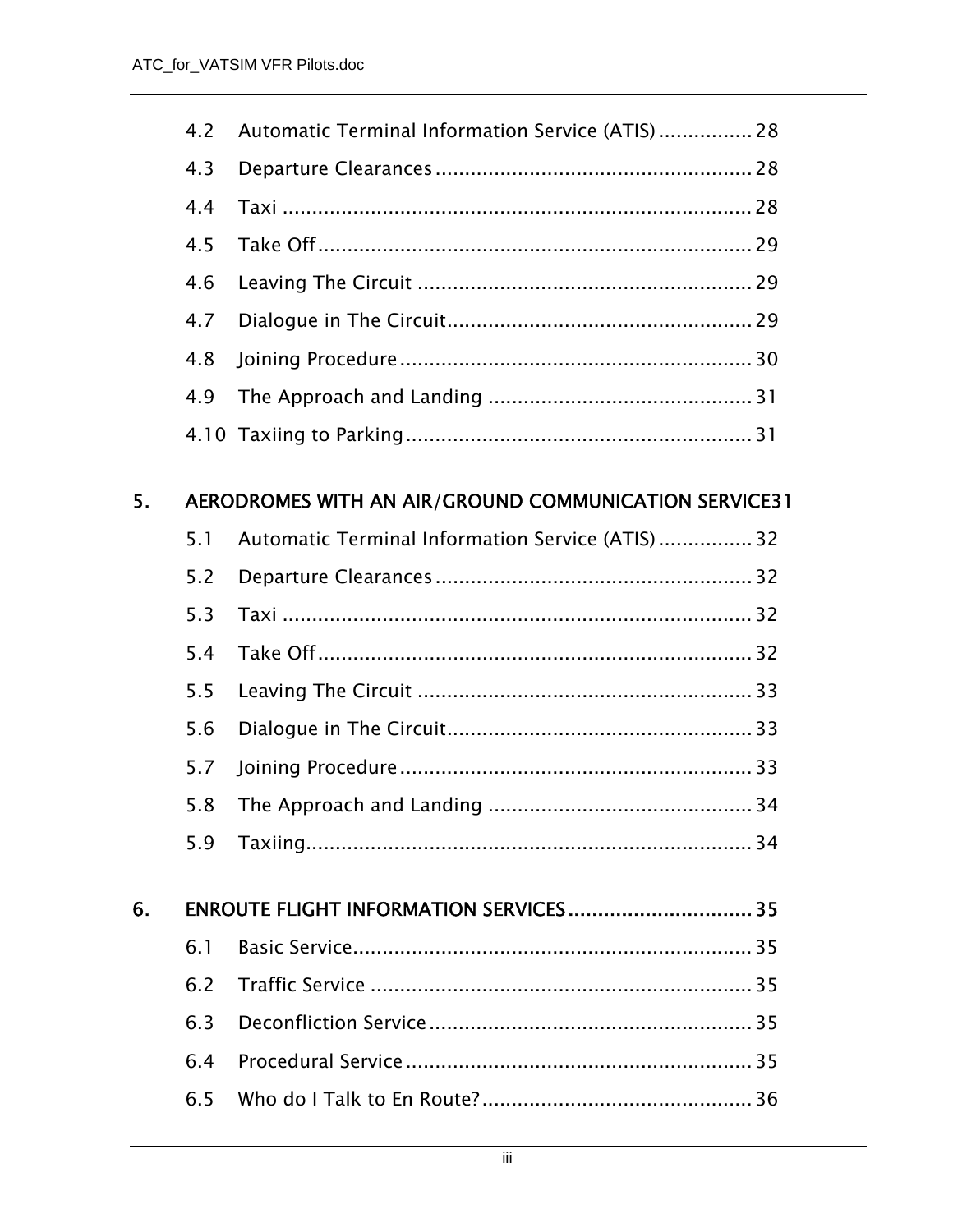|                  |     | 6.5.1 |                                                    |  |
|------------------|-----|-------|----------------------------------------------------|--|
|                  |     | 6.5.2 |                                                    |  |
|                  |     | 6.5.3 |                                                    |  |
|                  |     | 6.5.4 |                                                    |  |
|                  |     | 6.5.5 |                                                    |  |
|                  | 6.6 |       |                                                    |  |
|                  | 6.7 |       |                                                    |  |
|                  | 6.8 |       |                                                    |  |
|                  | 6.9 |       |                                                    |  |
| $\overline{7}$ . |     |       |                                                    |  |
|                  | 7.1 |       |                                                    |  |
|                  | 7.2 |       |                                                    |  |
|                  | 7.3 |       | Loss of Communication with a VATSIM Controller  41 |  |
| 8.               |     |       |                                                    |  |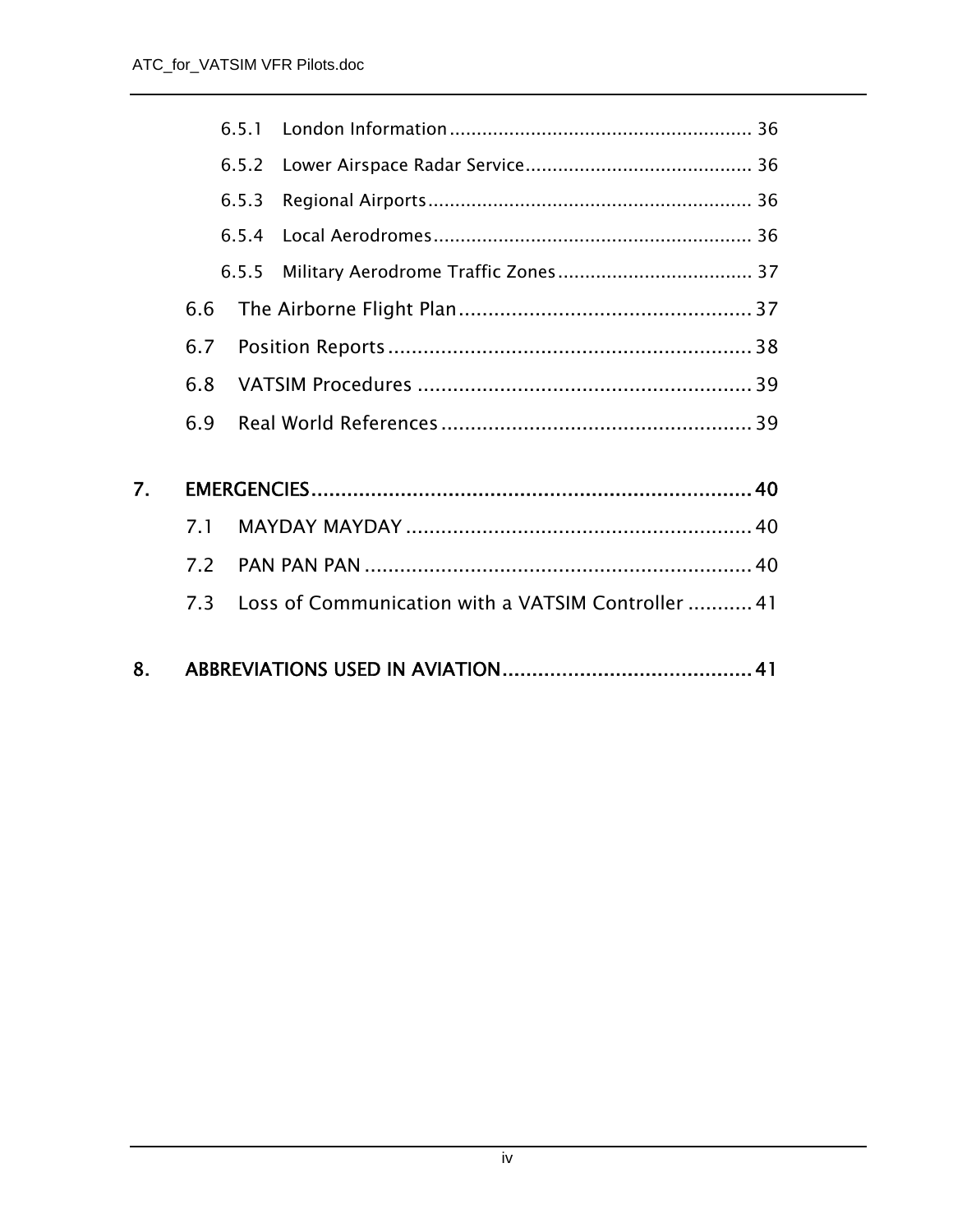| <b>Date</b> | <b>Version</b> | <b>Changes</b>                                                                      |
|-------------|----------------|-------------------------------------------------------------------------------------|
| 03/02/2004  | 1.0            | Initial Published version                                                           |
| 12/02/2004  | 1.1            | Some Aviation law errors corrected.                                                 |
|             |                | Sections added on CTR clearances and<br><b>SVFR</b>                                 |
|             |                | Minor amendments to text throughout<br>document.                                    |
| 10/10/2005  | 1.2            | Minor corrections made.                                                             |
| 15/01/2006  | 1.3            | Minor corrections made                                                              |
| 08/03/2009  | $1.4^{\circ}$  | Minor corrections made                                                              |
| 15/04/2011  | $1.5^{\circ}$  | Significantly rewritten and updated                                                 |
| 01/07/2013  | 2.0            | Completely revised and updated. AFIS<br>and AGCS communication procedures<br>added. |
| 12/07/2013  | 2.01           | Minor correctionsmade.                                                              |

### Document History

## Acknowledgements

My grateful thanks to the following for Technical editing and other advice.

| Mike Pike       | VATSIM Controller and Pilot |
|-----------------|-----------------------------|
| Ruth McTighe    | VATSIM Controller and Pilot |
| Dan Parkin      | VATSIM Controller and Pilot |
| John Crockatt   | Retired real world Pilot    |
| Wayne Cappleman | VATSIM Pilot                |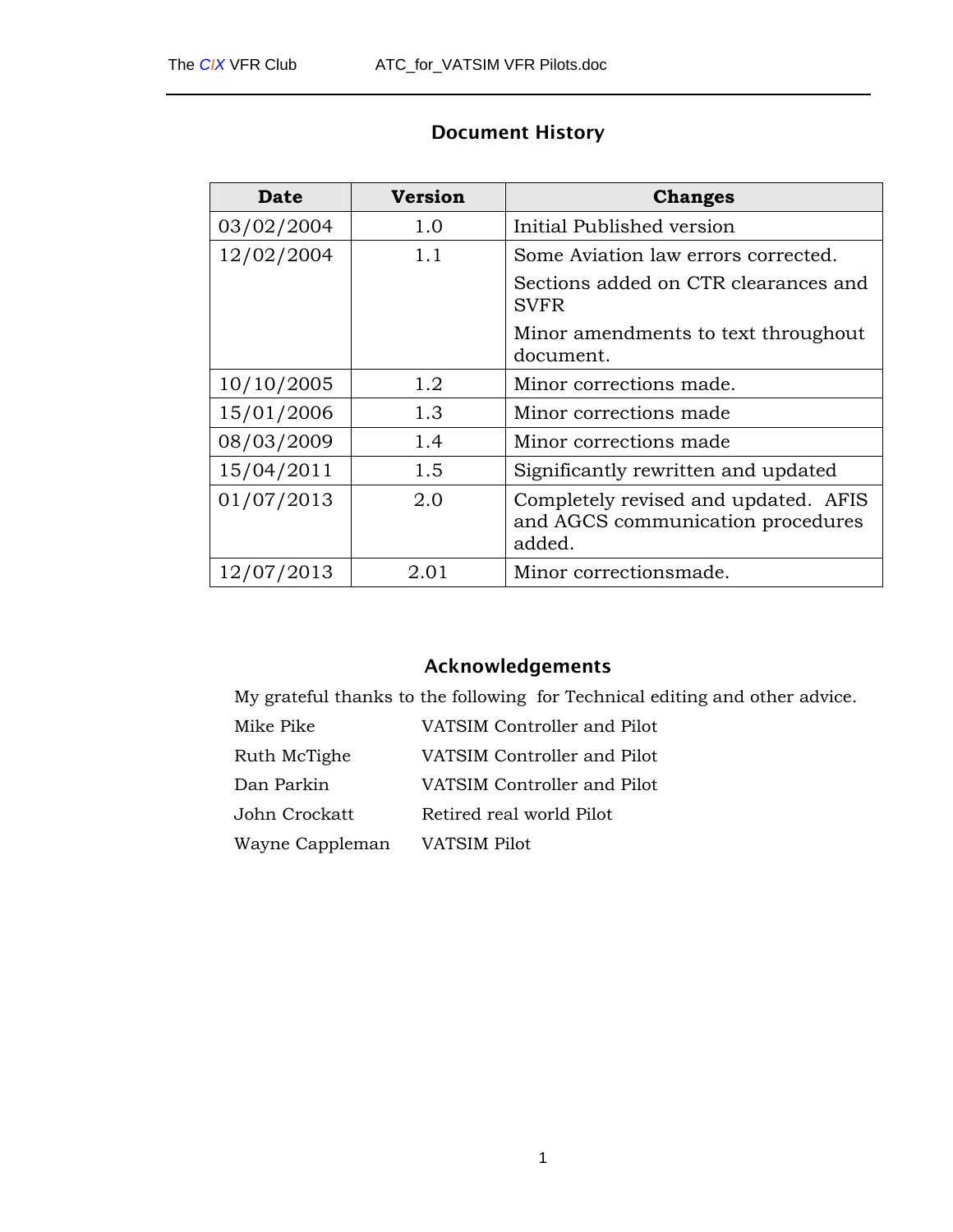#### <span id="page-6-0"></span>1. GENERAL INFORMATION

This manual is intended for use by Flight Simulator pilots who are members of one of the online communities. It is written with specific reference to VATSIM, but is equally applicable to IVAO or any other online service, and reflects real world Air Traffic Control rules and procedures as accurately as necessary. It is designed to help virtual pilots perform as realistically as possible, which is one of the things which makes the hobby so enjoyable. It takes as its basis, a number of UK Civil Aviation Publications, but generally extracts from these only the information required for online General Aviation flight in Flight Simulator.

Version 2.0 is a completely new version with all dialogue and procedures updated to current 2013 standard. The manual now also contains the ATS information for Aerodrome Flight Information Service (AFIS) and Air / Ground Radio Communication Service. (AGCS) and Emergency ATS procedures.

There are many terms which will be unfamiliar to non-pilots in this manual. Please refer to the Acronyms and Abbreviations at section [2.5.3](#page-16-1) and the Abbreviations Section at section [8](#page-45-1) for an explanation.

On first reading, it may seem that radiotelephony  $(R/T)$  dialogue is hugely complex. However, it has a simple structure in two basic forms.

#### **Pilot initiated**

- a) A pilot contacts an Air Traffic Controller and requests a service.
- b) A controller provides that service either as a series of instructions or as information

#### **Controller initiated**

- a) An Air Traffic Controller contacts a pilot to provide information, request information or pass instructions
- b) The pilot responds to the information, or complies with the instructions.

There are many different scenarios within that structure, as you would expect but they all follow that general principle.

#### 1.1 Virtual Air Traffic Controllers

Real world Air Traffic Controllers have a VERY demanding job, which is why they only ever do 2 hours on duty at a time. VATSIM Controllers also have a demanding time sometimes, but they are doing it for FUN. It isn't a job. In fact one of the rules of VATSIM is that members should have fun.

The relationship between controller and pilot is a partnership. Each wants the same result; an enjoyable hobby experience with the satisfaction of a successful outcome. Neither controller nor pilot should ever fall into the error of trying to be too clever; taking realism to the nth degree. That simply spoils the enjoyment for at least one of the partners.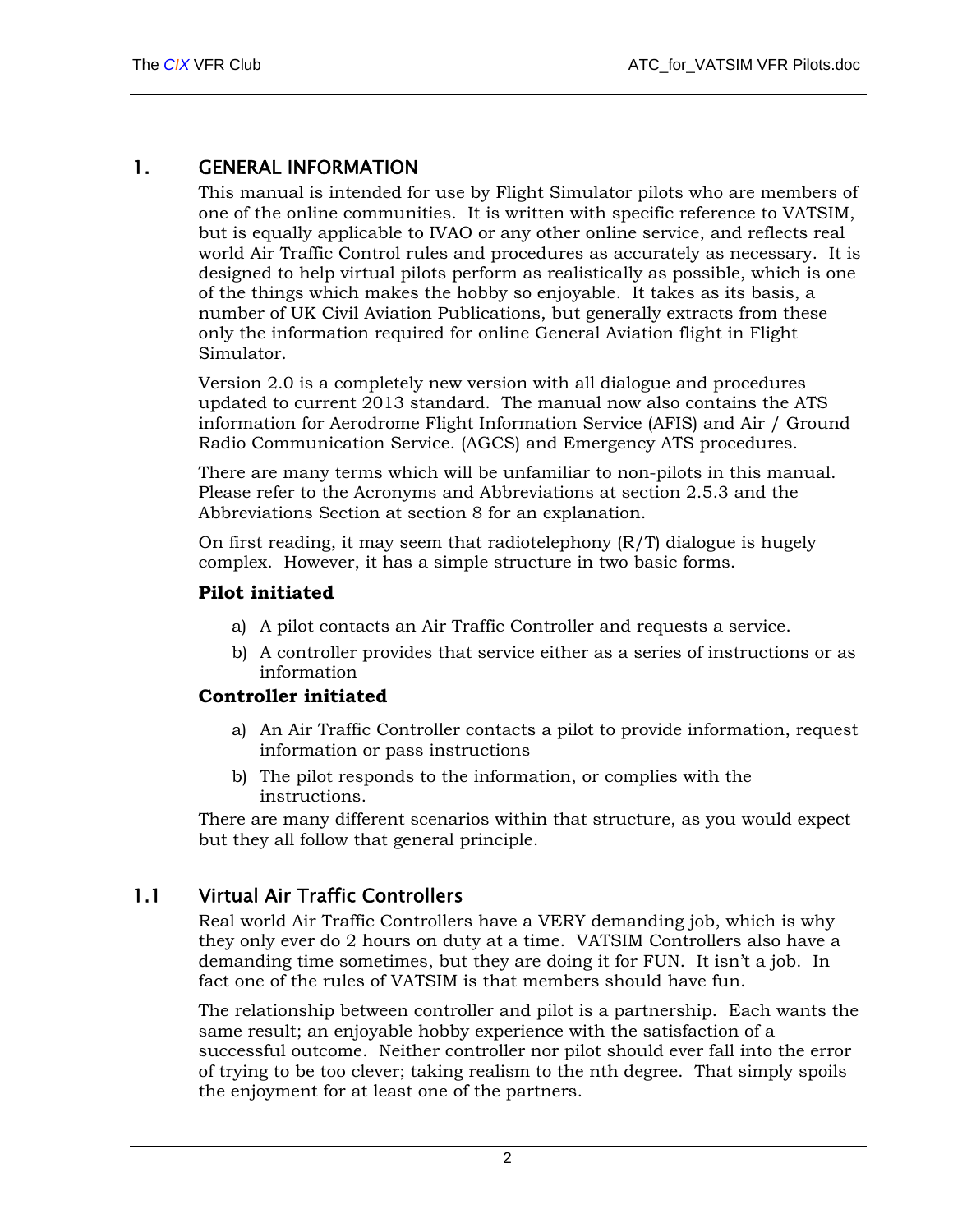<span id="page-7-0"></span>Note that a real world Air Traffic Controller will never give a pilot a "telling off" whilst he is flying. That is potentially dangerous if the pilot is already under stress. Rather, the Controller guides the pilot calmly to a safe outcome. However, the instruction "Golf-Golf Yankee Alpha Victor, please report to the Tower" after an aircraft has landed, is quite likely to turn its pilot's legs to jelly. But at least this will happen when he is safely on the ground. This should also be the case on VATSIM, but sadly, sometimes it isn't. Inexperienced pilots and inexperienced controllers both need to learn. Patience and tolerance should therefore be one of the characteristics of our hobby.

However, no matter what ATC or other pilots say or do, when a difficult situation arises and heart rate increases, the golden rule of flying, above all else is: -

AVIATE : NAVIGATE : COMMUNICATE

To that, one could add, for Flight Simulator pilots online, if it all goes pear shaped – disconnect (which is actually one of the VATSIM Rules of Conduct).

#### 1.2 Speed and Distance Measurements

Although many older aircraft have their airspeed indicators calibrated in miles per hour, the internationally recognized units are knots for speed, and nautical miles for horizontal distance. Altitude is in feet in the UK and USA, and most of the rest of the world except in Russia and China where it is metres below the Transition Level. Terrain elevation is in feet in the UK and the USA, and in metres on European charts.

A nautical mile is one minute  $(1/60<sup>th</sup>$  of a degree) of longitude (or latitude if and only if measured at the equator). It is equivalent to 6072 feet or 1.15 statute miles (1.85 kilometres)

One knot is one nautical mile per hour. In our sailing heritage, when the "log" was thrown overboard and trailed behind the ship, the speed was measured by the number of knots in the rope attached to it, which were counted in a given time. Thus we have speed being measured in knots!

#### <span id="page-7-1"></span>1.3 Visual Flight Rules

Pilots flying under Visual Flight Rules (VFR) in a fixed wing aircraft below 3000ft and **outside** controlled airspace must fly at all times within sight of the surface, 1500 metres horizontally and 1000 feet vertically clear of cloud and with a horizontal visibility of 5 kilometres or more. If the aircraft speed is 140 knots or less, then it is sufficient to fly within sight of the surface, clear of cloud and with a horizontal visibility of 1500 metres or more.

Pilots flying under Visual Flight Rules (VFR) in a fixed wing aircraft below 3000ft and **within** controlled airspace must fly at all times within sight of the surface, 1500 metres horizontally and 1000 feet vertically clear of cloud and with a horizontal visibility of 5 kilometres or more. If the aircraft speed is 140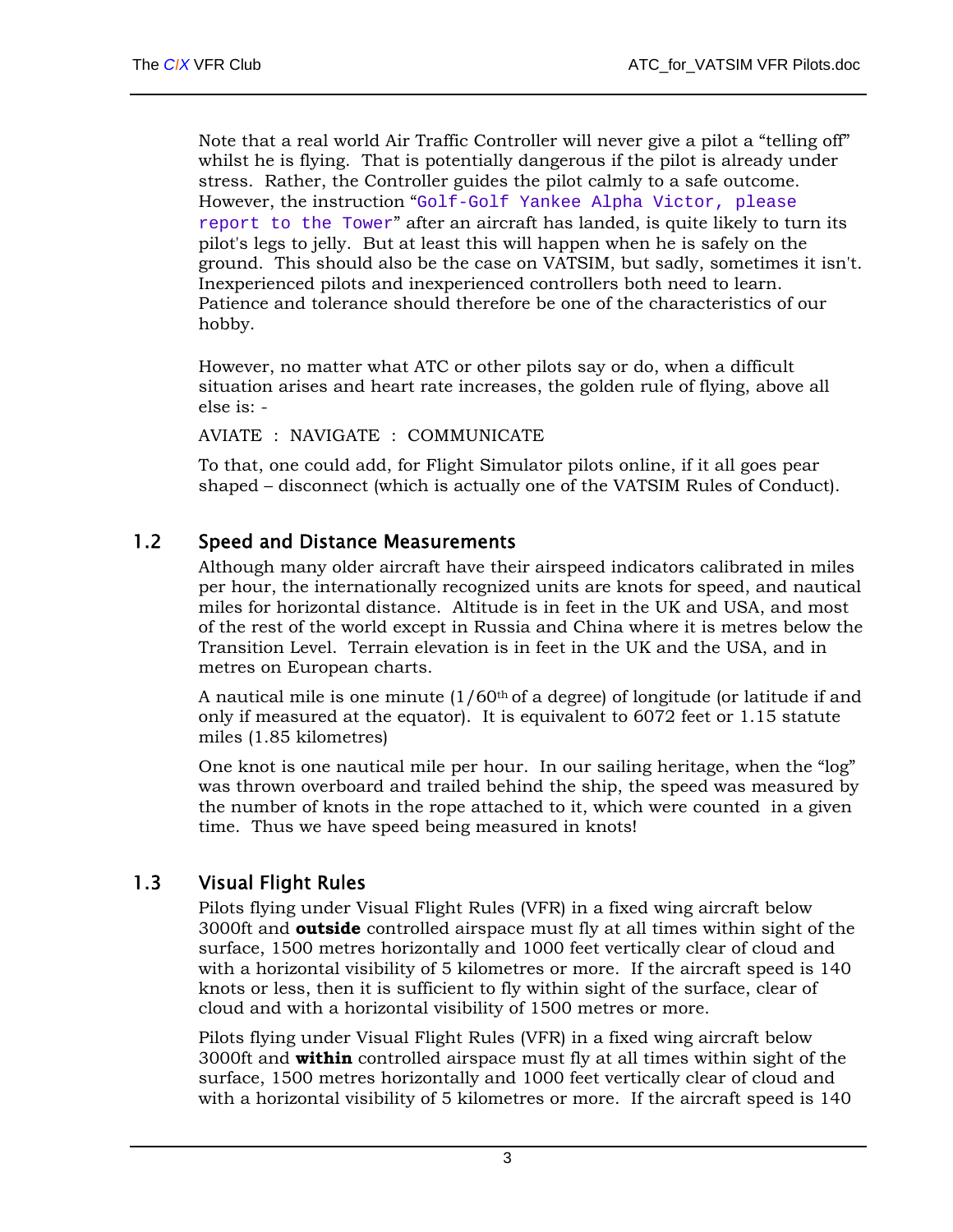<span id="page-8-0"></span>knots or less, then it is sufficient to fly within sight of the surface, clear of cloud and with a horizontal visibility of 5 kilometres or more.

The full rules cover flight at higher altitudes and flight within controlled airspace, and may be found at [http://www.caa.co.uk/docs/64/VFR\\_Guide\\_2011.pdf.](http://www.caa.co.uk/docs/64/VFR_Guide_2011.pdf)

#### 1.4 Traffic Priority - Light and Large

Aircraft are classified into 2 groups. Those which weigh less that 5700 kilograms maximum all-up weight (MAUW) are classified as "Light". MAUW includes aircraft, fuel, passengers and baggage. All others are classified as "Large". See [http://www.easa.europa.eu/agency-measures/certification](http://www.easa.europa.eu/agency-measures/certification-specifications.php#CS-23)[specifications.php - CS-23](http://www.easa.europa.eu/agency-measures/certification-specifications.php#CS-23) for full details.

#### 1.4.1 Priority by Performance

The major effect of this classification in the ATC environment is that light normally gives way to heavy, because they are normally faster, less manouevrable, and being mostly commercially operated, more important than light aircraft flown for pleasure. Of course on VATSIM, all aircraft are flown for pleasure, but controllers will tend to work to real world procedures. Thus, if two aircraft are approaching to land, the large one, or the faster one (which is usually one and the same) will be given priority, and if necessary, the light (slower) aircraft will be instructed to hold at a known location until the large aircraft has landed.

#### 1.4.2 Priority by Wake Turbulence Category

There is also a classification known as the Wake Turbulence Category. This separates aircraft into Small, Light, Medium, Upper Medium, Heavy and Super-heavy. The Wake Turbulence Category of an aircraft is not the same as its weight class, but the Wake Turbulence Category also determines how it is handled by ATC.

For example, a light wake turbulence category aircraft landing behind a heavy wake turbulence category, has to remain behind the heavy by, typically (it varies) 6 nautical miles, to avoid being affected by the turbulence generated by the wings of large aircraft. It has been known for light aircraft to be turned over completely on late final approach by the swirling vortices produced by big wings.

Wake turbulence is not modelled in default Flight Simulator, but addon weather programs such as Active Sky do model wake turbulence accurately. On VATSIM, ATC will normally give a wake turbulence warning in situations where it would be necessary in the real world.

## <span id="page-8-1"></span>1.5 Types of Air Traffic Control

There are three basic types of Air Traffic Service.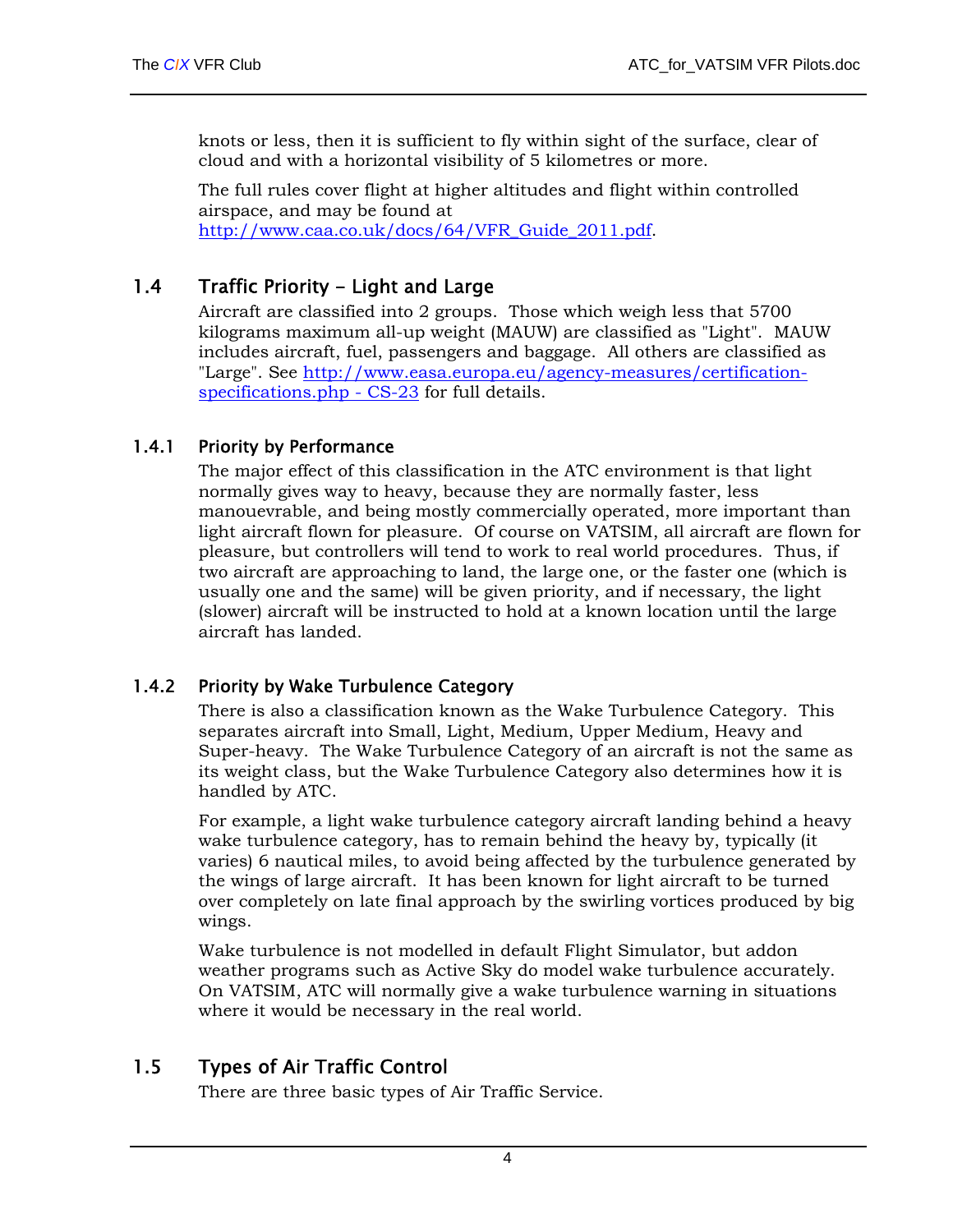- <span id="page-9-0"></span>a) Air/Ground Communication Service (AGCS)
- b) Aerodrome Flight Information Service (AFIS)
- c) Air Traffic Control (ATC)

The difference between a, b, and c is one of the level of instruction given to pilots.

AGCS is used at most small General Aviation (GA) airfields and provides **information** only to pilots who must make their own decisions based on the information given. An AFIS service is something of a hybrid between ATC and AGCS. It is used at slightly busier aerodromes. Under an AFIS, pilots are given information and **advice** while airborne, taking off and landing, but **instructions** for manoeuvring on the ground.

With certain exceptions, Air Traffic Control provides pilots with **instructions** both on the ground and while airborne, taking off and landing. This may include an aircraft being instructed to fly at particular altitudes and on particular headings in order to comply with instrument flight procedures or to avoid traffic confliction; a procedure known as Radar Vectoring. Radar Vectoring is mostly applicable to Instrument Flight, so Cix VFR Club members need not concern themselves with it when flying under VFR.

### <span id="page-9-1"></span>1.6 Controlled Airspace

There are seven classes of airspace in international air law, but for the VFR pilot in the UK, there are only four with which they need concern themselves: - Class A, Class D, Class E and Class  $F/G$ . There is one area (at present) of Class E airspace – the Scottish Terminal Manoeuvring Area (TMA) which covers the Glasgow – Edinburgh region at various altitudes. The Scottish TMA also includes some Class D Airspace.

- Class A VFR flight is not permitted in Class A airspace under any circumstances, with the sole exceptions of the London Control Zone and the Jersey Control Zone, where a VFR flight, known as a **Special** VFR flight (SVFR) may be permitted in certain conditions (see section [3.14](#page-31-1) for details of Special VFR Flight).
- Class D IFR and VFR flights are permitted and all flights are provided with air traffic control service. IFR flights are separated from other IFR flights and receive traffic information in respect of VFR flights. VFR flights receive traffic information in respect of all other flights.

This is airspace around the larger aerodromes and airports in which VFR traffic is not permitted without specific clearance from ATC. A VFR clearance may be granted within Class D airspace, if the VFR minima can be met.

**Note: Pilots flying under VFR MUST NOT ENTER Class D airspace without permission and a specific clearance from the ATC unit, and must obey instructions from ATC.**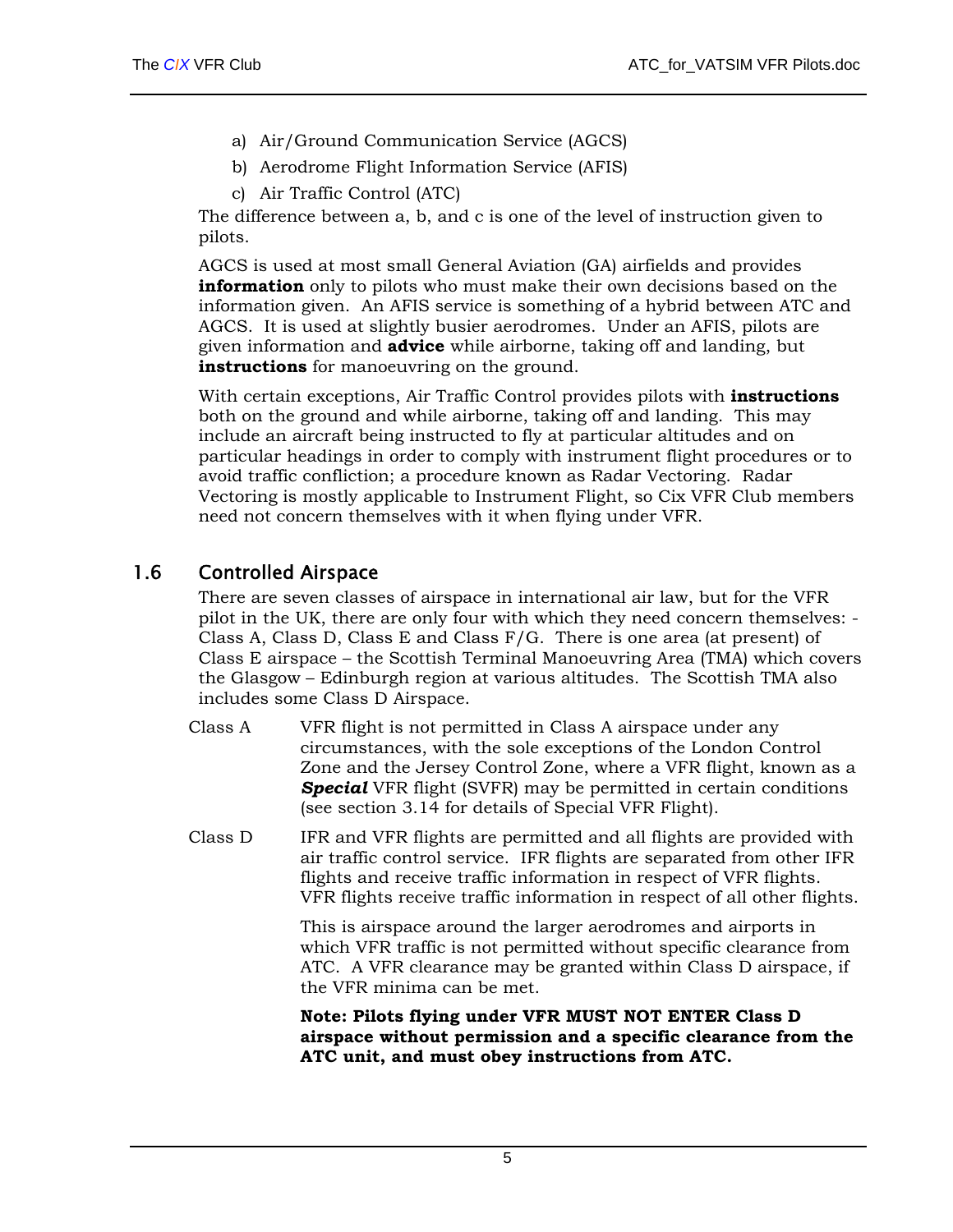If VFR conditions cannot be met in Class D airspace, a Special VFR clearance may be granted. See section [3.14](#page-31-1) for details of Special VFR Flight.

VFR and SVFR clearances in Class D airspace are commonly provided. Aircraft without radios are not normally permitted.

<span id="page-10-0"></span>Class E IFR and VFR flights are permitted. IFR flights are provided with air traffic control service and are separated from other IFR flights. All flights receive traffic information as far as is practical. Class E is not used for control zones.

> The VFR minima for Classes D and E airspace are an in-flight visibility of 5km or more; 1000 feet vertically and 1500 metres horizontally clear of cloud, and in sight of the surface. For aircraft flying below 3000 feet and at 140 knots or less, being clear of cloud and in sight of the surface is sufficient. The in-flight visibility minimum of 5km is required.

#### 1.7 Other Controlled Airspace

The large airports have a significant area of country embraced by controlled airspace which falls into four categories. These three-dimensional blocks of the atmosphere, several cubic miles in size and with, of course, entirely invisible boundaries become so engrained in the pilot's thinking that they might as well have brick walls, floors and ceilings!

#### 1.7.1 Terminal Manoeuvring Areas

Terminal Manoeuvring Areas (TMAs) are large areas of controlled airspace, covering one or two counties or more, and with the exception of the Scottish TMA, are Class A airspace. They are used for arriving and departing commercial traffic flying entirely under Instrument Flight Rules (IFR). VFR traffic is prohibited from the Class A TMAs, but fortunately they extend from a base level of a few thousand feet so that General Aviation traffic does not have to go round them, but can go underneath them. There are three in the UK

- London TMA Base level 2500-4500 feet varies
- Manchester TMA Base level 3500 feet
- Scottish TMA Base level 2500 4000 feet (varies)

The Scottish TMA is Class E Airspace, which for the VFR pilot is effectively the same as Class D.

#### 1.7.2 Control Areas

Control Areas (CTAs) are smaller than TMAs and they cover the arrival and departure routes of the smaller airports such as Luton, East Midlands and Birmingham. All Control Areas in the UK are Class D. The base level of a CTA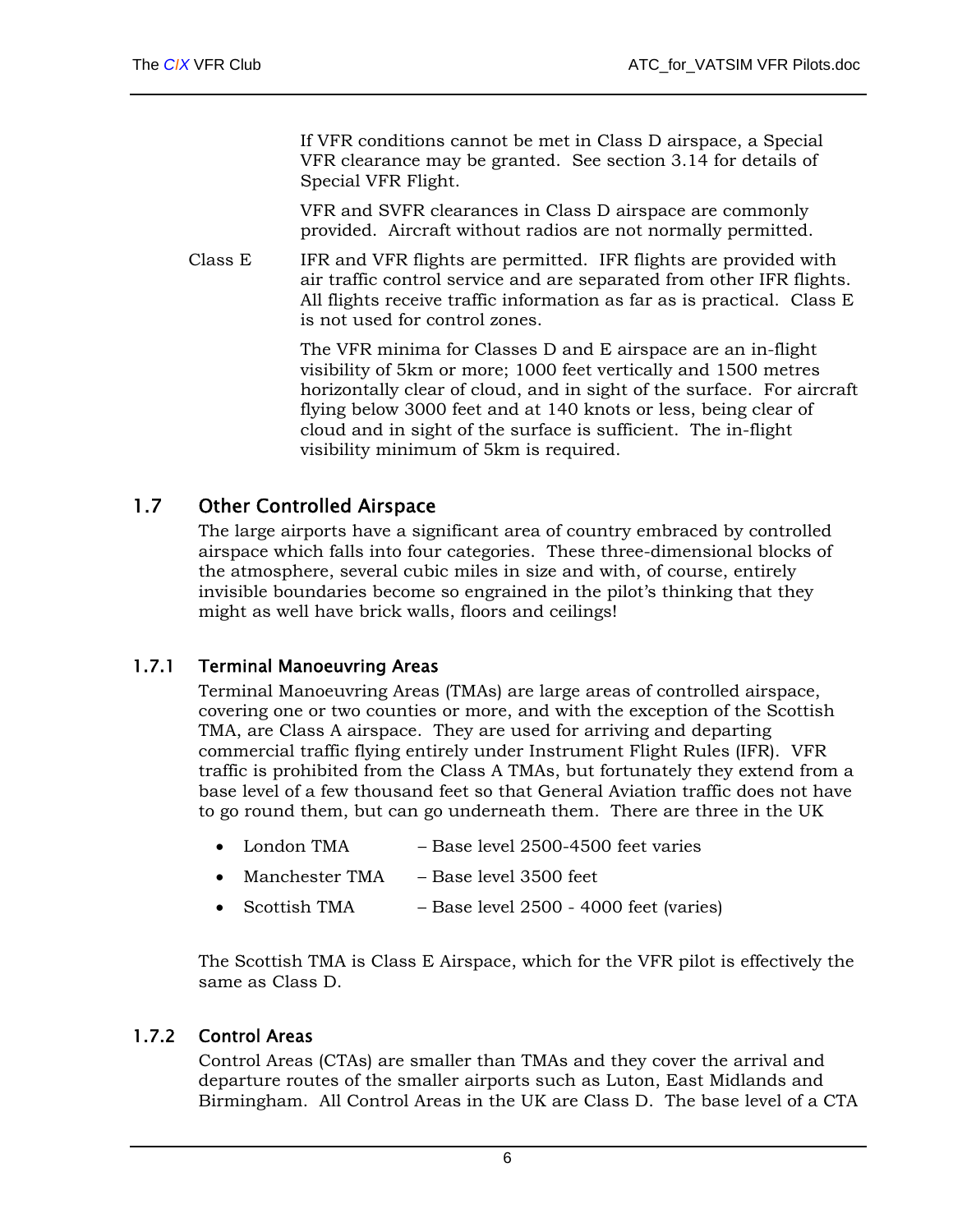<span id="page-11-0"></span>is some thousands of feet above the ground as they are protecting inbound and outbound traffic which is already airborne. The top of a CTA usually coincides with the base of the Airways system, which is all Class A airspace, so that "participating" IFR traffic is always flying within controlled airspace. VFR traffic may transit Class D CTAs with ATC permission.

Note that IFR traffic does not have to fly in controlled airspace. Some IFR traffic, such as private flights, air taxis, medical flights etc. may choose for operational reasons not to "participate" and can fly IFR outside controlled airspace. However, IFR traffic in the real world must always be in contact with an ATS unit. On VATSIM of course this may not always be possible.

#### 1.7.3 Control Zones

Control Zones (CTRs) are smaller again than CTAs – perhaps 20 miles across north to south and east to west. They are used to protect landing and departing IFR traffic and, with the exception of Heathrow, which is Class A airspace, as mentioned above in section [1.6](#page-9-1), are all Class D airspace, and extend from the surface. The top of a CTR usually if not invariably coincides with the base of that airport's CTA. VFR traffic wishing to land at one of these airports may request a VFR clearance to enter the Control Zone in order to do so.

Once again, the one exception to this rule is London CTR which is Class A airspace. As one of the busiest airports in the world, with an arriving aircraft every 2 minutes and similar departing, one's Cessna 152 is very definitely not welcome, and an SVFR clearance to land would be unlikely to be given (although not specifically excluded). An SVFR clearance to transit the Heathrow CTR, however, may very well be granted, and indeed helicopters regularly move throughout the CTR via designated routes.

#### 1.7.4 Aerodrome Traffic Zones

Aerodrome Traffic Zones (ATZs) are a special little area of controlled airspace which surround all **Licensed** Airfields other than those controlled by CTRs etc. Unlike the other types of Airfield protection airspace, which may be any shape, depending on traffic requirements, ATZs are circular with a radius of 2 nautical miles (nm), unless the runway is 1850 metres in length or more, in which case the ATZ is 2.5nm in radius.

An aircraft should enter an ATZ only with the permission of the Air Traffic Controller, and of course, in the case of small aerodromes, this means the Air/Ground radio operator or the Aerodrome Flight information Service Officer (AFISO) (see Section [1.5](#page-8-1) above.)

Where an aerodrome has "Prior Permission Required" (PPR) included in its particulars as printed in the Air Pilot (the aviation law "Bible") or one of the published Flight Guides such as "Pooleys", it means that pilots must not land without express permission from the airfield operator. This requirement does not arise within the VATSIM environment and can be disregarded.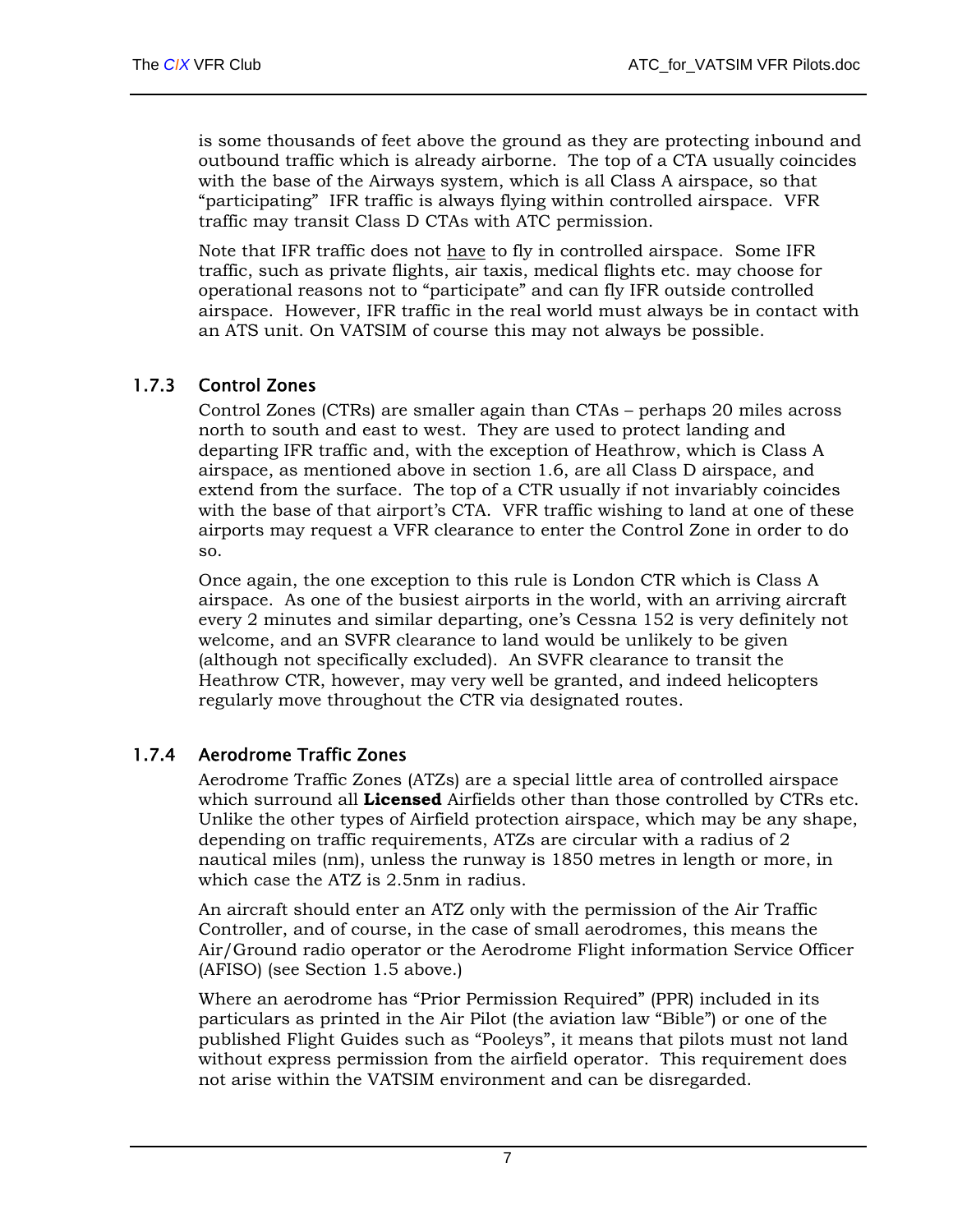#### <span id="page-12-0"></span>1.7.5 Military Aerodrome Traffic Zones

The final type of aerodrome protective airspace is the Military Aerodrome Traffic Zone, or MATZ (pronounced "mats"). Surprisingly perhaps, it is not mandatory to request permission from the ATCO at the military aerodrome to transit a MATZ, but it is ALWAYS good airmanship to do so. There is a standard radio procedure for this outlined in section [6.5.5](#page-41-1) below.

#### 1.7.6 Exceptions

There are always exceptions. The Channel Islands are surrounded by Class A airspace extending across much of the Channel from the coast of France to the line of latitude 50o North. However, Channel Islands Control, based on Jersey will give a SVFR clearance to an aircraft flying under VFR provided it is radio and transponder equipped.

#### 1.8 Uncontrolled Airspace

In the UK all geographic areas "outside controlled airspace" are either Class F or Class G, and the pilot has more freedom of choice about where to go, who to talk to and when. It is also known as "the open Flight Information Region" (FIR). Pilots may fly VFR in the open FIR (learn your acronyms!) under the terms described in [1.3](#page-7-1) above.

Class F "Advisory or "Notified" routes are special areas of uncontrolled airspace where aircraft are permitted to fly VFR without being in contact with an ATS unit, but are required to navigate within certain constraints laterally and vertically because of the proximity of controlled airspace. They exist where navigation past or round the adjacent controlled airspace would require a significant diversion or extension – effectively the controlled airspace would otherwise virtually prevent VFR navigation in or past a large area. Probably the best example is the Manchester Low level Route which is a corridor approximately from Whitegate NDB to a little north of the town of Warrington. It is 20 nautical miles long, north to south, and apart from wider sections at the northern and southern ends, is 4 nautical miles in width. It is clearly shown on the aviation 1:500,000 and 1:250,000 charts. These Notified Routes are currently classified as "Class F" airspace, but some time after 2013 they are to be reclassified as Class E airspace.

Class G In the UK, this effectively means "everywhere else".

#### 1.9 Real World References

The CAA publish a chart depicting airspace definitions. Every serious online pilot should have a copy and use it to augment the information contained in this manual. For a copy of the chart please go to <https://www.caa.co.uk/docs/64/200890108ATSAirspaceClassificationV3.pdf>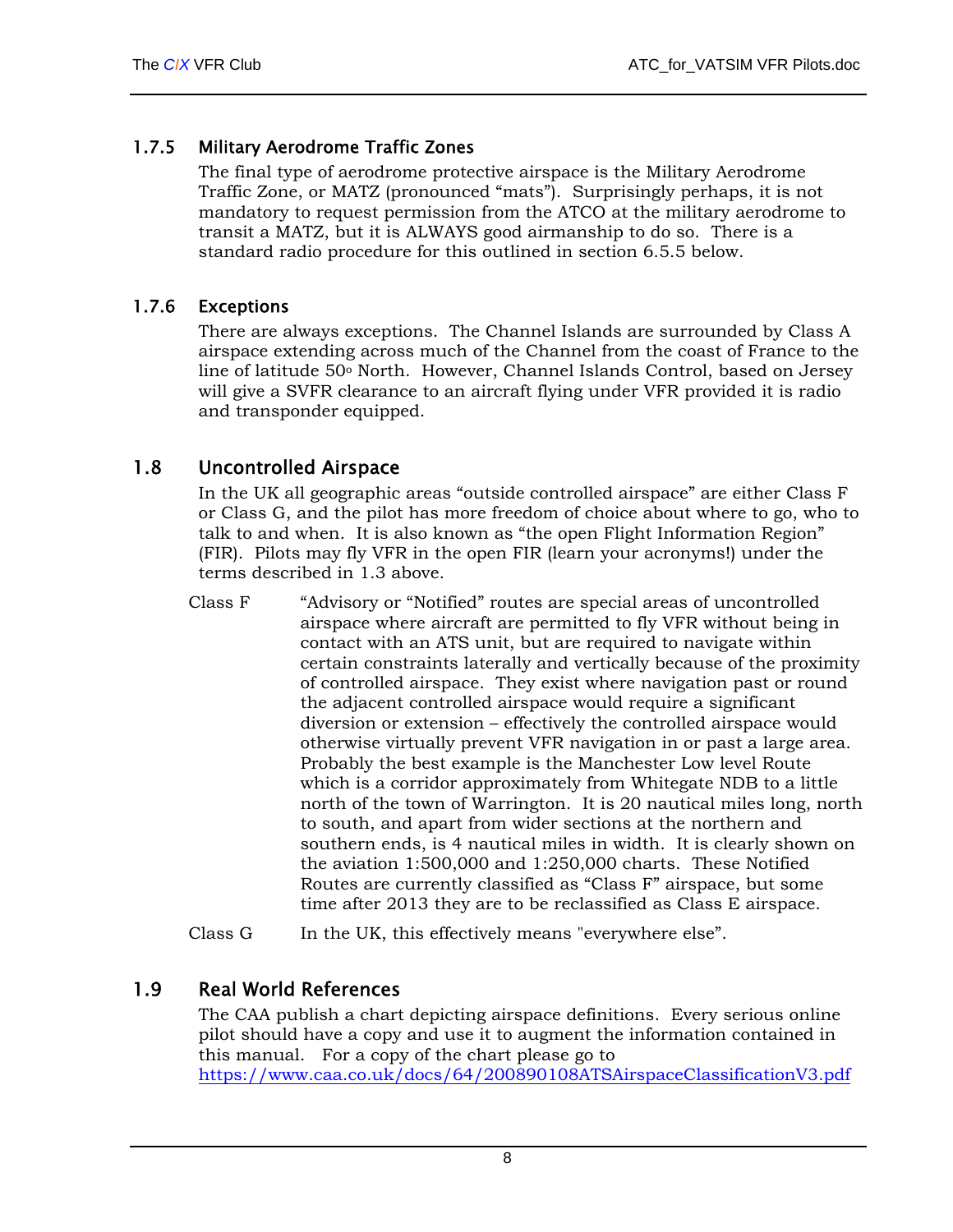## <span id="page-13-0"></span>2. AIR TRAFFIC CONTROL PROCEDURES

#### 2.1 General

At an aerodrome with ATC, there are normally Tower and Approach Controllers, and very occasionally Ground Controllers. Ground controls taxiing and vehicle movements, Tower controls final approach, landing and take off. In the real world, both these controllers are in the part of the Control Tower with windows, and use their eyes. Approach controllers monitor and regulate aircraft approaching or departing from a CTR or ATZ. Control is transferred between Approach and Tower at a point agreed between them (for example a defined Visual Reference Point, or, for arrivals, often when the pilot reports that he has the airfield in sight).

In this manual, the Air Traffic Controller's instruction is printed in red, and the pilot's response in blue. Text within square brackets is optional.

The rules state that the full call sign of the aircraft is used unless or until the ATCO abbreviates it, which would be after the initial call. He may abbreviate Golf Bravo November Oscar Zulu to Golf Oscar Zulu or just Oscar Zulu. In practice, after the initial call, pilots often abbreviate their call sign first. Where two aircraft have similar call signs, the Controller may request that each aircraft uses its full call sign in all transmissions.

The pilot reads most transmissions from ATC back in full. There are exceptions which are identified in the examples of correct R/T dialogue below.

#### 2.2 Who is in charge?

The pilot is totally responsible for the aircraft's safety at all times. For example, if ATC give a landing clearance, but there is an aircraft on the runway which doesn't seem, to the pilot, to be moving, then he must consider the safety of his aircraft first and foremost, and if necessary, call "going around" and make a missed approach. ATC may have been confident that the aircraft ahead would clear in time, but if the pilot is unsure HE is in charge of his aircraft.

The usual flow of dialogue is in one of two forms.

- d) a **request** from the pilot, followed by a **permission** from ATC, or
- e) an **instruction** from ATC followed by an **acknowledgment** of compliance by the pilot.

The pilot NEVER tells ATC what to do, but may tell ATC what he is doing, in particular if he is unable to comply with an ATC instruction because of aircraft safety, or for air-legal reasons.

Under an Air Traffic Control Service, which is the majority of VATSIM positions of course, the real world rules are applied.

• An aircraft must NEVER take off without an express clearance to take off in the exact words "Cleared [for] take off". A frequently used phrase "Line up and wait" is not a take off clearance.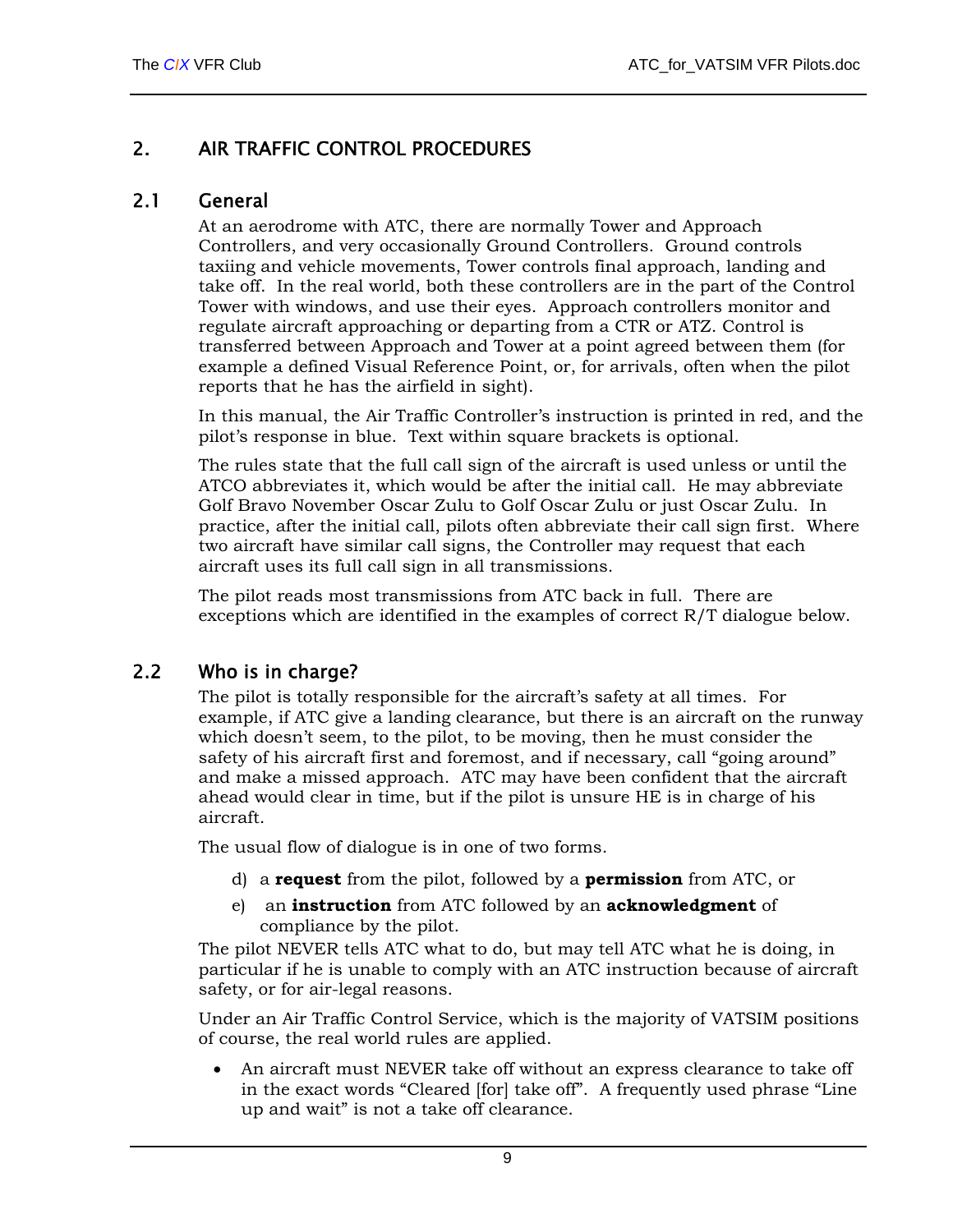• An aircraft must NEVER land without the express clearance to land in the exact words "Cleared [to] land".

#### <span id="page-14-0"></span>2.3 Chatter

Don't! ATC don't want to know your life history. "Good morning" and "Goodbye" and "Thank you" are acceptable, used sparingly. You can commence a dialogue with a controller with good morning, or good afternoon, etc., and end the session with "Goodbye". If you must; "Thank you for the ATC" is acceptable, but it is a VATSIM only courtesy. You would never hear it in the real world. The only non-standard patter you should use is to inform ATC of a potential problem. "Gloster Approach, Golf Oscar Zulu, the Piper Cherokee ahead has not lowered his undercarriage".

#### 2.4 Talking to other Aircraft

The rule is – you don't, except in an emergency.

Sometimes (not usually under ATC, but at smaller fields), you might want to inform another aircraft who is about to land, that you are not about to enter the runway beneath him. In that situation, you do not call the other pilot, you simply make **your** intentions known by saying

Golf Oscar Zulu holding short runway two seven for landing aircraft.

If you do talk to another pilot, you only ever state **your** intentions. You don't try and tell him what to do. That's his responsibility.

On VATSIM, of course, there is the private message system. This is the way to talk to other pilots, other than by a separate Voice Over Internet Application such as TeamSpeak or Skype. To send a private message to an aircraft logged on as GABCD, type ".msg GABCD are you landing on runway 27 left?". Note the dot before msg. There are a number of "Dot commands" in the Pilot Client software which are listed in the relevant user manuals.

#### 2.5 What to Say and How to Say It

There are few rules. In many cases you just have to learn the correct way to say things.

#### 2.5.1 The Introduction

Every ATC dialogue starts with: -

<The called station>, <The calling station> and a statement of the ATC service required.

E.g.

```
Gloster Approach, Golf Bravo November Oscar Zulu request 
Basic Service
```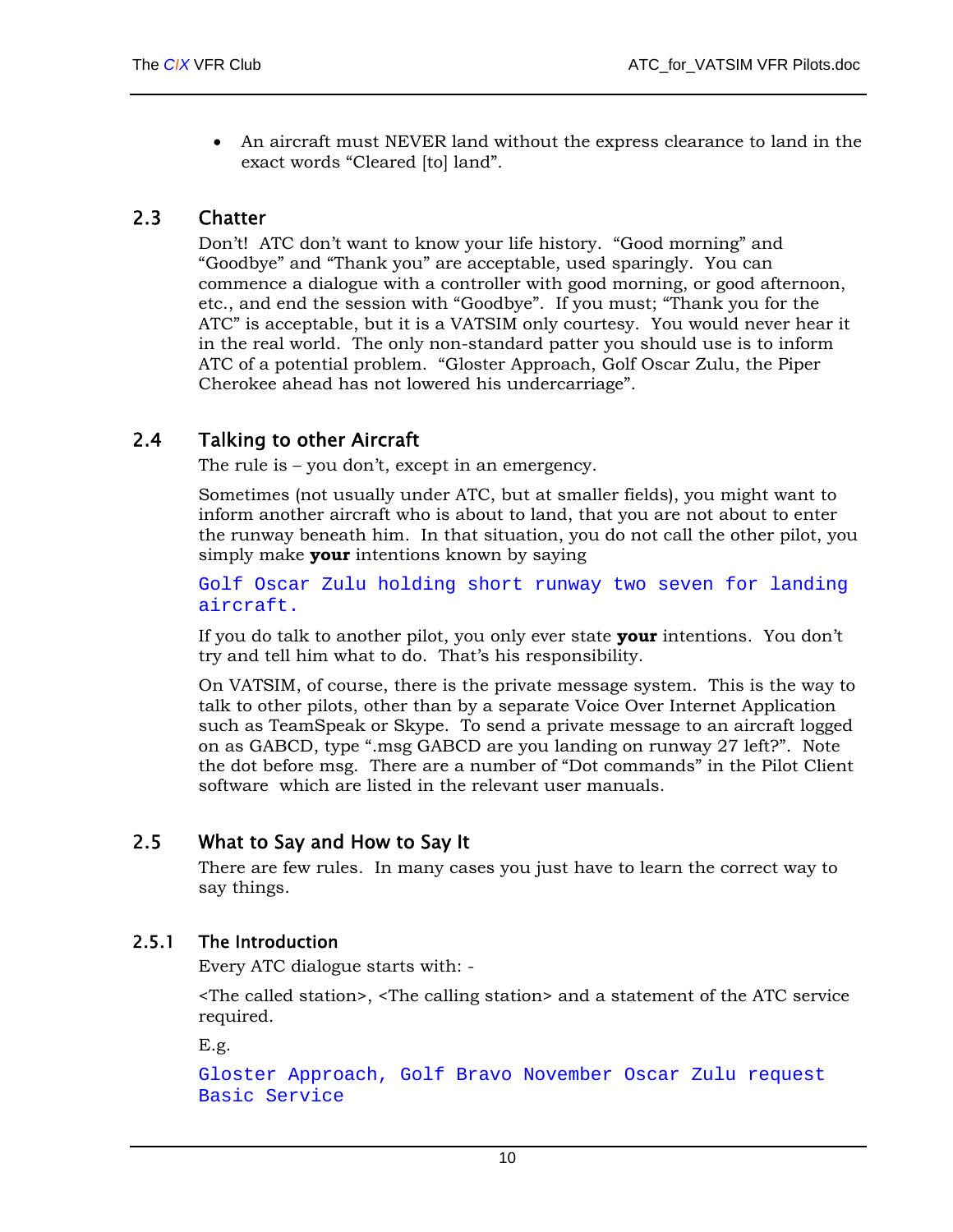<span id="page-15-0"></span>or, if approaching an airfield to land.

Gloster Approach, Golf Bravo November Oscar Zulu request join

The last of these two calls tells the controller that you are intending to land at his aerodrome. This has changed in recent years. Previously the request was "request joining instructions".

An alternative call for approach and landing where the aircraft is known and flying into his "home" airfield, (not strictly correct, but acceptable)

Gloster Approach, Golf Bravo November Oscar Zulu inbound

Contrary to film folklore, you do not use the words "this is" in the middle as in "Gloster Approach, this is Golf Bravo November Oscar Zulu"

NEVER use Golf Bravo November Oscar Zulu calling Gloster Approach" – another line beloved of film directors, the most famous of which is probably "Flying Doctor calling Walambula Base".

Once communication is established, the form becomes

For information or instructions: - <Called station> Message

e.g. "Golf Oscar Zulu, turn right two seven zero degrees"

For acknowledgement: - Message <Calling station>

e.g. "Right two seven zero, Golf Oscar Zulu"

#### 2.5.2 Numbers

The deliberate pronunciations of words and numbers set out below originates in the days when radios were much less sophisticated than today, and reception much poorer. Consequently, today, these deliberately off-normal pronunciations are not used. As always, if in doubt, use them.

Official phonetic spelling of numbers is as follows:

zero wun too tree fower fife six seven eight niner; plus tousand (1,000) and daisimal rather than decimal. Examples are given below.

Runway too seven, not twenty seven

Runway zero fower, not four

Queue Enn Aitch one zero too fife (yes **fife**)

Heading wun niner zero (yes **Niner**)

Runway zero niner

One tousand fife hundred feet (NEVER "fifteen hundred"**)**

Tree tousand feet (NEVER tree zero zero zero!)

"Surface wind too seven zero, wun four knots". The direction and speed of the wind are expressed as separate digits.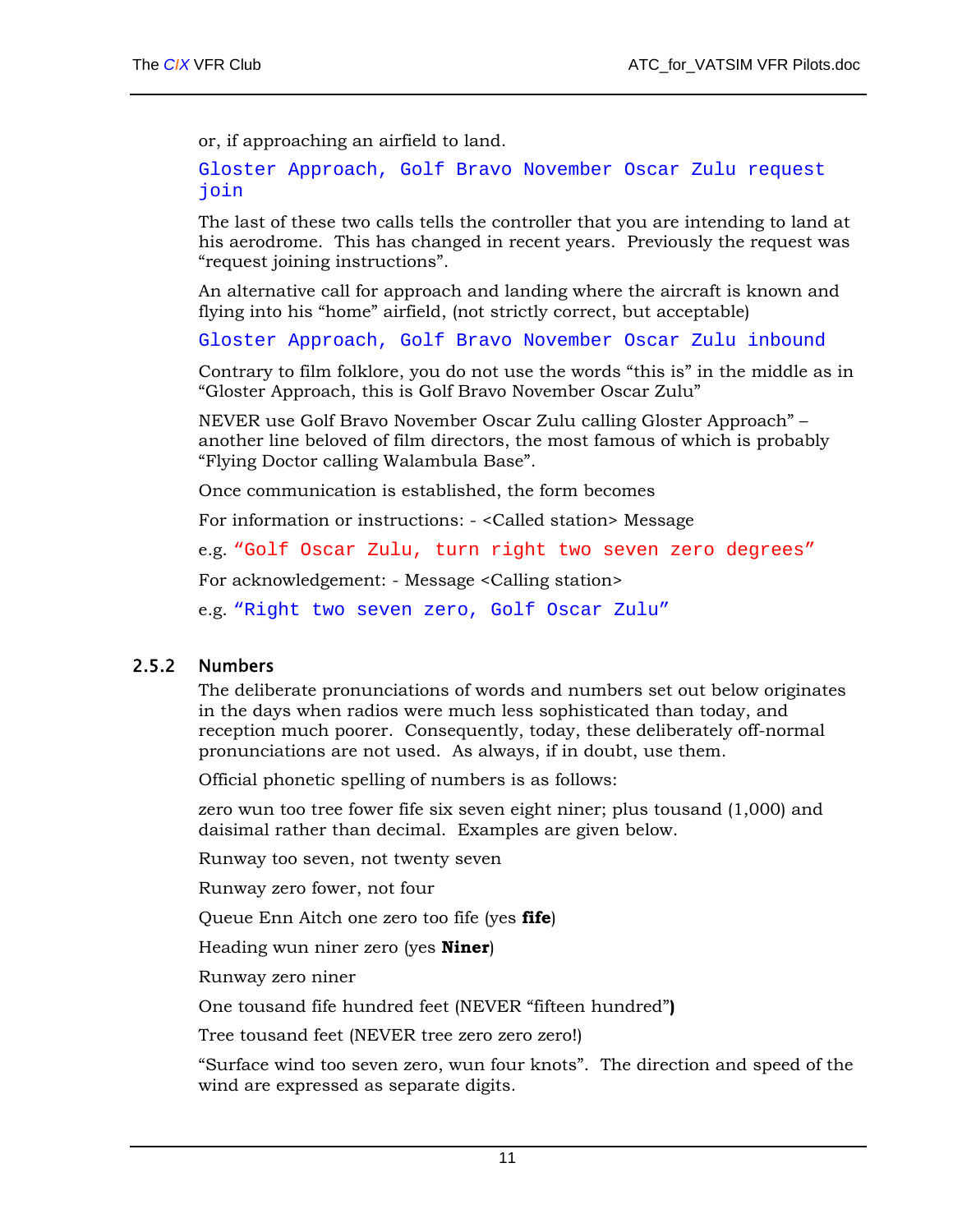<span id="page-16-0"></span>Radio frequencies are spoken "one two six daisimal three fife". With the introduction of 8.33KHz in the real world, many frequencies now have three digits after the decimal point, as in 126.355. However, FS cannot model this change, but radio frequencies are now spoken by VATSIM controllers as if 8.33 KHz frequency spacing existed in FS.

The following examples may help clarify the method.

123.000 (wun too tree daisimal zero)

122.900 (wun too too daisimal niner)

119.725 (wun wun niner daisimal seven too fife)

123.650 (wun too tree daisimal six fife zero)

Nevertheless, you will hear (in the real world and on VATSIM) abbreviations such as "one two six tree fife".

#### <span id="page-16-1"></span>2.5.3 Acronyms and Abbreviations

The following are some of the short cuts used in ATC dialogue. Unfortunately the custom is not consistent, so some are spoken as phonetic alphabet letters, and some as English language letters. You just have to learn which is which, unfortunately.

PPL – Private Pilots Licence. Pronounced pee pee ell. All club members will have one of these. The term PPL is also in general use to describe a Private Pilot – e.g. "He's a PPL with 300 hours on Tomahawks".

IMC – Instrument Meteorological Conditions. Normally pronounced India Mike Charlie, but sometimes eye emm cee. These are weather conditions which are below the minima for VFR flight.

IR – Instrument Rating, pronounced India Romeo, probably, but it almost never used in ATC dialogue. It is included here for completeness and also because VATSIM members are assumed to have an Instrument Rating.

VFR – Visual Flight Rules normally pronounced Vee Eff Are on the radio.

IFR – Instrument Flight Rules normally pronounced eye eff are on the radio.

QNH – the altimeter barometric pressure setting which indicates the aircraft's height above sea level. It is used for take off and en route flight – pronounced Queue Enn Aitch. Officially the QNH should include the word hectospascals, such as " Queue Enn Aitch wun zero wun tree hectopascals", but the word hectopascals is often omitted on VATSIM. See section [2.5.4](#page-18-1) for an additional explanation of hectopascals.

QFE – the altimeter barometric pressure setting which indicates the aircraft's height above the aerodrome. It is used for landing – pronounced Queue Eff EE. Again; the word hectopascals is added after the numbers as above for QNH.

MATZ – "Mats" not Mike Alpha Tango Sierra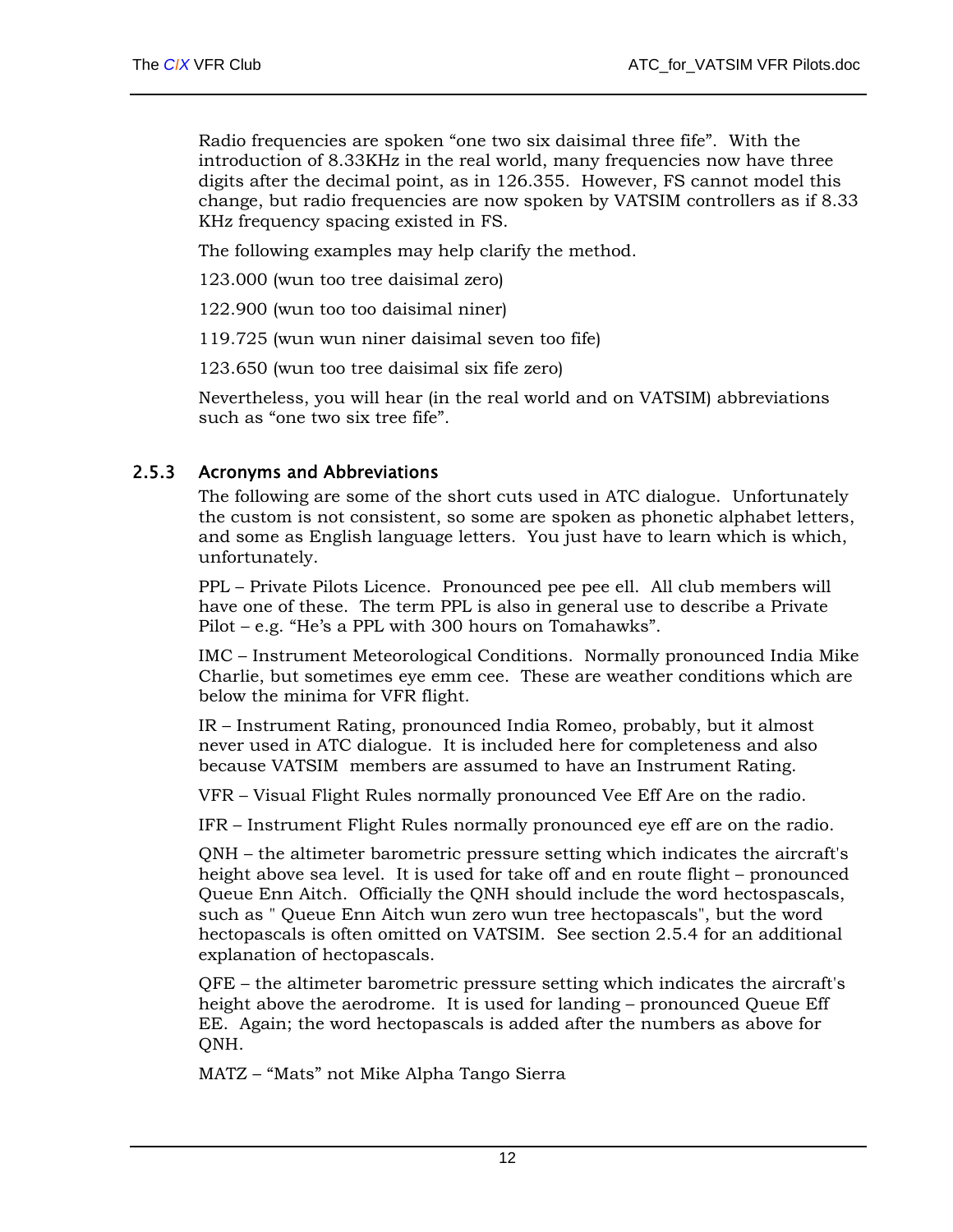G-WHIZ – Golf Whisky Hotel India Zulu not Gee Whiz!! (There is an aircraft with that registration!). "Clever" registrations are always ignored in radio dialogue and phonetic pronunciation used.

ATZ – ay tee zed

CTR – abbreviated almost always to "Zone" e.g. "Request entry into the Liverpool zone at Chester"

TMA – Tee Emm aye, but "Zone" is used where required, in a similar way to CTR above.

POB (Persons on Board) – Pee Oh Bee

If using radio navigation aids (navaids) – quite acceptable for VFR navigation, then:-

NDB – Enn Dee Bee

VOR – Vee Oh Are

*But the identification letters of the navaid are spoken phonetically.* 

*Gloucestershire NDB (GST) would be* Golf Sierra Tango. E.g.

Gloster Approach, Golf Oscar Zulu. Estimate the Golf Sierra Tango in six minutes

Roger – beloved of all those Top Gun films. It means, "I have heard your last transmission." Use it sparingly.

Wilco – another chestnut, but from the Biggles era. It is probably used more commonly than "Roger", and is a little more specific in its meaning. It means "I have understood your message and will comply with it."

Affirm – means "Yes"

Affirmative – Not used in UK ATC terminology

Negative – means "No"

Negatory – Ugh! (CB Radio-speak – ten-one buddy!).

Over – at the end of a transmission. This is NEVER used in Aviation R/T.

Out – This may be used very occasionally if you are ending a transmission, but the Controller could be expecting more.

Gloster Tower, Golf Bravo November Oscar Zulu, request radio check one too tree daisimal too fife

Golf Bravo November Oscar Zulu, Gloster, readability 5

Roger. Strength 5. Golf Oscar Zulu out

ATC was probably expecting you to request taxi, but all you wanted to do was test your radio. That's OK.

**Note** that ATC has abbreviated its callsign to just "Gloster" in this example. It is **inadvisable** for you to do the same because you have a choice of two Glosters, Tower and Approach, so omitting that word could lead to confusion.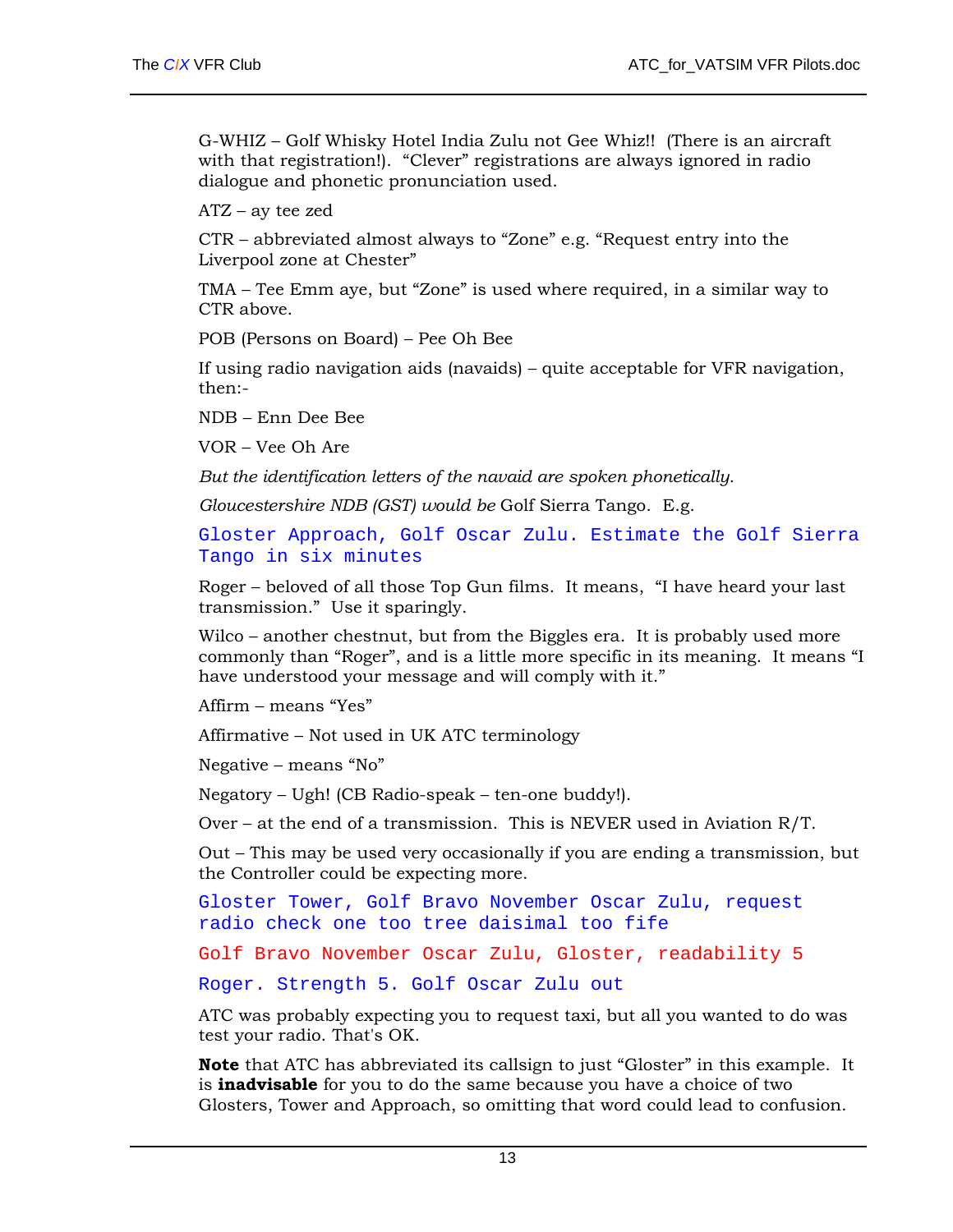<span id="page-18-0"></span>**Note also** that Gloucestershire Airport, near the town of Gloucester, in the County of Gloucestershire, uses "Gloster" as its ATC call sign!

#### <span id="page-18-1"></span>2.5.4 QNH and QFE

Originating back in the days of morse code transmissions, the "Q codes" were a way of quickly transferring information. There were many of them, and a few have remained as it is much quicker to say "QNH" than it is to say "atmospheric pressure". QFE, QDM and QTE are few others which have remained.

The difference between QNH and QFE is very important in aviation. QNH is the atmospheric pressure relative to sea level. QFE is the atmospheric pressure relative to the aerodrome elevation.

Similarly, the difference between **altitude** and **height** must be clearly understood. When the QNH is set on the altimeter subscale, the altimeter indicates the aircraft's **altitude** - it's elevation above sea level. When the QFE is set on the altimeter subscale, the altimeter indicates the aircraft's **height** it's elevation above the aerodrome.

Similarly, an aircraft on the ground at an airfield will indicate the airfield elevation above sea level when the QNH is set on the altimeter subscale. With QFE set, the altimeter will show zero.

Originally atmospheric pressure was measured in inches of mercury, because the first barometers used a column of mercury under vacuum to provide the necessary indication. Meteorologists later adopted millibars - where 1 Bar was equal to one Atmosphere; 14 pounds per square inch, and there are 1000 millibars in 1 Bar. The International Standard Atmospheric Pressure is now 1013.2 millibars at sea level.

On 17th November 2011, the millibar was replaced by the Standard International Unit "hectopascal" (HPa) in the aviation world. One hectopascal is numerically equivalent to one millibar. In addition, since 4th April 2013, for all radio transmissions, the word 'hectopascal' must be appended to figures when transmitting a pressure setting below 1000 hPa, or in cases where confusion or ambiguity may result.

QFE is rarely given by VATSIM controllers, as it does not display on their software, so they would have to know the aerodrome height above sea level and then make an adjusting calculation. One hectopascal is equivalent to approximately 30 feet, so the QFE at an aerodrome 300 feet above sea level would be 10 hectopascals less than the QNH at that aerodrome.

## 2.6 The Terrified Student

In his or her early student days, a pilot is invariably terrified of talking to ATC, because so much information is passed in one transmission, which has to be noted down, remembered and then (the desperate bit) read back as precisely as a tape recording, without getting the numbers the wrong way round, and without hesitation or deviation.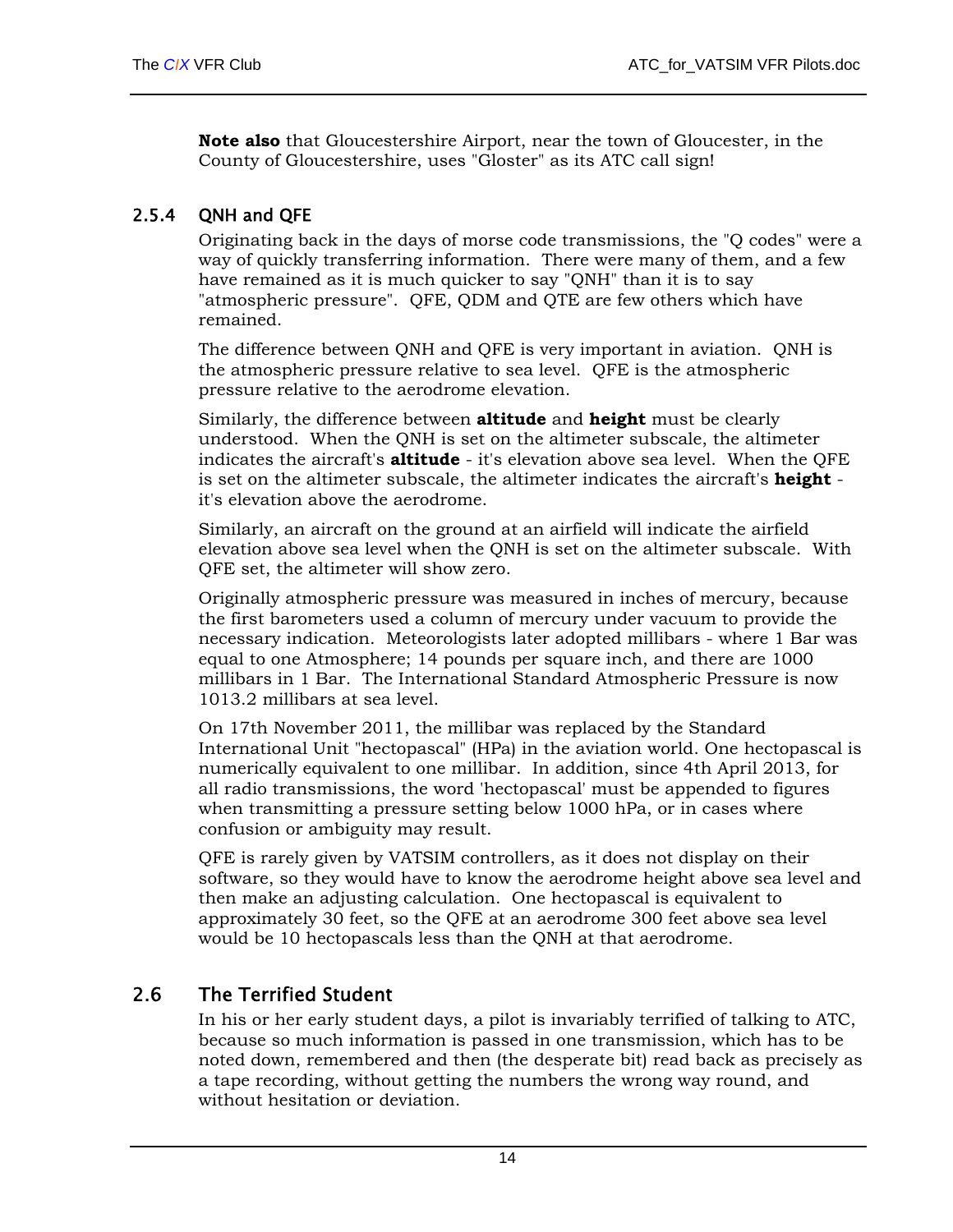<span id="page-19-0"></span>However, the only way to defeat nerves is to talk to ATC as often as you can. it really does become second nature after quite a short time. After 40 hours flight training, the student is often better than the seasoned pilot who has become slipshod with time.

#### 2.7 Real World References

The Civil Aviation Authority publishes a "Radio Telephony Manual",. There are several volumes, each one aimed at a specific audience.

- CAP413
- CAP 413 Supplement 1 Quick Reference Guide for Air Transport Pilots
- Cap 413 Supplement 2 for Aerodrome Drivers
- CAP 413 Supplement 3 for General Aviation Pilots.

This manual forms the basis of dialogue between pilots and controllers on VATSIM and IVAO. It is strongly recommended that all VFR pilots have at least Supplement 3.

### 3. VFR FLIGHT UNDER AIR TRAFFIC CONTROL

Full Air Traffic Control (ATC) is the norm on VATSIM. Occasionally a controller will log on at an AFIS or AGCS aerodrome. The procedures and dialogue for flight at an AFIS or AGCS aerodrome are described in sections [4](#page-32-1) and [5.](#page-35-1)

Air Traffic Control (ATC) consists of a dialogue between pilot and controller in which the controller gives **instructions** to the pilot and the pilot carries out these instructions. For VFR flight, a Radar Control Service is only given inside certain controlled airspace (although you may receive an ATC service inside controlled airspace – be careful to note the difference). Outside controlled airspace, VFR flight may receive one of four Air Traffic Services Outside Controlled Airspace (ATSOCAS) – see Section [6.](#page-39-1)

#### **Note: The pilot remains responsible for complying with the Rules of the Air and for the safety of the aircraft at all times.**

This means that in some circumstances, if he is unable to legally or safely carry out an ATC instruction (e.g. if asked to climb, but this would take him/her into cloud) he must inform ATC that he is unable to comply.

#### 3.1 Movement on the Ground

At an ATC controlled aerodrome, no aircraft (or vehicle) must move anywhere without express permission from ATC. In some cases, ATC even require the light aircraft pilot to obtain permission to start his engine(s), a procedure which is mandatory for commercial aircraft.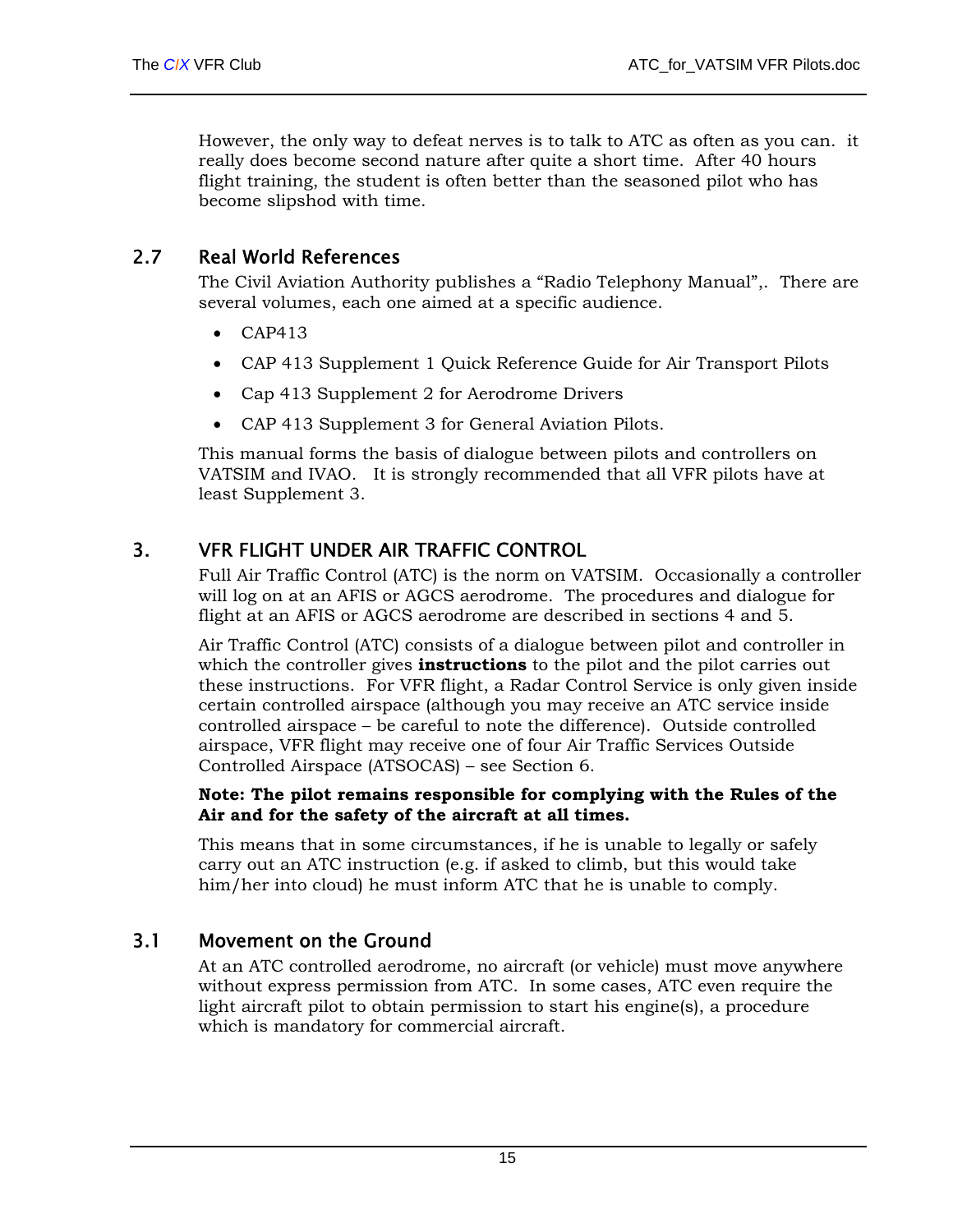#### <span id="page-20-0"></span>3.2 Automatic Terminal Information Service (ATIS) - Departure

After start up and before taxiing, the pilot should obtain the Automatic Terminal Information Service (ATIS) broadcast where provided, and note the designation letter. A real world ATIS gives some or all of the following information: -

Airport, time, runway in use, runway surface condition (at three positions along the runway), Surface wind direction and speed, Cloud information, Visibility, QNH, QFE, Temperature, Dewpoint, and ends with "On first contact, report information <phonetic letter> received."

For example:

Liverpool information Quebec. Time zero niner too zero zulu. Runway too seven in use. Wet, wet, wet, Surface Wind too fower zero degrees wun too knots. Scattered at too tousand, broken at tree tousand five hundred. Queue enn aitch wun zero wun too, queue eff ee wun zero zero niner Temperature plus too dewpoint plus wun. On first contact, report information Quebec received.

*(Aside: If you ever wondered why a pop group should call itself "Wet Wet Wet", well now you know!)*

For FS and VATSIM, the procedure is the same. The controller may have recorded a voice ATIS which can be heard by the pilot if he tunes the ATIS frequency as published in the chart for the aerodrome. One of the VATSIM Control client applications actually mimics the real world automatic robotic ATIS broadcast voice very well, working from an entered textual script. The text is displayed at the same time. Sometimes a controller is responsible for more than one aerodrome and there may not be a voice ATIS for the one from which the pilot is departing (the controller can only run one). Each controller may also provide some information by text such as his area of responsibility, a reference web page etc. These do not normally change or have any identifying designator. When the radio is tuned to the controller's frequency, this "Controller Information" is displayed automatically.

#### 3.3 Departure Clearances

At airports with a Class D Control Zone, all aircraft will be given a departure clearance whilst still on the ground. At large airports, this will normally be given before taxiing, but at the smaller regional airports and those local aerodromes with full ATC facilities, the clearance may be given during taxiing. There is no hard and fast rule. Each Airport has its own procedures, which VATSIM will mimic as far as possible.

A clearance will contain the following information: -

- f) After departure turn (left or right)
- g) Leave the zone at a standard exit point
- h) Any altitude restriction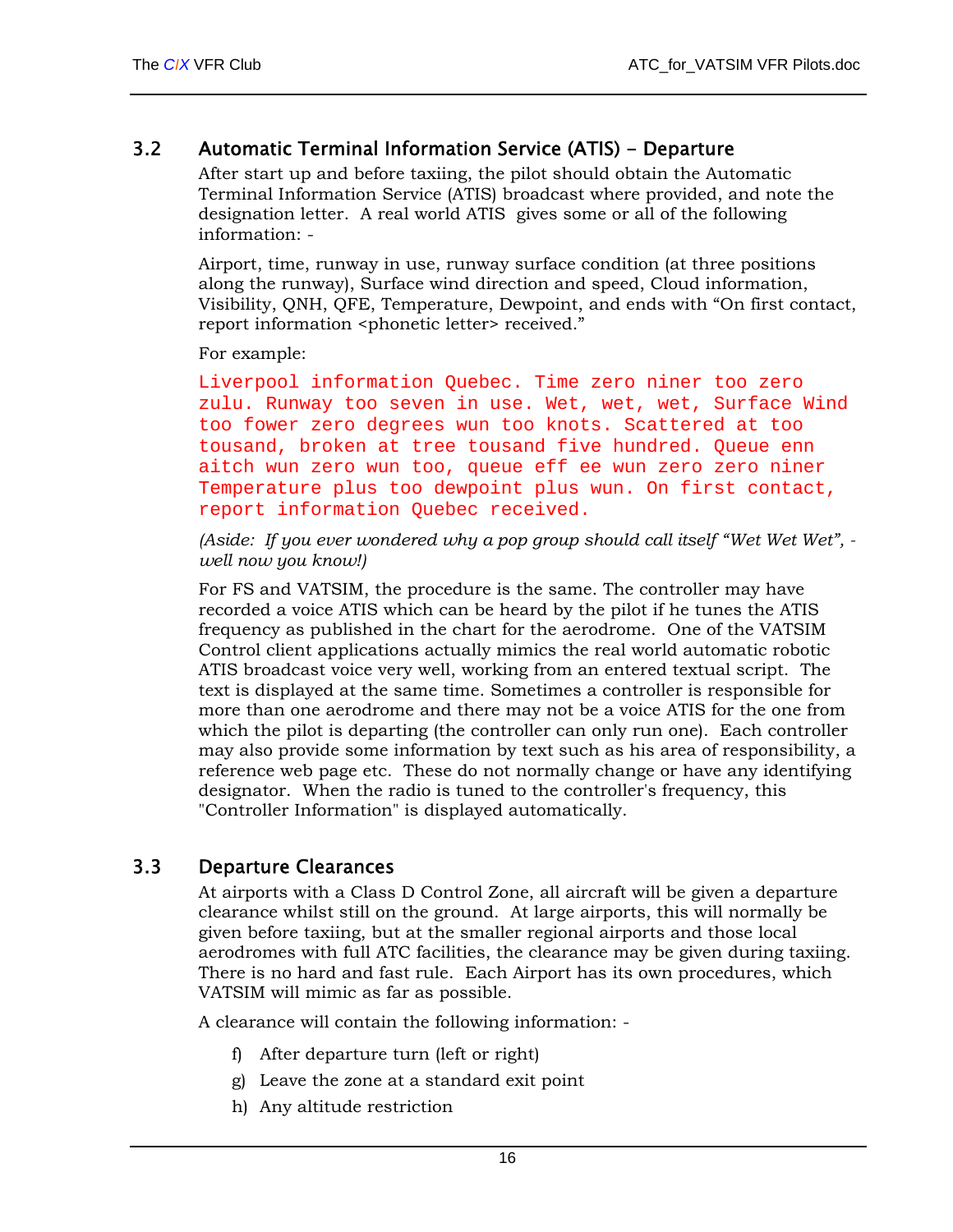<span id="page-21-0"></span>i) The flight rules pertaining to the departure A typical example would be: -

Golf Bravo November Oscar Zulu, you are cleared with a left turn out to leave the zone at Chester, not above wun tousand fife hundred feet Liverpool QNH wun zero wun tree, standard VFR.

And you have to read it back precisely as given (or as near as possible – note the slight difference in the reply below which is the result of familiarity rather than lack of it. It contains all the vital elements in the correct order, so is acceptable.

Cleared left turn out to Chester, not above one tousand fife hundred feet, QNH 1013, standard VFR, Golf Oscar Zulu.

#### 3.4 Taxi

The dialogue between pilot and controller is as follows. Note that the ATIS information letter can change at any time. The pilot may have listened to Bravo, but when the ATIS changes, the next sequential letter will be applied. The pilot may have missed this change if he has retuned his radio away from the ATIS frequency.

Gloster Tower: Golf Bravo November Oscar Zulu: Request radio check & taxi [instructions] with information Bravo.

Golf Bravo November Oscar Zulu: Readability 5: [Information Charlie is current]. Taxi to holding point Echo One for runway 22. QNH 1012.

Taxi Holding point Echo one for runway 22 [with information Charlie] QNH 1012: Golf Oscar Zulu.

Engine run up and vital actions may be completed at the holding point, or at busy airports where the taxi distance is short just before starting to move off the apron.

#### 3.5 Take Off

It is important that the pilot is FULLY ready to take off promptly before he makes his "Ready for Departure" call, as he will be then expected to start his take off roll immediately after receiving take off clearance. ATC may add the instruction to turn left or right depending on the filed flight plan. When the Engine run up and vital actions checks are complete:

Golf Oscar Zulu: Ready for Departure

Golf Bravo November Oscar Zulu [With a right turn out] Cleared for take off runway 22. Surface wind too seven zero degrees wun wun knots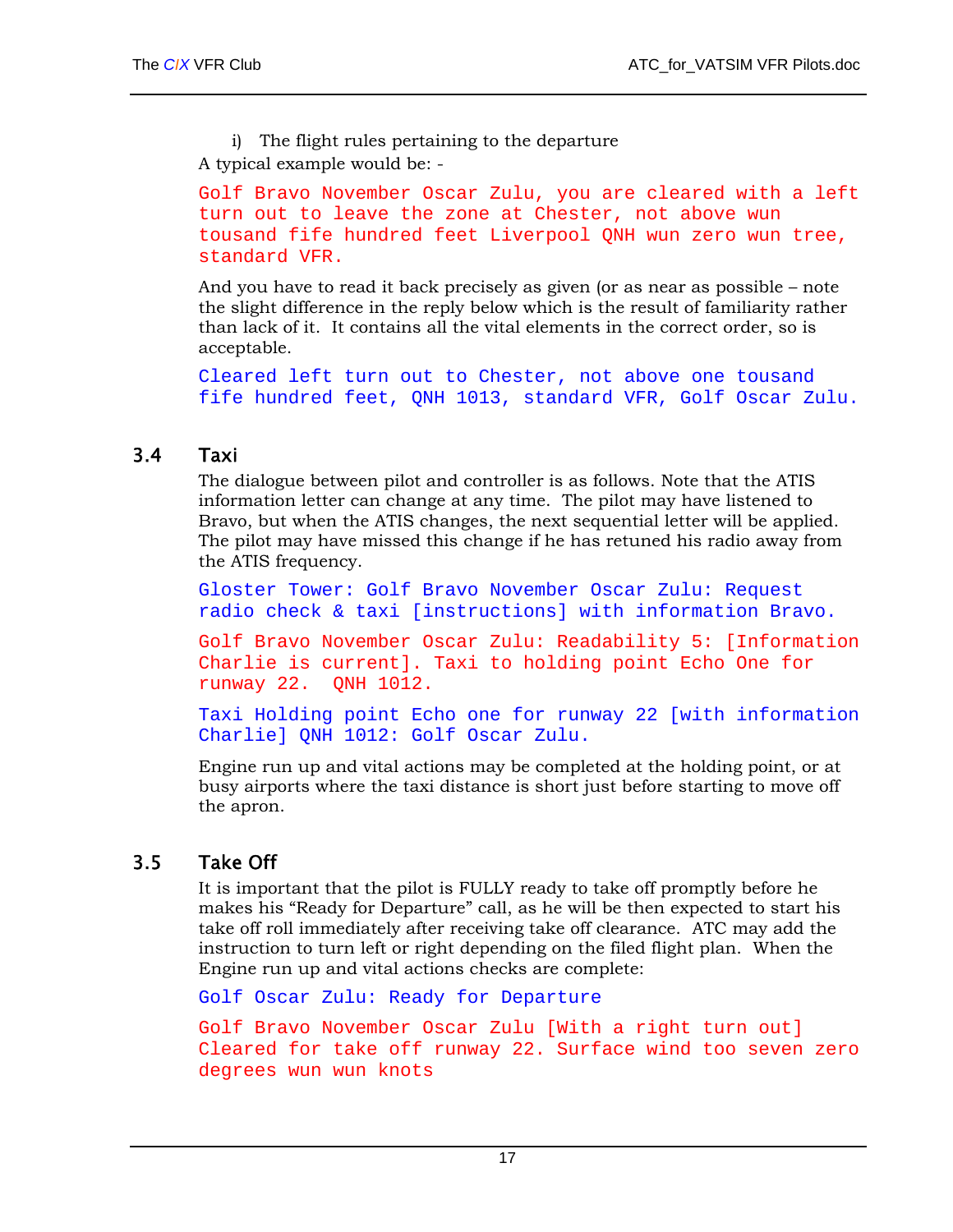#### <span id="page-22-0"></span>[With a right turn out] Cleared for take off runway 22 Golf Oscar Zulu

**NOTES:** The pilot's call is NEVER "Ready for Take Off". There are very sound safety reasons for this (see CAP413) and on VATSIM it sounds most unprofessional.

ATC will always use an aircraft's full call sign for take off (and landing) clearances; again for reasons of safety.

ATC may want you to depart very quickly indeed if he has an aircraft on final approach and can slot you in before it lands.

Golf Oscar Zulu are you ready for an immediate departure?

Ready for immediate departure Golf Oscar Zulu

Golf Oscar Zulu Cleared for immediate take off runway 22. Surface wind too seven zero degrees wun wun knots

Cleared for immediate take off runway 22 Oscar Zulu

Note the distinction here between departure and take off. Take off is only used for the actual permission to take off. Note also that all the wind is always given by ATC, the pilot does not read back that part of the message.

#### 3.6 Leaving The Circuit

Shortly after take off, usually less than 2 miles from the field, Tower will "hand over" the aircraft to Approach. If the airfield is busy, it may be as soon as the aircraft turns away from the runway extended centreline.

Golf Oscar Zulu Contact Gloster Approach on 128.550

Gloster Approach 128.550, Golf Oscar Zulu

If Tower is late calling, but is obviously not busy, then if the pilot thinks he has been forgotten, (it does happen), he may make a gentle prompt:

Gloster Tower Golf Oscar Zulu, 2 miles north, crossing the Severn

Golf Oscar Zulu Contact Gloster Approach on 128.550

Gloster Approach 128.550, Golf Oscar Zulu

The pilot changes frequency, and then calls Approach:

Gloster Approach Golf Bravo November Oscar Zulu

Golf Oscar Zulu Regional QNH 1012. Report passing Evesham Regional QNH 1012, Wilco – Golf Oscar Zulu

The Approach controller will ask the pilot to report at a point which is at the limit of his jurisdiction. This may be a local reference point in the case of an ATZ or an official Visual Reference Point in the case of a CTR. Note that the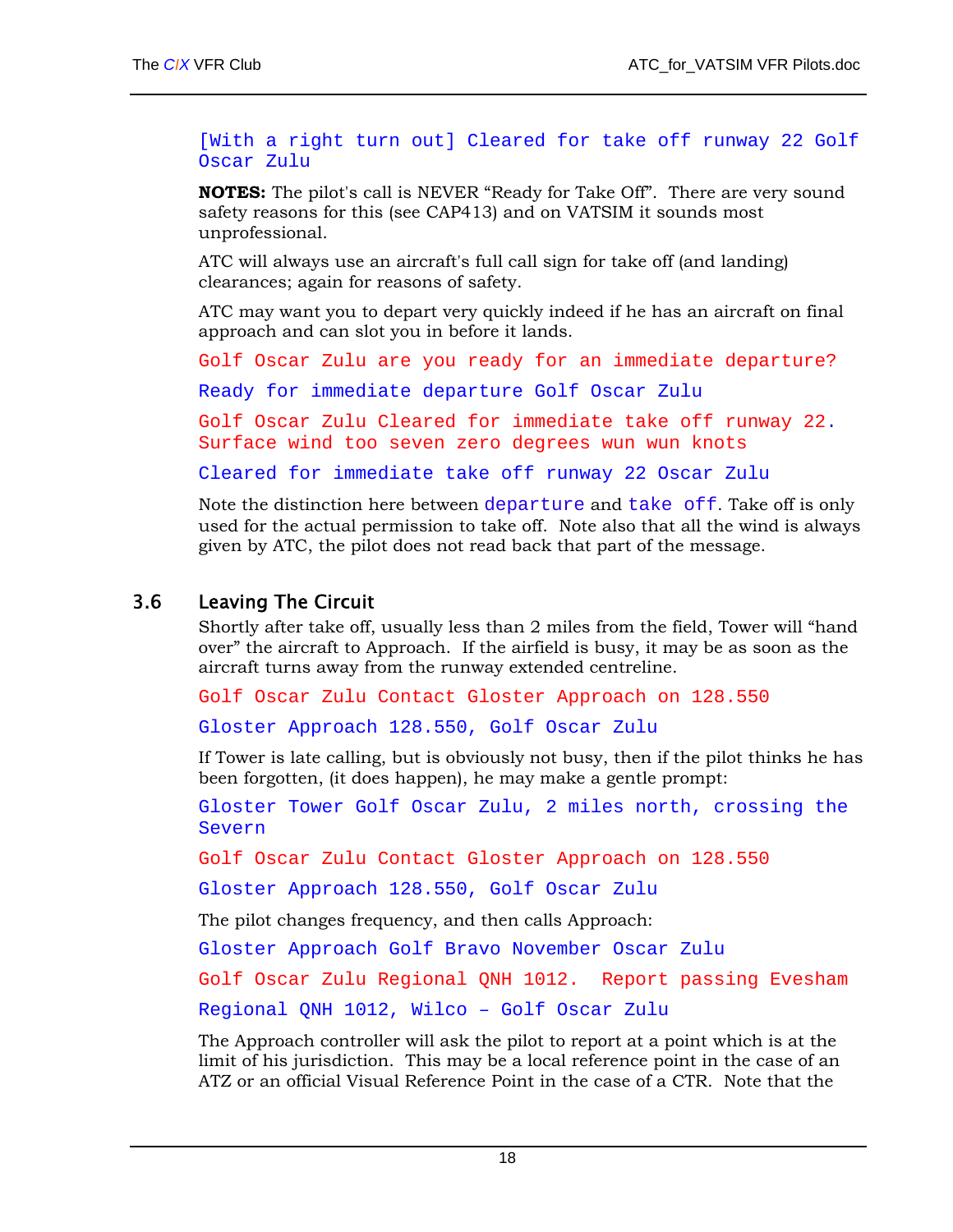<span id="page-23-0"></span>"Wilco" in the response above refers to the instruction to report passing Evesham.

#### **or,**

while the aircraft is within a Control Zone, and the Regional pressure setting is not relevant;

Golf Oscar Zulu, Report leaving the zone at Oulton Park.

Wilco, Golf Oscar Zulu

As the pilot approaches the required reporting point: -

Gloster Approach Golf Bravo November Oscar Zulu, passing Evesham, request change frequency to London Information, 124.750.

Golf Oscar Zulu, Frequency change approved, Squawk 7000.

#### **Or,** sometimes,

Gloster Approach Golf Bravo November Oscar Zulu leaving the zone to the north en route Welshpool.

ATC's reply, specific only to Online ATC services – not used in the real world in the UK (although it is in the USA).

Golf Oscar Zulu, no further ATC available, monitor Unicom on 122.80.

#### 3.7 Standby and be Quiet

Occasionally, an ATCO will tell a pilot to standby, because he is busy with more important traffic. The Controller will simply say

Golf bravo yankee alpha victor standby

This means very simply - wait; say nothing, not even "standing by" or anything similar - simply nothing. The controller come back to you when he can.

Very occasionally a controller will forget about you at a busy airport. After about 10 minutes, and when the channel has gone quite, it is in order to say

Golf bravo yankee alpha victor holding at alpha

or something very similar. It will be enough to jog his memory.

#### 3.8 Transponder Use

The transponder is a very useful identification transmitter included in the radio equipment of most aircraft. It transmits a four digit code which has a specific meaning. When an aircraft is transmitting via its transponder, the code it is transmitting is displayed on all nearby ATC Radar scopes against that aircraft's "blip", and, if also transmitting Mode C; its altitude. A Liverpool Approach Controller will ask the pilot to "Squawk 4360" for example. 4360 tells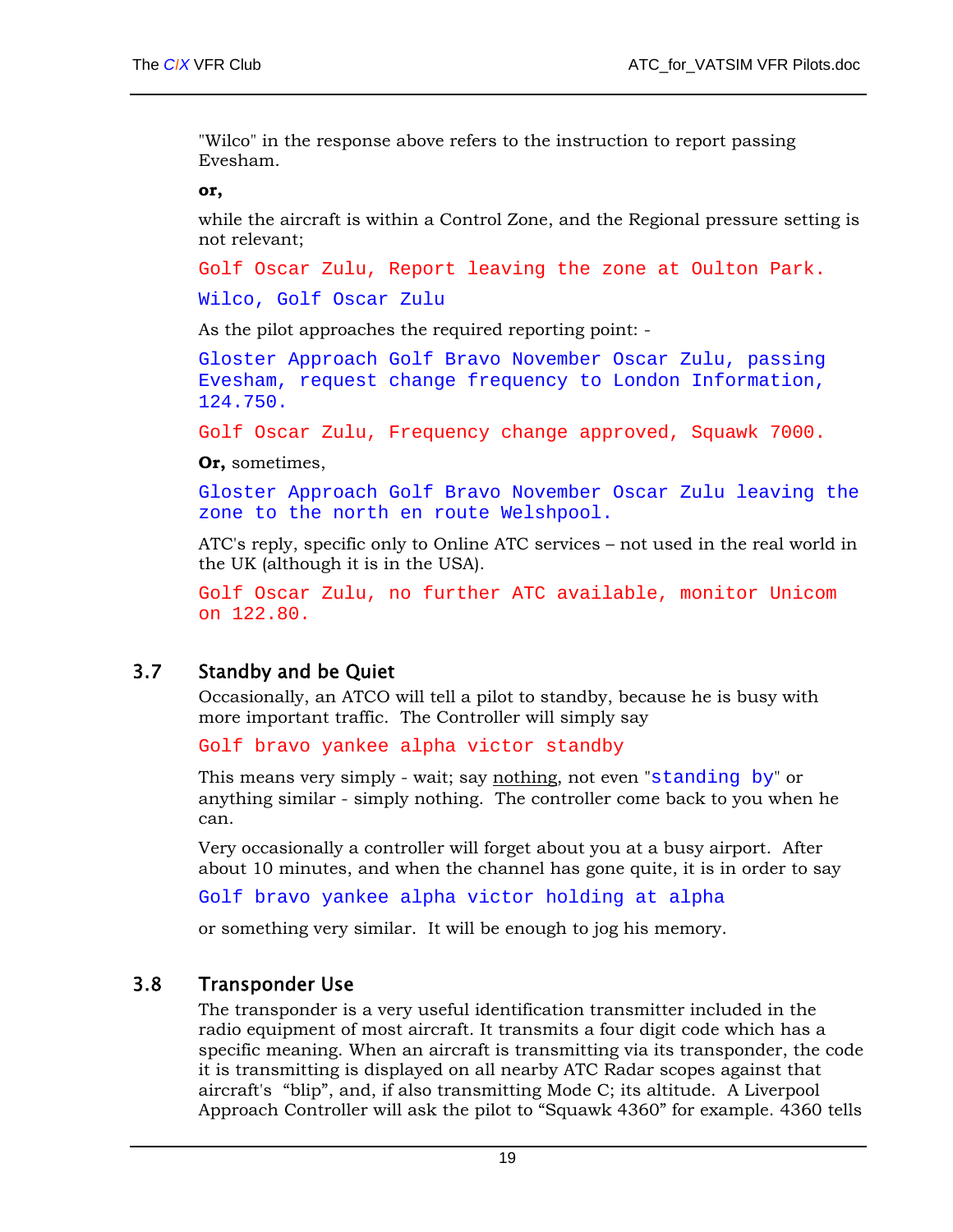<span id="page-24-0"></span>all other ATS units nearby (Manchester, Hawarden, Blackpool etc.) that that aircraft is being controlled by Liverpool,, because 4360 is "Liverpool's code" (as from 30th May 2013). Apart from specifically allocated codes, the most commonly used code is 7000. This the General "Conspicuity" code used in the UK and Europe. It is commonly believed to mean "Flying VFR", but it is more general than that. Aircraft squawking 7000 can be identified on radar by their call sign (which is also transmitted by the Transponder).

**Note** that currently, the aircraft callsign is not transmitted by real world transponders, although the technology (Mode S) now exists to do so. On VATSIM however, the aircraft callsign is transmitted, not by the transponder, but as part of the data exchanged by the several online flying software applications. A full list of Transponder Codes can be found on Wikipedia. Search for "Transponder (aviation)".

**Note:** The internationally recognised Hijack code, 7500, must NEVER be used on VATSIM, infringing this rule can lead to the member being banned.

#### 3.9 Dialogue in The Circuit

Believe it or not, trying to land an aircraft visually from a long straight in approach is quite difficult, due to lack of visual references. Also, how did you know it is the right field you are aiming for (in the days before tarmac runways)? So the overhead join and circuit was devised. The circuit itself is a long rectangular flight path with the runway forming the centre part of one leg.



**The VFR Circuit**

Circuits may be left hand (anti-clockwise) or right hand (clockwise). Left hand circuits are more usual, and preferred by the pilot, as he sits in the left hand seat (well it was the American Wright Brothers that got us into this!). This gives him a better view of the airfield.

The "circuit height" is usually 1000 feet above the aerodrome level, though occasionally less – typically 800 feet, and rarely, more (Welshpool's circuit height is 1500 feet above aerodrome level because of adjacent high ground.) Circuits for helicopters are often lower (commonly 600 feet) and opposite in direction to that for fixed wing aircraft.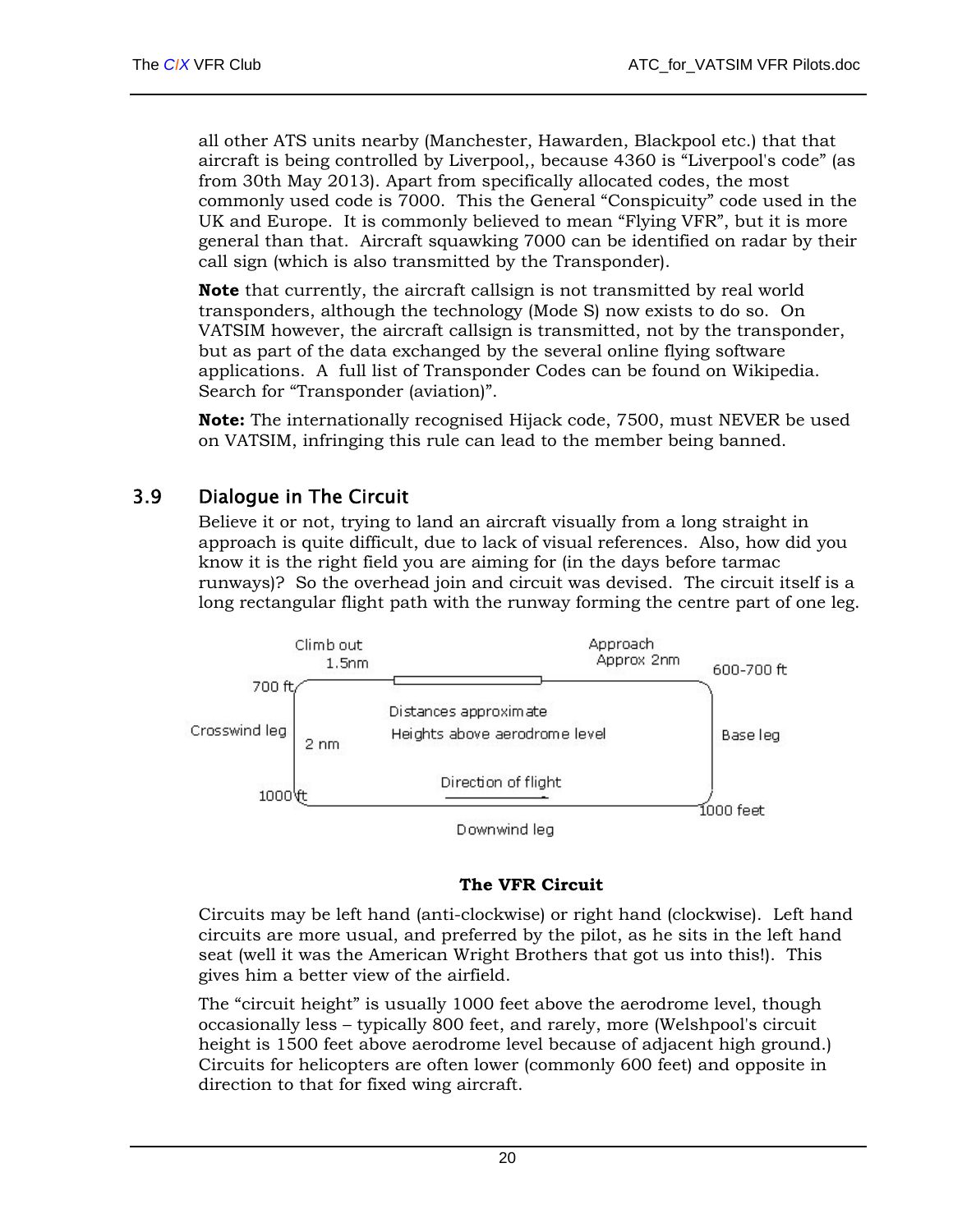<span id="page-25-0"></span>The standard circuit calls are straightforward. After take off, the aircraft turns crosswind, then downwind, and calls Tower

Golf Oscar Zulu downwind

Note that "Gloster Tower" is omitted, and the aircraft callsign comes first. This is because a dialogue is already established and the pilot's call is a report, not a request or an acknowledgement. There are no superfluous words at all. A common mistake is to call

Golf Oscar Zulu on the downwind leg **WRONG - t**oo many words.

ATC responds, and the pilot confirms by reading back the instruction: -

Golf Oscar Zulu report final number one

Report final number one, Golf Oscar Zulu

The next call is similarly succinct. On turning final and established in a stable descent, the pilot calls

Golf Oscar Zulu final [runway 22]

Adding the runway is not mandatory, but provides confirmation that the pilot is approaching the correct runway. Approaches to the wrong runway are not uncommon.

Golf Bravo November Oscar Zulu Runway 22, cleared to land. Surface wind two two zero degrees one two knots

Note that the aircraft's FULL callsign is always given with a landing clearance, which starts with the runway designator (number) and ends with the surface wind. The pilot MUST read back "Cleared to land", otherwise ATC will repeat the instruction, or possibly tell the pilot to go around. Reading back the runway designator is optional, but the pilot does not read back the wind.

[Runway 22] Cleared to land, Golf Bravo November Oscar Zulu

#### 3.10 Flying Circuits

If flying circuits with touch and goes, the dialogue will be slightly different.

Golf Hotel Echo downwind touch and go

Golf Hotel Echo report final number two to a Mooney on short final

Report final number two, traffic in sight, Golf Hotel Echo

On turning final and established in a stable descent, the pilot calls

Golf Hotel Echo final touch and go [runway 18] contact one ahead

Golf Hotel Echo runway 18 cleared touch and go. Surface wind is one niner zero degrees zero eight knots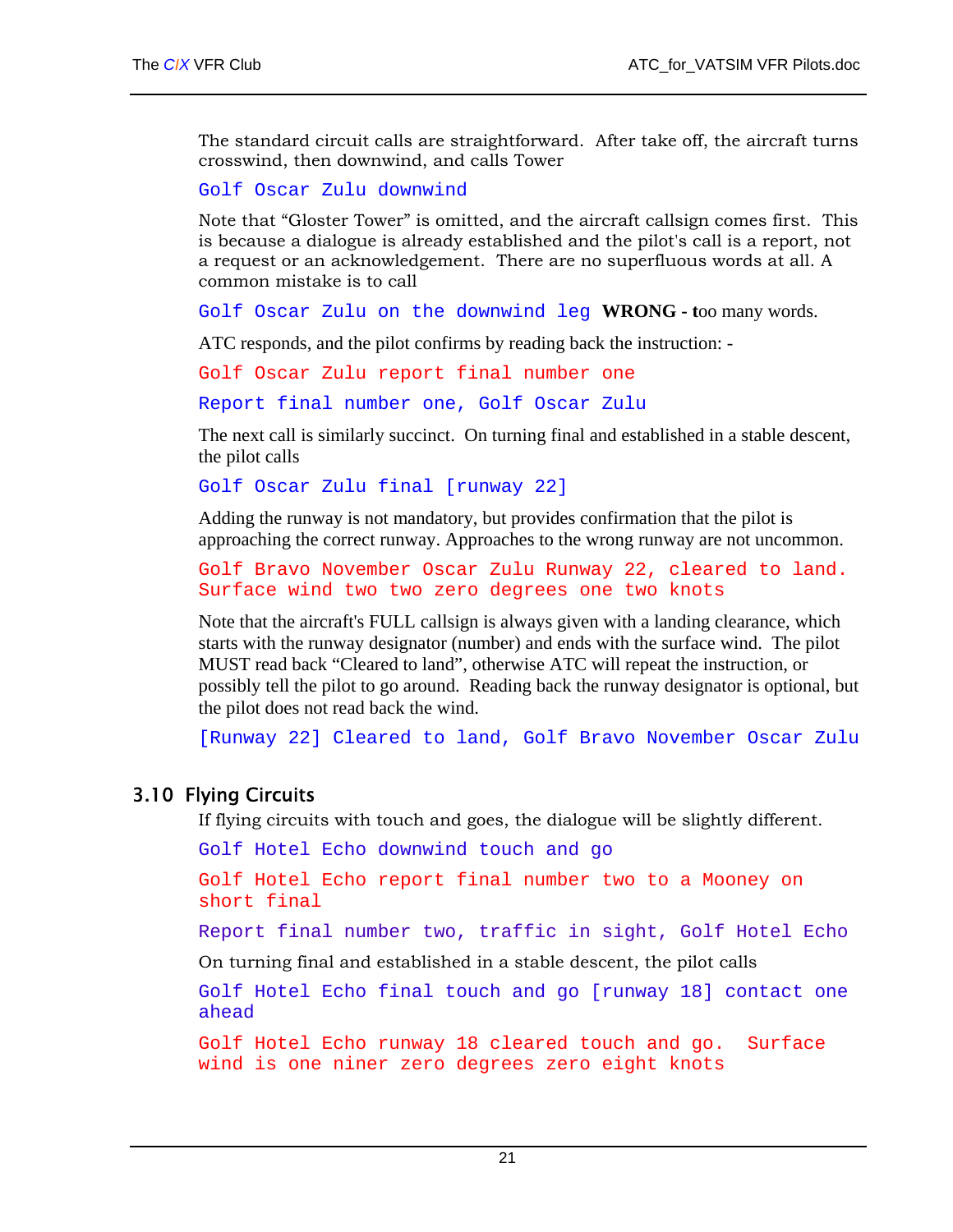<span id="page-26-0"></span>**Note:** Pilots should land their aircraft in the order given by ATC - avoid cutting in or going too far downwind. (from the UK Rules of the Air Rule 13(3).

#### 3.11 Automatic Terminal Information Service (ATIS) - Inbound

At least 10 minutes (i.e. about 20nm) before the Estimated Time of Arrival (ETA) over the aerodrome, obtain the ATIS broadcast and note the designation letter.

**Note:** On VATSIM, when you tune a new frequency, depending on how the controller has set up his software, the ATIS (or "Controller Information") will usually be displayed in text on the FS or Squawkbox screen. It may contain all or some of the following.

Manchester Automatic Terminal Information Service Information Romeo Arriving Runway 24R Departing Runway 24L QNH zzzz Surface Wind xx degrees at yy knots Info at www.vatsim-uk.co.uk

Some controllers additional information which is used in a real world ATIS.

#### 3.12 Joining Procedure

So you have listened to the ATIS and noted down the runway in use, the QNH, the surface wind and the designated letter. The rest is important to note, but you don't need to refer to it again, so there's no need to write it down.

#### 3.12.1 An Aerodrome with an ATZ only

Aerodromes in this category which have an Approach controller and published ATIS frequency real world (such as Gloucestershire Airport), should have one on VATSIM as well. So having obtained the ATIS, at no less than 5 minutes (i.e. about 10nm) before the Estimated Time of Arrival (ETA) over the aerodrome, call the Approach controller.

Gloster Approach Golf Bravo November Oscar Zulu request join

Golf Bravo November Oscar Zulu Gloster Approach pass your message

Gloster Approach, Golf Bravo November Oscar Zulu Cessna 152 inbound from Welshpool: Overhead M50: Heading 140: 2500 feet QNH 1005: ETA Gloucester one fife: Information Golf, request overhead join

When giving an altitude, give the QNH you are using as well, in the form one zero zero fife. The ETA (Gloucester 15) means I will be arriving overhead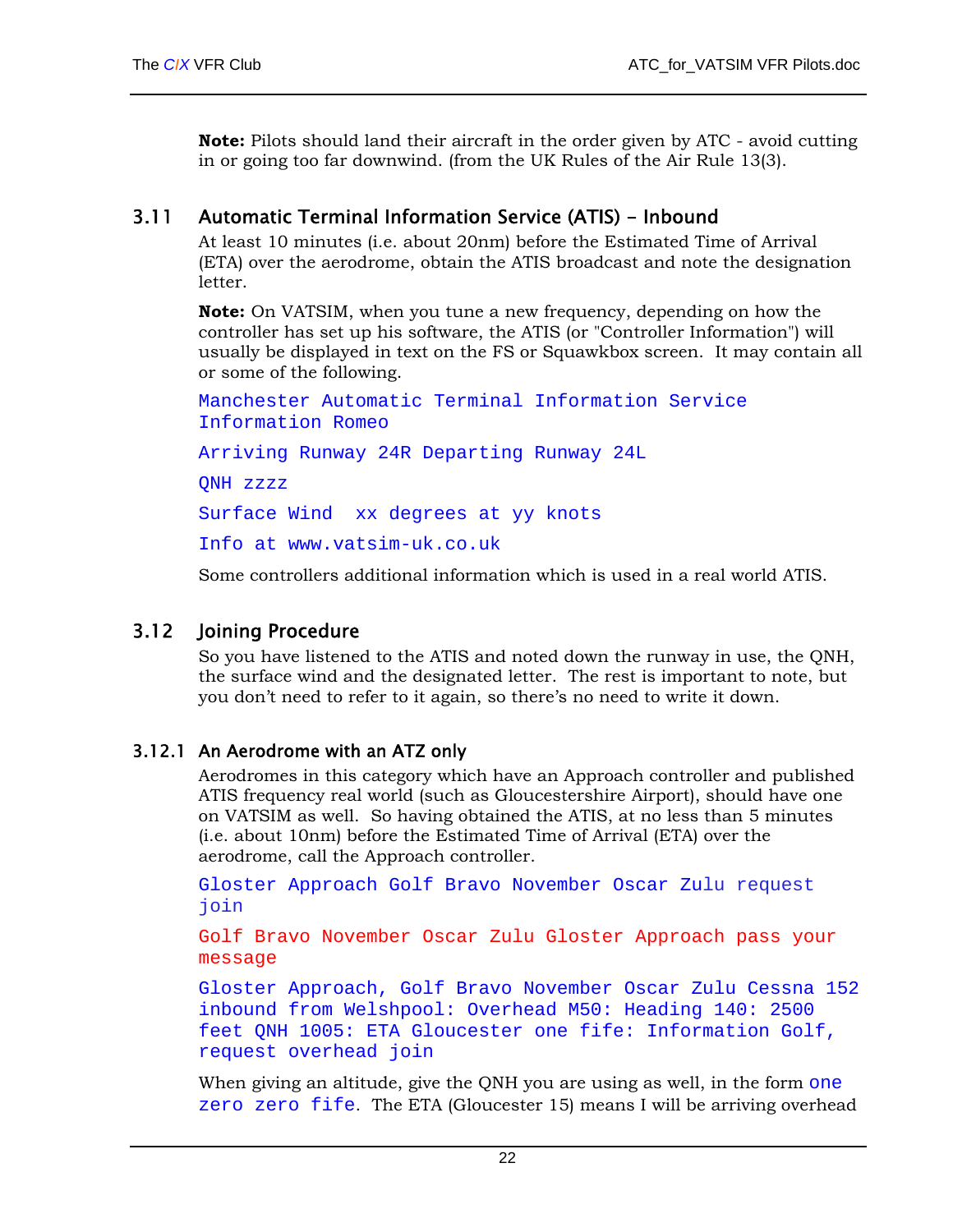<span id="page-27-0"></span>your airfield in 15 minutes time. If you want to give a time of arrival, then say at time three five meaning at 35 minutes past the current hour, the hour normally not being spoken. (Note M50 is said as "Emm Fifty").

Golf Oscar Zulu report 2 miles to the north west of aerodrome Report 2 miles north west Golf Oscar Zulu Then, when almost at the 2 mile point Gloster Approach Golf Oscar Zulu, 2 miles to run Golf Oscar Zulu contact tower on 122.9 Tower 122.9 Golf Oscar Zulu

**Note:** It is rare for you to actually get as far as the aerodrome overhead before being asked to position for the circuit, whereas at small airfields without full ATC, the "Overhead Join" is the standard joining procedure. The Overhead Join procedure is fully described in the Cix VFR Club Training Manual, Exercise 22.

Once you are handed over to Tower, you change frequency quickly and simply call: -

Gloster Tower Golf Bravo November Oscar Zulu\*

Golf Bravo November Oscar Zulu, join right base for runway two two, you are No. 1

Join right Base runway two two, No. 1, Golf Oscar Zulu

\*There is no need to say any more. He knows where you are, because you have been handed over by Approach, and he can see you through the window of the Tower. **Note:** that because it is a first contact on this frequency, the pilot uses his full call sign.

The word "Contact", as in Contact Tower on 122.9 has a specific meaning, which is "the station I am telling you to call has your details, so there is no need to tell him all over again".

#### 3.12.2 An Aerodrome with a Control Zone (CTR)

Having obtained the ATIS as above, at no less than 5 minutes (i.e. about 10nm) before the Estimated Time of Arrival (ETA) at the Control Zone boundary, call the Approach controller.

Liverpool Approach Golf Bravo November Oscar Zulu request join

Golf Bravo November Oscar Zulu Liverpool [Approach], pass your message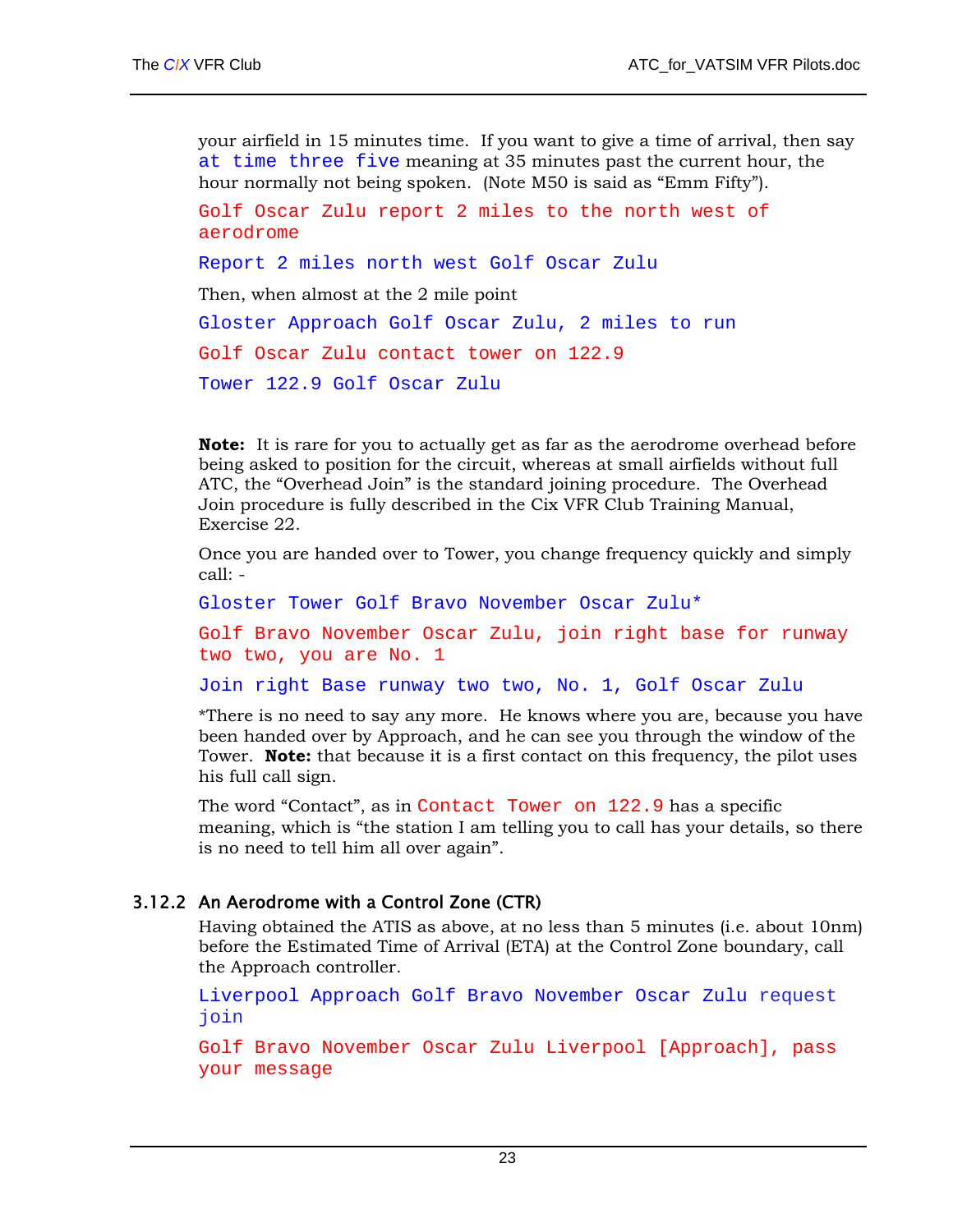```
Liverpool Approach, Golf Bravo November Oscar Zulu Cessna 
152 inbound to Liverpool from Welshpool: Overhead Wrexham: 
Heading zero tree fife: too tousand fife hundred feet: QNH 
wun zero zero fife: VFR: Estimate zone boundary one fife: 
Information Golf, request entry into the zone at Chester
```
Golf Oscar Zulu Runway too seven in use. I am unable to clear you to enter the zone at Chester at this time. Do you wish to enter the zone at Oulton Park?

#### Affirm. Golf Oscar Zulu

All aircraft will be given an entry clearance after their initial call.

An entry clearance will contain the following information, similar to the departure clearance: -

- a) Enter the zone at a standard entry point
- b) Any altitude restriction
- c) The limit of the clearance

Golf Oscar Zulu cleared to enter the zone at Oulton Park, VFR, not above one tousand fife hundred feet. Report at Oulton Park

And once again you have to read it back as precisely as possible as given.

Cleared [to] enter the zone at Oulton Park, VFR, not above one tousand fife hundred feet. Report at Oulton Park. Golf Oscar Zulu

**Note:** A pilot may request a non-standard entry point, which may be granted if traffic is light. In the example above, the request to join at Chester (Not a standard entry point, but a standard *exit* point when runway 27 is in use) was refused! The pilot was redirected to a standard entry point without any fuss or drama. *Oulton Park is a well known (and highly visible) Motor Racing Circuit, hence its use as a standard entry point.* Note also that the pilot was *offered* the alternative, not given it mandatorily, because he might wish to select a different standard entry point, and it is the pilot who has command of the aircraft.

If the pilot does not wish to enter at Oulton Park (there may be a huge thunderstorm sitting just overhead), he can request a different one.

Golf Oscar Zulu I am unable to clear you to enter the zone at Chester at this time. Do you wish to enter the zone at Oulton Park?

Negative. Request entry into the zone at Seaforth, Golf Oscar Zulu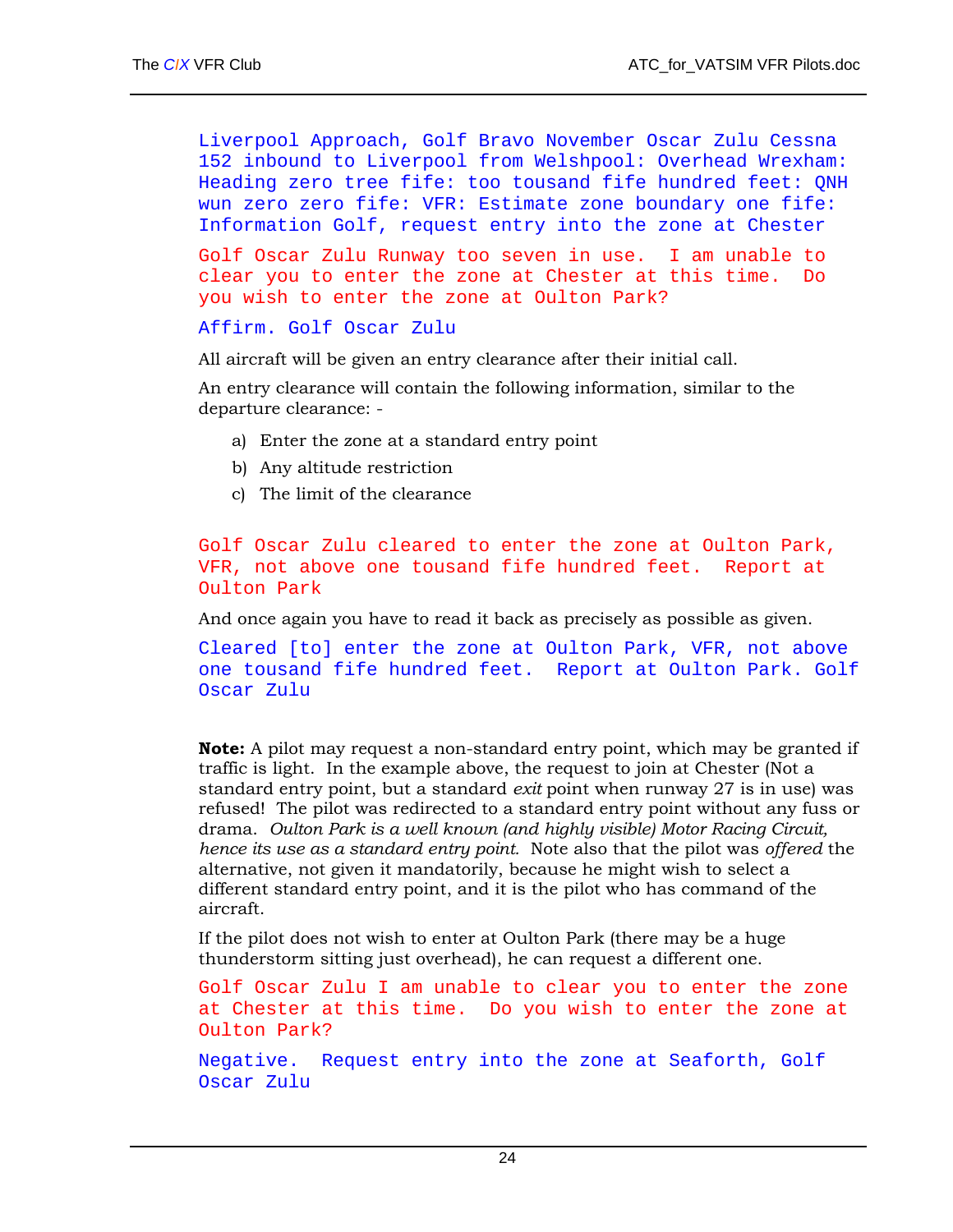**Note**: You use the word "Affirm" for Yes" and Negative" for "No". You do NOT use "Affirmative" – that is American.

**Golden Rule:** You **MUST** not enter the zone under any circumstances without express clearance. If you cannot get your message in, because of busy R/T, you must remain outside controlled airspace and wait until you can get your message in. It is best to turn  $180<sup>o</sup>$  and fly back the way you came for 5 minutes, then turn and try again.

Liverpool Approach Golf Oscar Zulu passing Oulton Park Golf Oscar Zulu, your clearance is to Helsby. Report at Helsby

Report Helsby Golf Oscar Zulu

(Give yourself time by calling a little early, rather than arriving and being told to orbit while waiting for other traffic to clear).

Liverpool Approach Golf Oscar Zulu approaching Helsby

In this case, Helsby has been given as the clearance limit. The pilot must not proceed into the circuit area without further permission. Before you reach your clearance limit, the ATCO may call you and, if you have the airfield in sight (the vital element here) he will hand you over to Tower. If you do not have the field in sight, as can happen in poor but legal visibility (5 kilometres is not very good visibility at all!), he may give you a heading to steer to bring you onto a section of the circuit.

Golf Oscar Zulu Do you have the field in sight?

Affirm, Golf Oscar Zulu

Golf Oscar Zulu, Contact tower on one two six daisimal three fife zero

Tower one two six three fife zero, Golf Oscar Zulu

Note the word "daisimal". This is the correct official way to read out frequencies, but on **read back**, it is acceptable to omit it.

Once you are handed over to Tower, change frequency quickly and simply call: -

Liverpool Tower Golf Bravo November Oscar Zulu\*

Golf Bravo November Oscar Zulu, join left base for runway 27, you are No. 2 to a Cherokee on a three mile final

Join left base runway 27, No. 2, Golf Oscar Zulu

\*As in the previous example, this is sufficient to let Tower know that you are now on his frequency.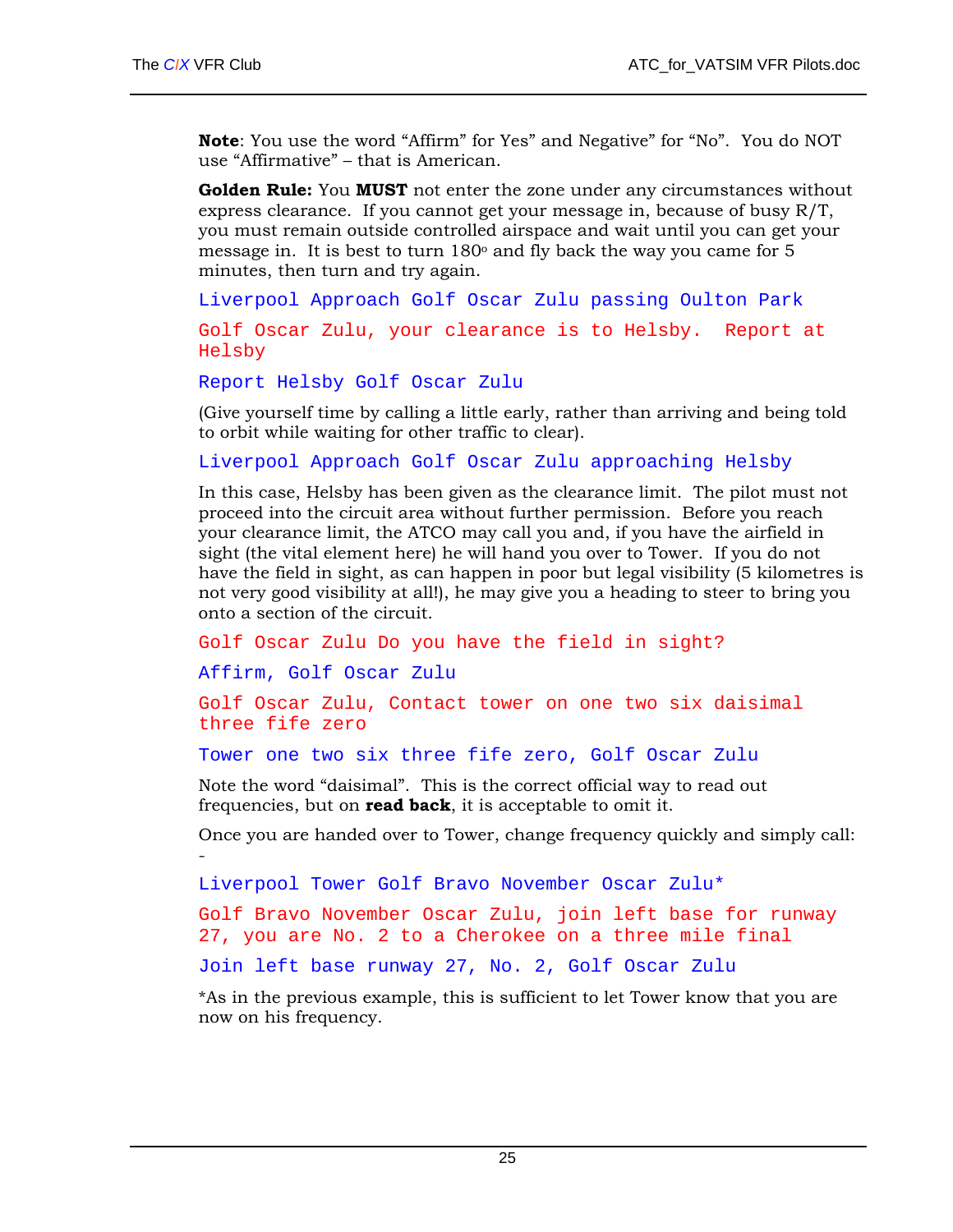#### <span id="page-30-0"></span>3.13 The Approach and Landing

The procedure for the final approach and landing is the same whether the aerodrome has a CTR surrounding it or just an ATZ.. Report your position as you position onto left base. Note the brevity. An approach to land is no time for expounding your aircraft's life history.

Golf Oscar Zulu, left base

Golf Oscar Zulu Runway 27, cleared to land. Surface wind two seven zero one four knots\*\*

Cleared [to] land runway 27, Golf Oscar Zulu\*\*

**or** if you are behind another aircraft

Golf Oscar Zulu You are No. 2 to a Bandeirante. Report when you have that traffic in sight

Traffic ahead in sight. Golf Oscar Zulu

Because two aircraft are not allowed to occupy the runway at the same time without a specific ATC instruction, (only ever given if the landing runway is long enough for two aircraft to pose no safety risk), ATC will not give you landing clearance until the aircraft ahead has landed and vacated the runway.

Golf Oscar Zulu with that traffic in sight continue approach

Continue approach Golf Oscar Zulu

Once the aircraft ahead has landed and vacated the runway: -

Golf Bravo November Oscar Zulu Runway 27, cleared to land. Surface wind two seven zero one four knots\*\*

```
Cleared to land runway 27. Golf Oscar Zulu**
```
\*\*You do not read back the surface wind, but you do read back the runway number and your position in the queue.

Sometimes, if the runway is long enough, ATC may tell you to "land after" the landing aircraft ahead, confident that the first aircraft will not pose any danger to the second, and may have vacated the runway by the time the second aircraft touches down. This may happen if two light aircraft are landing one behind the other. Such "land after" clearances will never be given if a heavy aircraft is following a light aircraft, because of the long landing roll that the heavy requires, or if a light aircraft is following a heavy (the latter because of wake turbulence caused by the heavy aircraft, which can flip a light aircraft over on its back).

When given taxi instructions to "exit at Foxtrot", you normally report back passing Foxtrot, or runway vacated.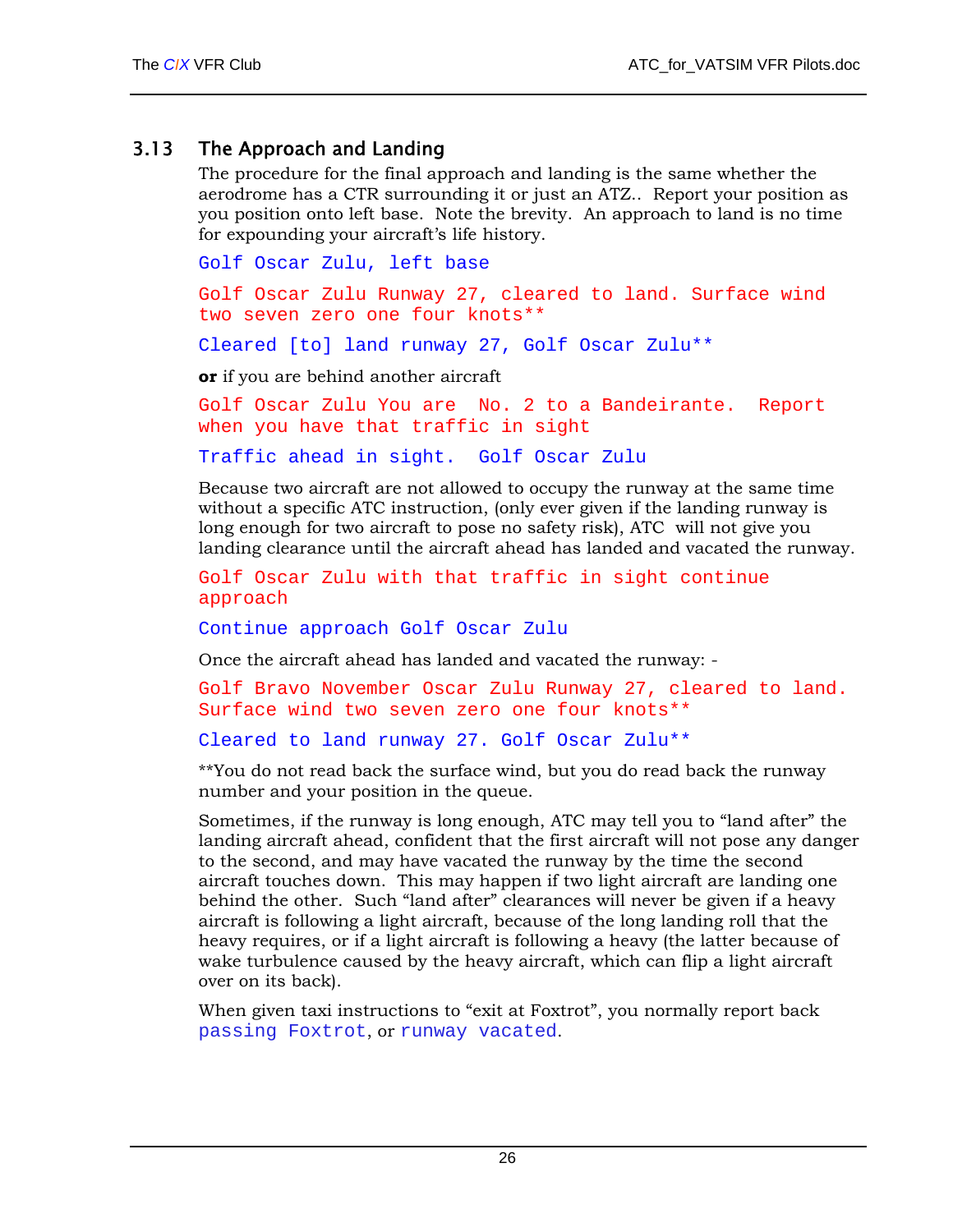## <span id="page-31-1"></span><span id="page-31-0"></span>3.14 Special VFR

A Special VFR clearance may be given in a Control Zone to a pilot who is unable to comply with IFR flight (because he is not qualified to do so, or the aircraft is not equipped with the necessary instruments.

SVFR clearances are given to VFR pilots

- When the in-flight visibility is less than VFR minima for that class of airspace.
- Where the aircraft is flown visually in Class A Airspace (principally the London CTR and Jersey CTR.)

When operating on a Special VFR clearance the pilot must

- Obtain an ATC clearance and comply with ATC instructions
- Fly within the limitations of the pilot's licence.(**\*** see below)
- Remain clear of cloud, in sight of the surface and clear of obstructions
- Comply with the low-flying regulations except the height restrictions of Rule 5 of the Rules of the Air**\*\***.
	- a) Fly at sufficient height to be able to land clear of the area and without danger to people or property if an engine fails
	- b) NOT fly closer than 500 ft to any person, vessel, vehicle or structure, unless landing or taking off
- Avoid aerodrome traffic zones unless prior permission has been obtained from ATC

Although almost all Control Zones are Class D airspace, the Channel Islands Control Zone is Class A airspace, and SVFR flight is permitted in this zone, provided a formal flight plan is filed and the aircraft is equipped with a transponder.

**\*** For a PPL the privileges of the licence require that under an SVFR, the in flight visibility must be 10km or more, and this overrides the airspace condition. For a PPL with IMC or IR, the in flight visibility must be 3km or more.

**\*\*** Rule 5 of the Rules of the Air states that an aircraft may not fly within 1500 feet vertically of any congested area, and fly at sufficient height to be able to land clear of the area and without danger to people or property if an engine fails. The 1500 feet rule is waived for SVFR flight, but NOT the "land clear" provision.

Note: All VATSIM pilots are assumed to have an Intrument Rating, so a pilot could file an IFR flight plan and thus not require an SVFR clearance. However, if, as most Cix VFR Club pilots do, he has filed a VFR flight plan, then the above SVFR rules will apply.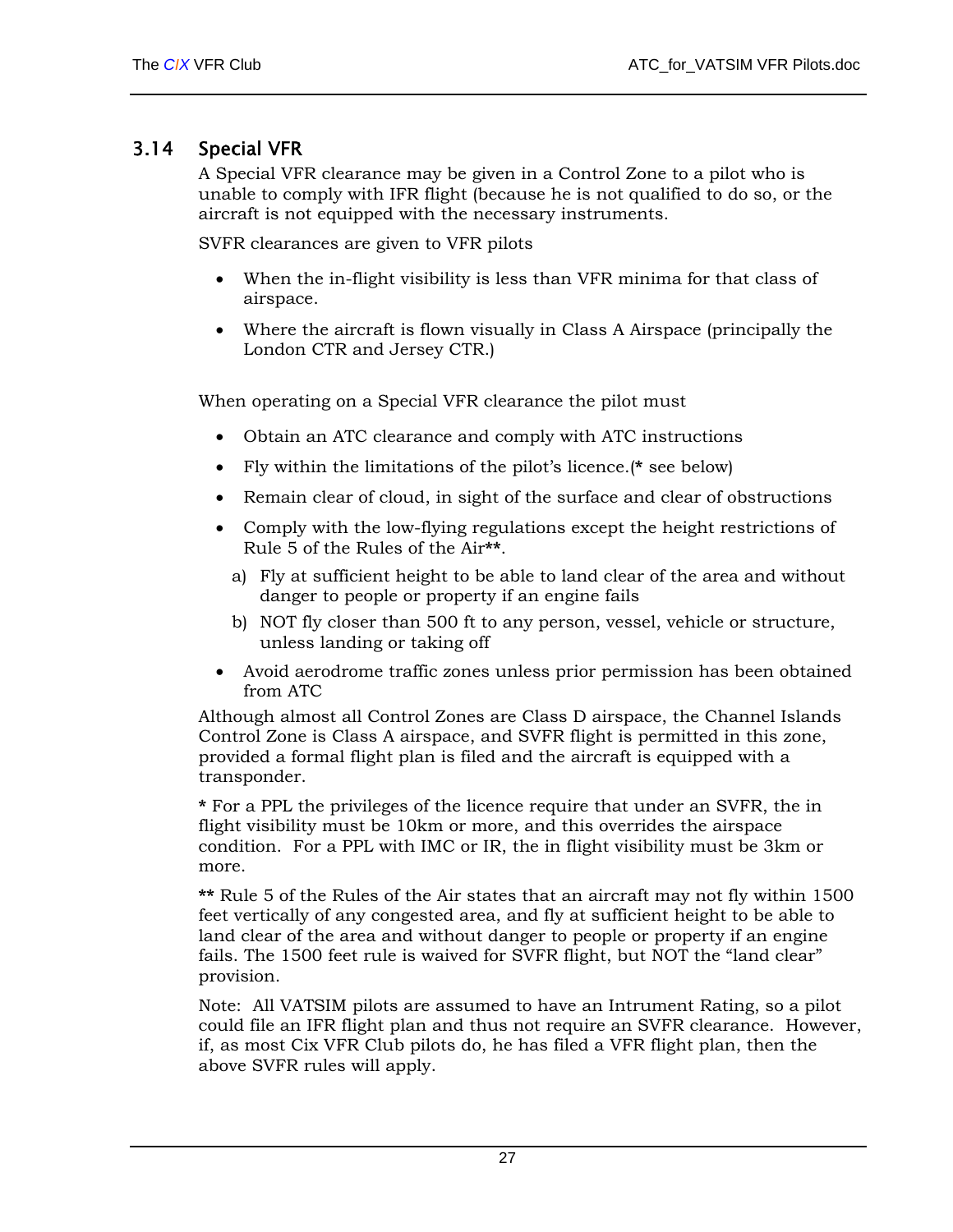### <span id="page-32-1"></span><span id="page-32-0"></span>4. AERODROMES WITH AN AFIS STATION

Full Air Traffic Control (ATC) is the norm on VATSIM. Only occasionally will a controller log on at an aerodrome with an Aerodrome Flight Information Service (AFIS).

At an AFIS station, the controller is designated the Aerodrome Flight Information Service Officer (AFISO). While an aircraft is on the ground, the AFISO gives **instructions** to the pilot and the pilot carries out these instructions. Once on the runway, ready for take off, the controller is only allowed to provide **information**. The pilot takes off at his own discretion.

Similarly, when approaching the aerodrome to land, the pilot makes his approach at his own discretion, having regard to **information** passed to him by the AFISO. Once the aircraft touches down, the AFISO issues taxi and parking **instructions**, with which the pilot must comply.

**Note: The pilot remains responsible for complying with the Rules of the Air and for the safety of the aircraft at all times.**

#### 4.1 Movement on the Ground

As stated above, at an Aerodrome Flight Information Service (AFIS) station, all aircraft movement on the ground is subject to AFIS instructions.

#### 4.2 Automatic Terminal Information Service (ATIS)

Aerodromes with an AFIS do not normally have ATIS broadcast capability.

#### 4.3 Departure Clearances

Aerodromes with an AFIS service cannot give departure clearances, because, as described above, once the aircraft is airborne, the pilot is in total control of its movement.

#### 4.4 Taxi

The dialogue between pilot and controller is as follows.

Wellesbourne Information, G-BPHE at South Warwickshire Flying School, request radio check, airfield information and taxi instructions

G-BPHE Wellesbourne Information readability 5, taxi to holding point Alpha for runway 18, right hand circuit, QNH 992 hectopascals

Taxi to holding point Alpha for runway 18 QNH 992 hectopascals, G-BPHE

Engine run up and vital actions will normally be completed at the holding point.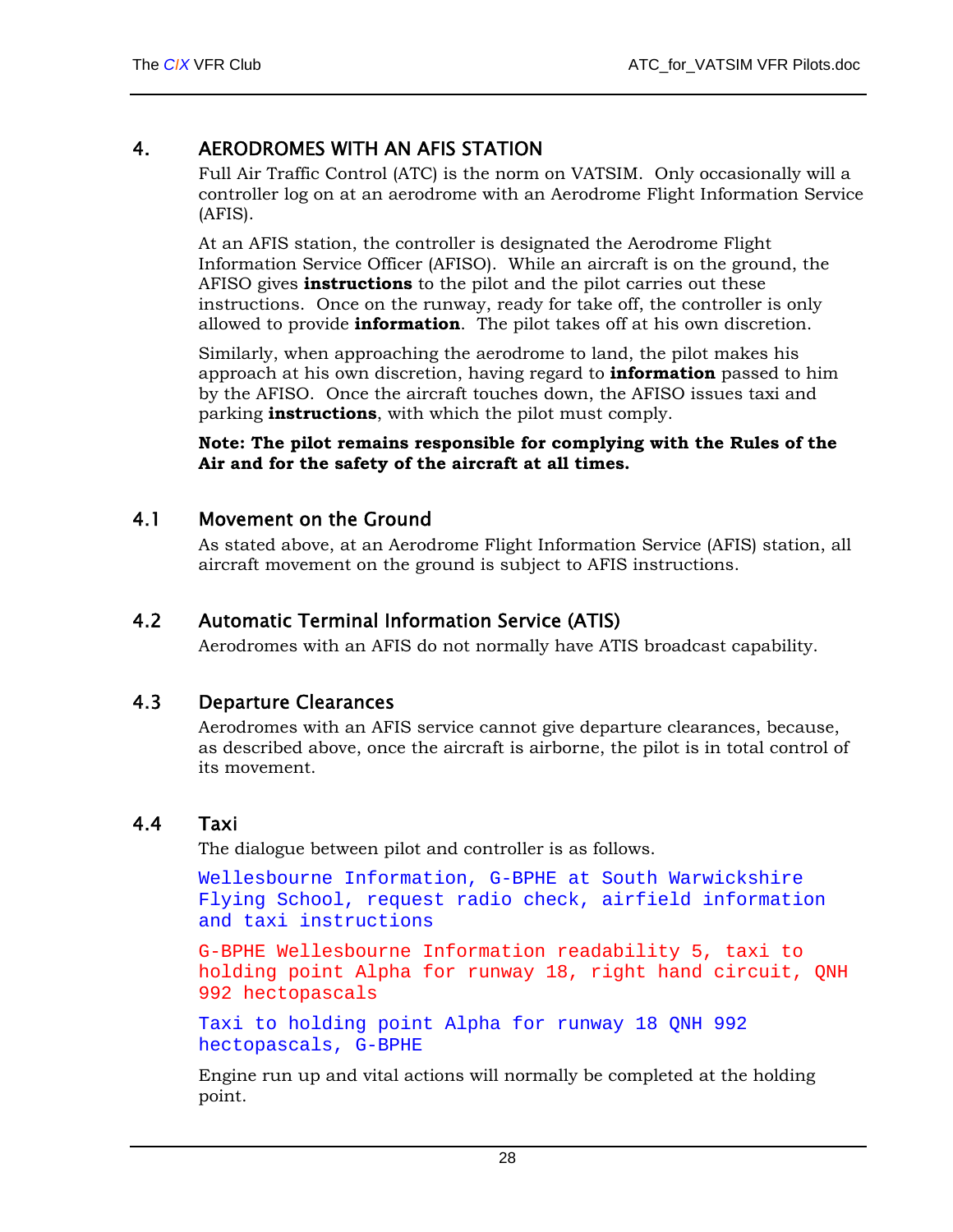### <span id="page-33-0"></span>4.5 Take Off

 It is important that the pilot is FULLY ready to take off promptly before he makes his "Ready for Departure" call, as he will be then expected to start his take off roll immediately in order to keep traffic moving and avoid conflicts with landing traffic.

G-BPHE ready for departure G-BPHE take-off at your discretion, surface wind one niner zero degrees zero eight knots

G-BPHE Taking Off

Do not read back 'at my discretion' or the wind information.

Again note the distinction between departure and take off. Take off is only used for the actual action of taking off.

In recent years, the former pilot response G-BPHE is rolling has been replaced by G-BPHE Taking Off

There may be departing traffic ahead of him, or landing traffic reported by the AFISO.

G-BPHE Holding position for departing traffic

G-BPHE traffic information is a Cessna 172 on a 2 mile final, Take off at your discretion. Surface wind one niner zero degrees zero eight knots

Holding position G-BPHE

Because the pilot is responsible for taking off at his discretion, he has decided to wait for the landing traffic. Remember that landing traffic has precedence over departing traffic..

#### 4.6 Leaving The Circuit

In general an AFISO is not interested in you once you have departed, It is courtesy to "sign out" from the service, though.

Golf Bravo Papa Hotel Echo departing to the North and changing frequency to Unicom 122.80

Golf Hotel Echo Roger.

Note that unlike ATC, the AFISO does not require you to report at an outbound reference point.

#### 4.7 Dialogue in The Circuit

This is very similar to the calls made under an ATC service. You report downwind and final. However, the AFISO will not give you permission to land, but will provide the airfield information for landing. Remember not to use more words than are required.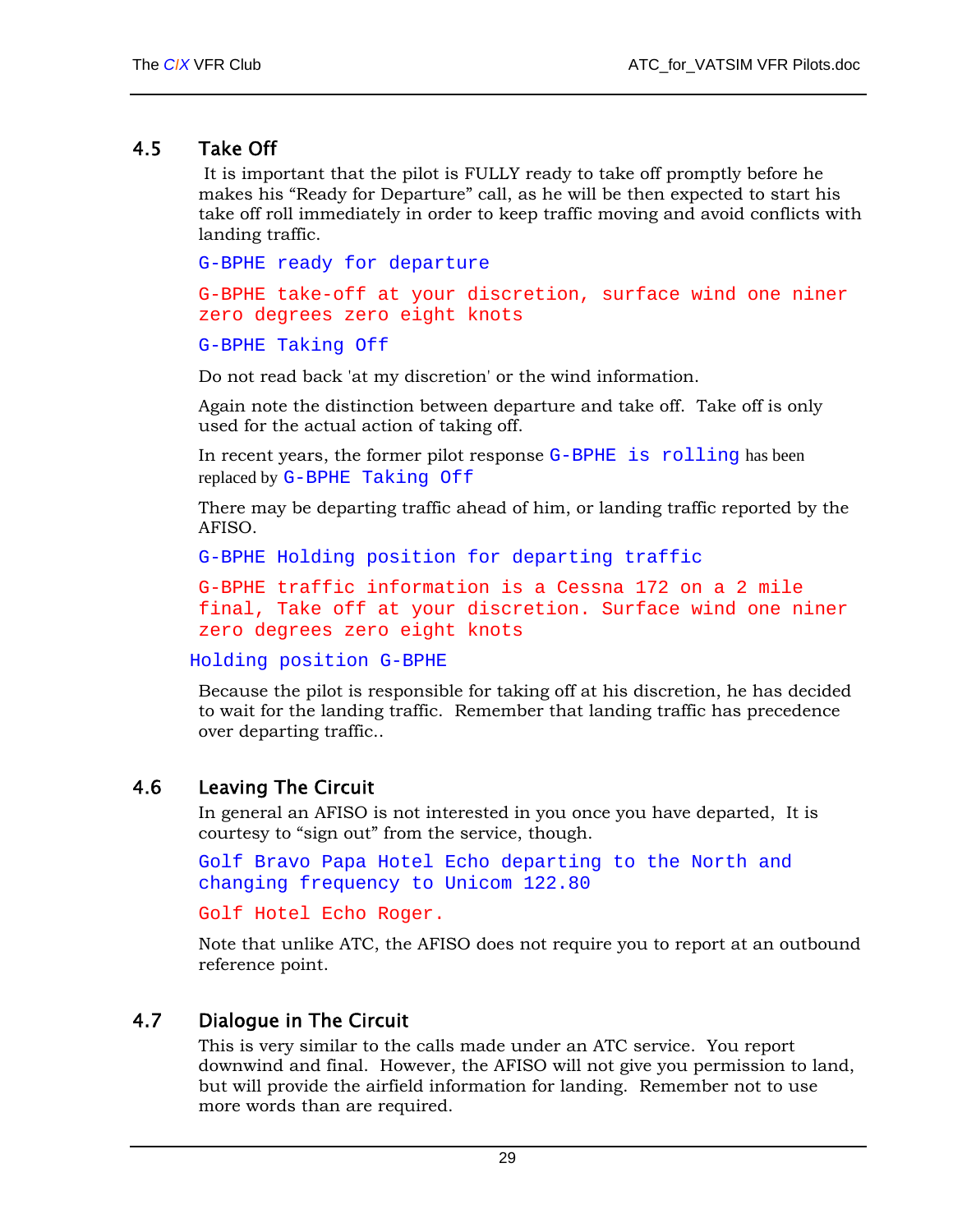<span id="page-34-0"></span>Golf Hotel Echo downwind

Golf Hotel Echo report final number two to a Mooney on short final

Report final number two, traffic in sight, Golf Hotel Echo

On turning final and established in a stable descent, the pilot calls

Golf Hotel Echo final [runway 18] contact one ahead

Adding the runway is not mandatory, but provides confirmation that the pilot is approaching the correct runway. Approaches to the wrong runway are not uncommon. Contact one ahead refers to the aircraft (the Mooney) which is ahead of you.

Golf Hotel Echo runway 18 land at your discretion Surface wind one niner zero degrees zero eight knots

The pilot's response is only to transmit his intentions.

Golf Hotel Echo landing

**Or,** if flying circuits:

Golf Hotel Echo touch and go

**Or,** if the previous traffic has not vacated the runway: -

Golf Hotel Echo traffic ahead - going around

#### 4.8 Joining Procedure

At no less than 5 minutes (i.e. about 10nm) before the Estimated Time of Arrival (ETA) over the aerodrome, call the AFISO. As in the departure sequence, the arriving pilot does not request a service, but only reports his intentions.

Wellesbourne Information, Golf Bravo Papa Hotel Echo inbound

Golf Bravo Papa Hotel Echo Wellesbourne Information pass your message.

**or**, (better)

Wellesbourne Information, Golf Bravo Papa Hotel Echo. PA28 inbound from Welshpool six miles south west descending to 1000 feet for landing.

Golf Hotel Echo runway 18 QFE 998 hectopascals. One aircraft in the circuit

Runway 18, QFE 998 Golf Hotel Echo

The pilot then joins the circuit in one of the standard ways, having regard to his position relative to the landing runway, and to other traffic. An overhead join is preferred if the circuit is busy, so that all other aircraft in the circuit can be identified and you can slot in to an appropriate position. It also allows you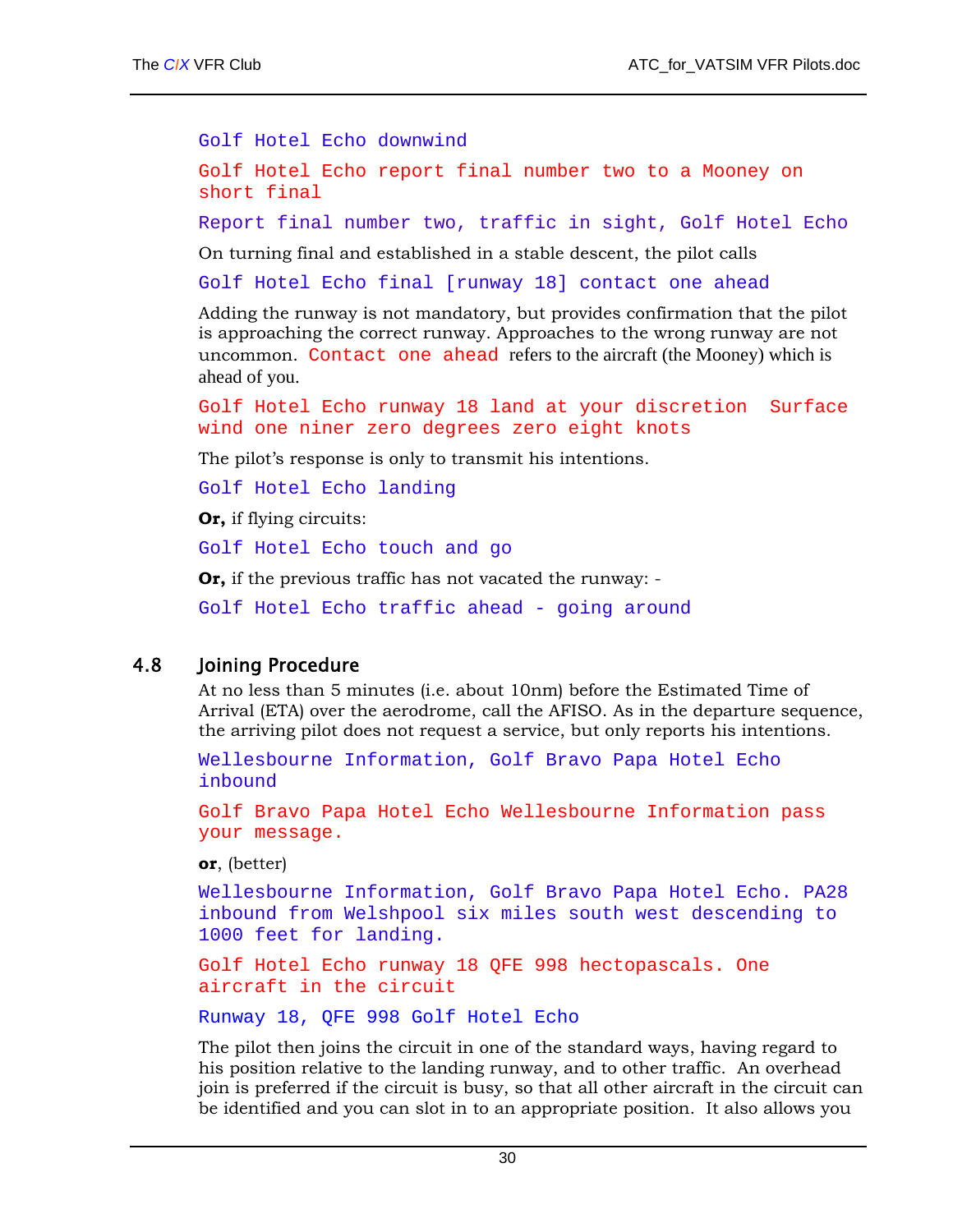<span id="page-35-0"></span>to join safely from any direction. Join downwind if there is no traffic on crosswind leg and you are heading inbound within about  $45^{\circ}$  of the circuit downwind direction. Join on base leg if you are appropriately positioned and there is no traffic on downwind.

One of the skills of piloting is to establish where other traffic is located from listening to the R/T exchanges. This is equally true on VATSIM as in the real world. Try and get a mental picture of where other aircraft are and keep that picture in mind as you join the circuit.

Golf Hotel Echo, joining downwind Roger, Hotel Echo. One aircraft on final Golf Hotel Echo, final Golf Hotel Echo, land at your discretion, surface wind one niner zero degrees zero eight knots

### 4.9 The Approach and Landing

Again the pilot gives his intentions in as few words as possible..

Golf Hotel Echo, final

Golf Hotel Echo, land at your discretion, surface wind one niner zero degrees zero eight knots

Golf Hotel Echo, landing

#### 4.10 Taxiing to Parking

At an AFIS controlled aerodrome, the AFISO is in charge of ground movements, remember. So immediately after landing, you will be under his control, and he will issue taxi instructions.

Golf Hotel Echo, vacate first right onto the taxiway, and taxi to parking in front of the tower, stand 5

Stand 5 Wilco, Golf Hotel Echo

#### <span id="page-35-1"></span>5. AERODROMES WITH AN AIR/GROUND COMMUNICATION SERVICE

Full Air Traffic Control (ATC) is the norm on VATSIM. Only occasionally will a controller log on at an aerodrome with an Air/Ground Communication Service (AGCS).

At an AGCS station, the operator is only authorised to give airfield and traffic **information**, both on the ground and airborne. The pilot manoeuvres his aircraft on the ground and in the air at his own discretion. The AGCS operator may not use the instruction "at your discretion" and can only use the use the phraseology "traffic information…".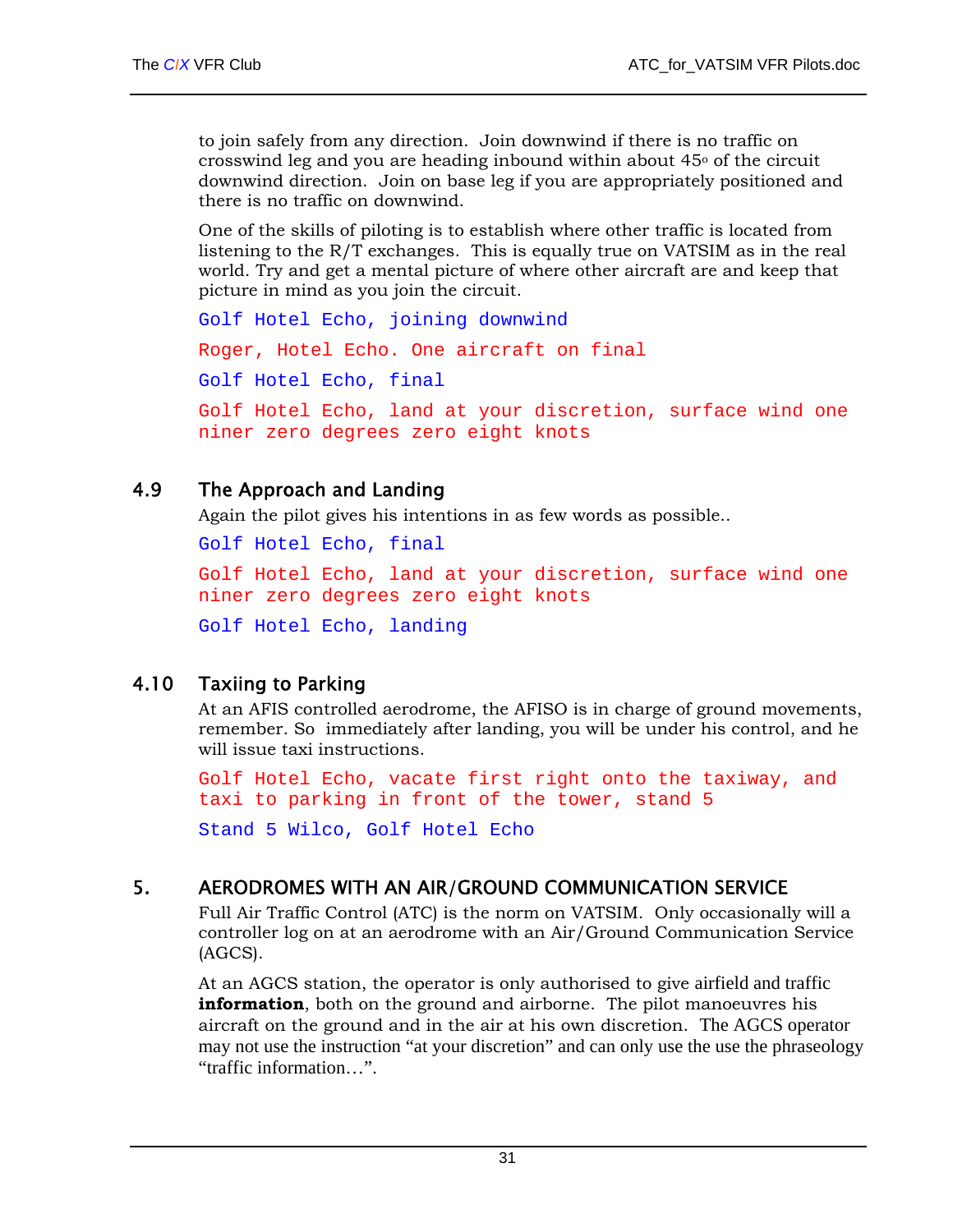<span id="page-36-0"></span>**Note: The pilot remains responsible for complying with the Rules of the Air and for the safety of the aircraft at all times.**

#### 5.1 Automatic Terminal Information Service (ATIS)

Aerodromes with an AGCS do not have an ATIS broadcast in the real world.

#### 5.2 Departure Clearances

Aerodromes with an AGCS cannot give departure clearances.

#### 5.3 Taxi

The dialogue between pilot and AGCS operator is as follows.

Nottingham Radio, Golf Bravo Yankee Alpha Victor Request Radio Check and airfield information for VFR flight to Cambridge

Golf Alpha Victor, Nottingham Radio, readability 5, runway 27 in use, left hand circuit, QNH 1022

Note that no taxi instructions are given

Readability 5 also, taxiing to runway 03 left hand, QNH 1022 Golf Alpha Victor

Engine run up and vital actions will normally be completed at the holding point.

#### 5.4 Take Off

Golf Bravo Yankee Alpha Victor ready for departure

Golf Alpha Victor no known traffic to effect, surface wind one niner zero degrees zero eight knots

Golf Alpha Victor Taking Off

**Note:** In recent years, the former pilot response G-BYAV is rolling has been replaced by G-BYAV Taking Off.

There may be departing traffic ahead of him, or landing traffic, so a request for traffic information may be made.

G-BYAV request traffic information

G-BYAV traffic information is a Cessna 172 on a 2 mile final. Surface wind one niner zero degrees zero eight knots

Holding position G-BYAV

Because the pilot is solely responsible for taking off safely, he has decided to wait for the landing traffic. Remember that landing traffic has precedence over departing traffic.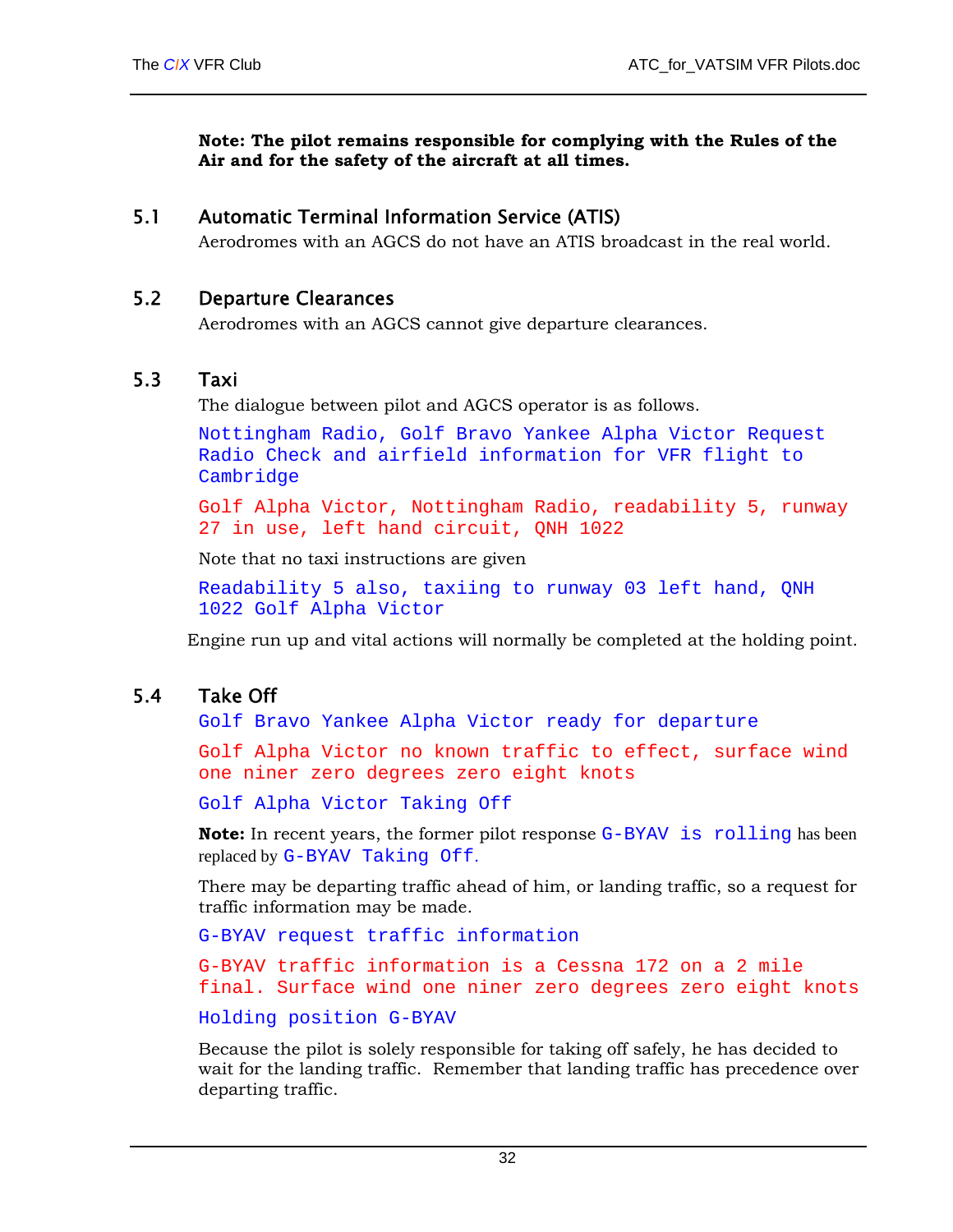#### <span id="page-37-0"></span>5.5 Leaving The Circuit

In general an AGCS operator is not interested in you once you have departed, It is courtesy to "sign out" from the VATSIM service, though. There is no real world Unicom service in the UK.

Nottingham Radio Golf Bravo Yankee Alpha Victor departing to the south and changing frequency to Unicom 122.80

Golf Alpha Victor Roger.

Note that unlike ATC, the AGCS Operator does not require you to report at an outbound reference point.

#### 5.6 Dialogue in The Circuit

This is very similar to the calls made under an ATC service. You report downwind and final. However, the AGCS Operator will not give you permission to land, but will provide the airfield information for landing. Remember not to use more words than are required.

Golf Hotel Echo downwind

Golf Hotel Echo report final number two to a PA28 on short final

Report final number two, traffic in sight, Golf Hotel Echo

On turning final and established in a stable descent, the pilot calls

Golf Hotel Echo final [runway 27] contact one ahead

Adding the runway is not mandatory, but provides confirmation that the pilot is approaching the correct runway. Approaches to the wrong runway are not uncommon. The phrase Contact one ahead refers to the aircraft (the PA28) which is ahead of you.

Golf Hotel Echo no traffic to affect. Surface wind is one niner zero degrees zero eight knots

The pilot's response is only to transmit his intentions.

Golf Hotel Echo landing

**Or,** if the previous traffic has not vacated the runway: -

Golf Hotel Echo traffic ahead - going around

Or, if flying circuits with touch and goes: -

Golf Hotel Echo touch and go

#### 5.7 Joining Procedure

At no less than 5 minutes (i.e. about 10nm) before the Estimated Time of Arrival (ETA) over the aerodrome, call the A/G Operator. As in the departure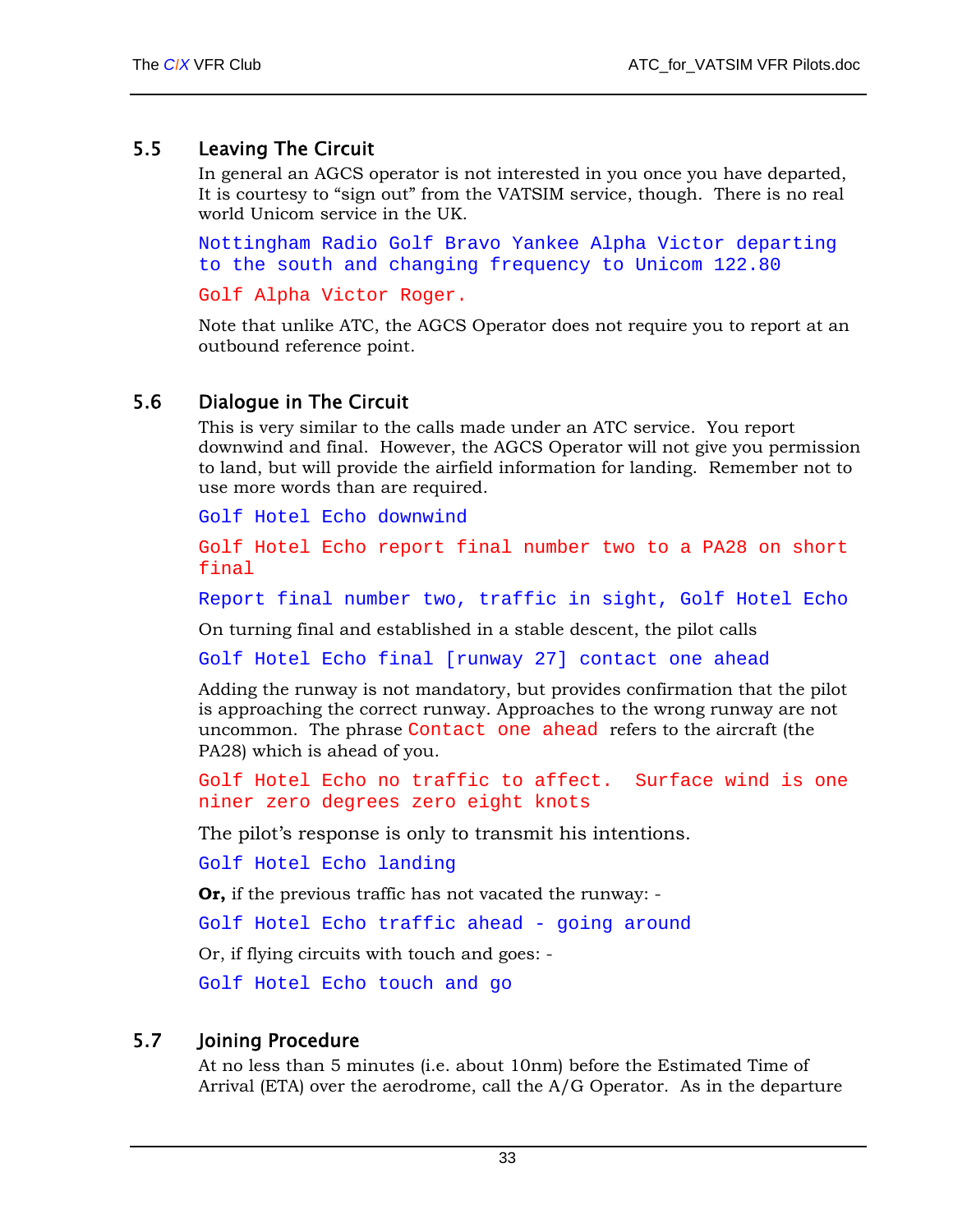<span id="page-38-0"></span>sequence, the arriving pilot does not **request** a service, but only reports his **intentions**.

Nottingham Radio, Golf Bravo Papa Hotel Echo inbound

Golf Bravo Papa Hotel Echo Nottingham Radio pass your message

Nottingham Radio, Golf Bravo Papa Hotel Echo. PA28 inbound from Welshpool six miles south west descending to 1000 feet for landing

Golf Hotel Echo runway 27 QFE 998 hectopascals. One aircraft in the circuit, report joining

Runway 27, QFE 998 Golf Hotel Echo

The pilot then joins the circuit in one of the standard ways, having regard to his position relative to the landing runway, and to other traffic. An overhead join is preferred if the circuit is busy, so that all other aircraft in the circuit can be identified and you can slot in to an appropriate position. It also allows you to join safely from any direction. Join downwind if there is no traffic on crosswind leg and you are heading inbound within about 45o of the circuit downwind direction. Join on base leg if you are appropriately positioned and there is no traffic on downwind.

One of the skills of piloting is to establish where other traffic is located from listening to the R/T exchanges. This is equally true on VATSIM as in the real world. Try and get a mental picture of where other aircraft are and keep that picture in mind as you join the circuit.

Nottingham radio, Golf Hotel Echo, joining downwind Golf Hotel Echo, Roger. One aircraft on final

#### 5.8 The Approach and Landing

Again the pilot gives his intentions in as few words as possible.

Nottingham radio, Golf Hotel Echo, final

Golf Hotel Echo, surface wind one niner zero degrees zero eight knots

Golf Hotel Echo, landing

#### 5.9 Taxiing

At an AGCS aerodrome, the Operator can only provide information such as a suitable place to park. He cannot give any instructions at all.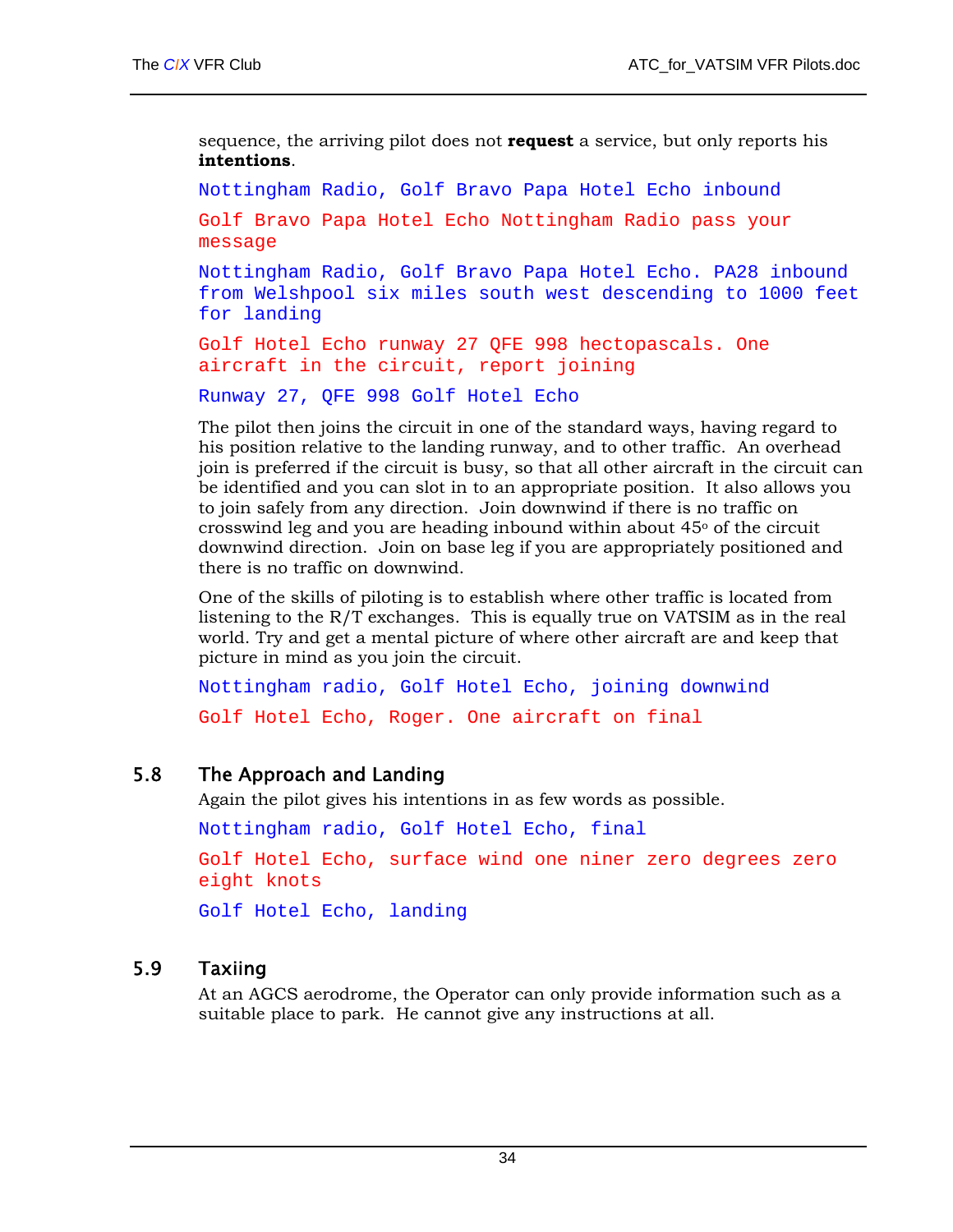## <span id="page-39-1"></span><span id="page-39-0"></span>6. ENROUTE FLIGHT INFORMATION SERVICES

On 12th March 2009, the system of Air Traffic Services Outside Controlled Airspace (ATSOCAS) changed completely. If you search on the Internet for ATSOCAS, you will find many comprehensive references, so it is only necessary here to describe the procedures adopted by VATSIM.

There are three types of en route radio service applicable to VFR pilots, and two others which do not affect VFR traffic, but are mentioned briefly.

#### 6.1 Basic Service

Under a Basic Service the pilot tells the ATC unit his position and intentions (route, destination etc.) and the ATC unit responds with limited information, usually just the QNH. A Basic Service is the commonest type of service requested and offered for VFR flights.

### 6.2 Traffic Service

This is a level higher that a Basic Service, but is only available from those ATC units which have radar (they don't all have). Here the ATC unit will monitor your position on radar and provide information on possible conflicting traffic within 5 miles radius of you and 1000 feet vertically (if the ATCO has height information, and they often don't have). VFR pilots can request a Traffic Service.

#### 6.3 Deconfliction Service

A Deconfliction Service is a radar based service where the controller provides specific radar-derived traffic information and issues headings and/or levels aimed at achieving planned deconfliction minima, or for positioning and/or sequencing. However, the avoidance of other traffic remains ultimately the pilot's responsibility. Traffic must be able to accept routing or level instructions for flight in IMC, so therefore it may be unavailable to VFR traffic. You will very rarely come across a Deconfliction Service being offered and used on VATSIM.

## 6.4 Procedural Service

With a Procedural Service, the controller provides restrictions, instructions, and approach clearances, which if complied with, achieve deconfliction minima against other aircraft participating in the Procedural Service. There is no radar or visual surveillance available for traffic using a Procedural Service, therefore neither traffic information nor deconfliction advice can be passed with respect to unknown traffic. Traffic must be able to accept routing or level instructions for flight in IMC, so therefore it may be unavailable to VFR traffic. You will very rarely come across a Procedural Service being offered and used on VATSIM.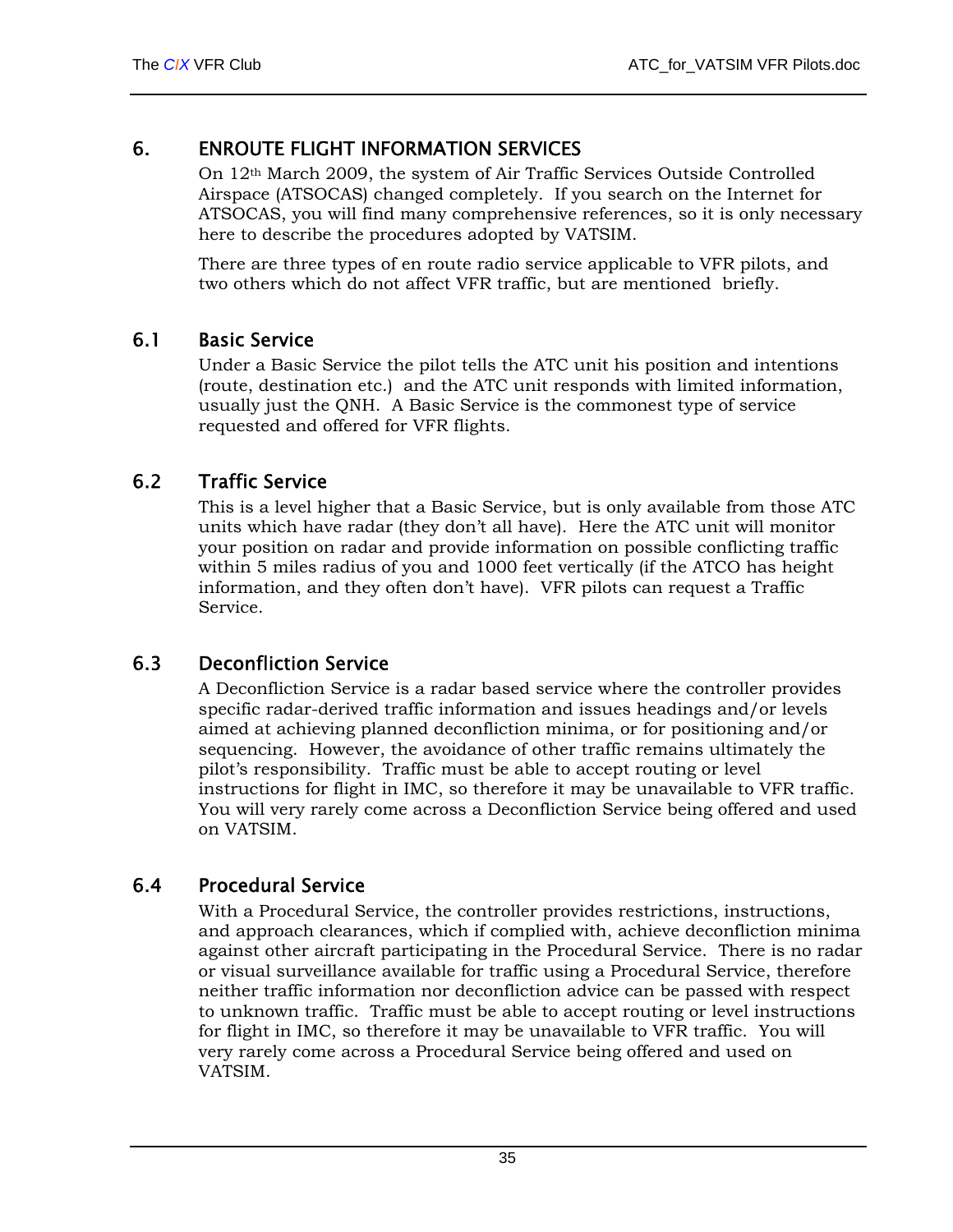## <span id="page-40-0"></span>6.5 Who do I Talk to En Route?

In general, any airfield which may be affected by your flight, plus the following, if available. However, these services are rarely available on VATSIM.

#### 6.5.1 London Information

London (or Scottish) Information provide a basic service to allow pilots to know who is around them, without tying up the time of a busy airport controller. In the real world, the Information services do not have Radar and simply act as a clearing house for messages. They will provide the Regional QNH outside controlled airspace, and information on any other known traffic with about 10 miles radius. The Information Services cannot provide a radar service. Although all VATSIM ATC client software mimics radar, a controller manning London Information (or Scottish) has to pretend that he doesn't have radar, if he is to offer the service realistically. Consequently he will request position reports at intervals, even though he can see where you are.

#### 6.5.2 Lower Airspace Radar Service

LARS is a service operated mainly by military aerodromes plus some of the regional airports, e.g. Luton. A LARS unit has radar (of course) and can provide all of the available en route services. Although you may request a Basic Service, they will often provide you with a Traffic Service unasked.

On VATSIM, a LARS service, from a military controller, is rarely available. However, a LARS can be provided by Approach or Radar Controllers within 40 nautical miles radius of their station. Tower and Ground controllers cannot provide a radar service. Approach or Radar controllers have the letters APP in their call sign; e.g. Thames\_APP or EGNR\_APP. Look for such callsigns in the Squawkbox or FSInn ATC Directory, or on VATSpy or Servinfo. Servinfo is of some vintage now, but is still excellent for its purpose of identifying which controllers and pilots are online. Servinfo is available for download from the Club website, if it cannot be located elsewhere.

#### 6.5.3 Regional Airports

If you are passing near the controlled airspace of regional airports, and a VATSIM controller is on line, it is a good idea to get a Basic Service from them. They normally welcome this type of contact, especially if they are not busy.

#### 6.5.4 Local Aerodromes

If you plan to overfly an aerodrome which has an ATZ, not a CTR, then provided you are above 2000 feet above the aerodrome level,, you don't need to call them. However, if a controller is online at a small airfield you wish to overfly, then it is good airmanship to call them and tell them your intentions. Again, this type of contact is normally welcomed.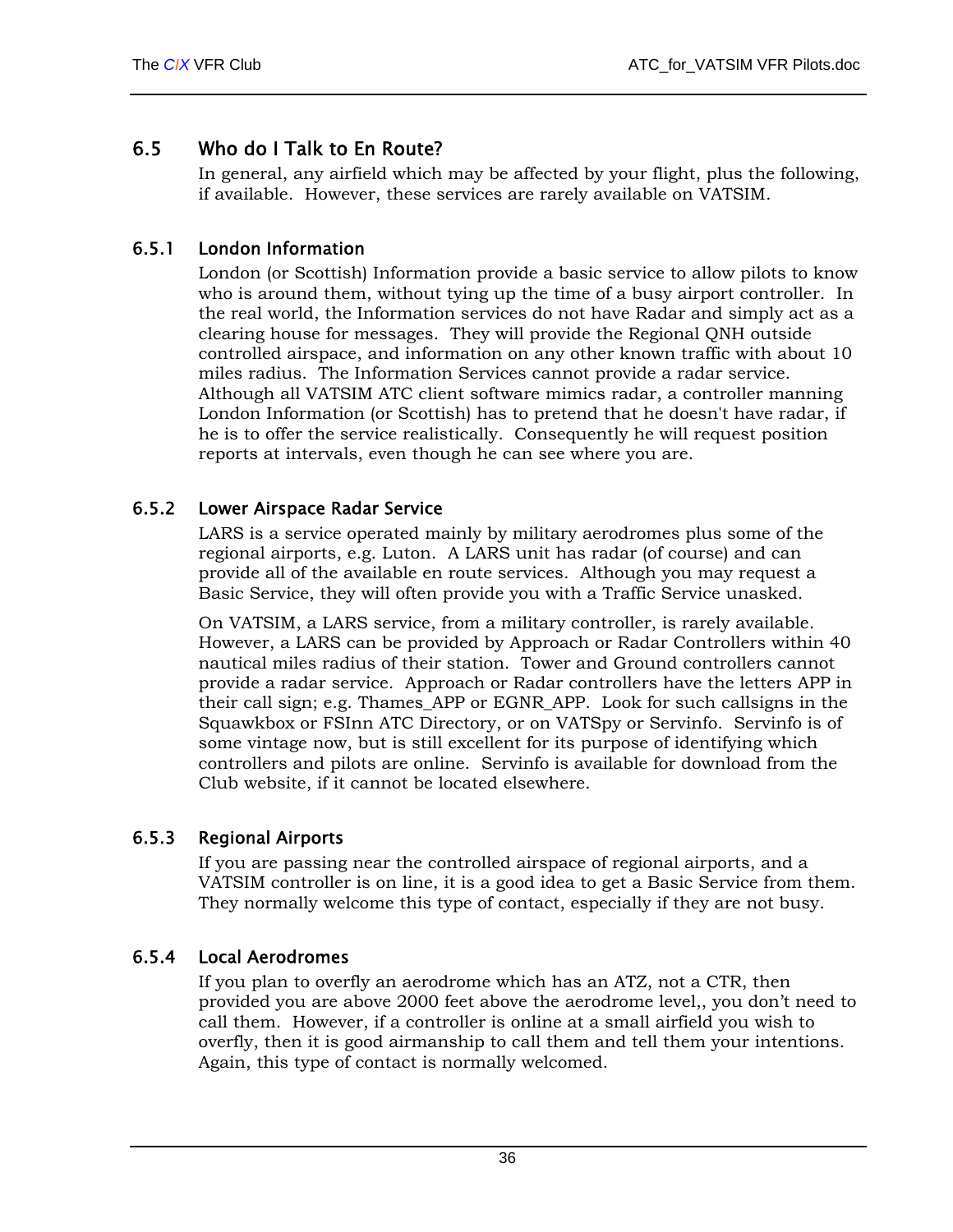#### <span id="page-41-1"></span><span id="page-41-0"></span>6.5.5 Military Aerodrome Traffic Zones

The controlled airspace around military airfields is unique because it is always a defined shape as described below. Civil aircraft have the right, strangely, to fly through a MATZ without requiring permission, although pilots almost always treat a MATZ as a no-go area without permission.

- The main airspace is a zone 5 nautical miles in radius from the surface to 3,000 feet above aerodrome level (aal), centred on the midpoint of the longest runway.
- One or two stubs may also exist which extend beyond the main airspace in alignment with the longest runway.
- Each stub is 5 nautical miles long, 4 nautical miles wide, and extends from1000 feet to 3000 feet aal.

MATZ penetration, as it is termed, is always flown with the aircraft altimeter set at the aerodrome QFE, so that the pilot transits the MATZ at a given height above the aerodrome - usually 2000ft. If there is a VATSIM controller covering a military airfield, then the ATC dialogue is as follows.

Shawbury Zone G-ABCD request MATZ penetration.

G-ABCD Shawbury zone pass your message.

Shawbury zone G-ABCD en route Barton to Sleap 10 miles north of Shawbury, request MATZ penetration

G-ABCD MATZ penetration approved. Transit at 2000 feet Shawbury QFE. Set Shawbury QFE 1002

MATZ penetration approved. Transit at 2000 feet on Shawbury QFE 1002, G-ABCD

Normally Military radar units track the aircraft and do not require position reports. They tell the pilot when he is clear of the MATZ

G-ABCD you are now clear of the MATZ. Barnsley 1009 Clear of the MATZ. Barnsley 1009 G-ABCD.

#### 6.6 The Airborne Flight Plan

When an en route controller responds with "Pass your Message" after an initial call from the pilot, the procedure used to be, for all flights, that an Airborne Flight Plan call was made. The full Airborne Flight Plan is now mainly used by IFR traffic. The dialogue has certain required statements, given in a particular order – Flying Instructors use a mnemonic – CEPHACER.

Callsign & Type

En Route From/To

Position

Heading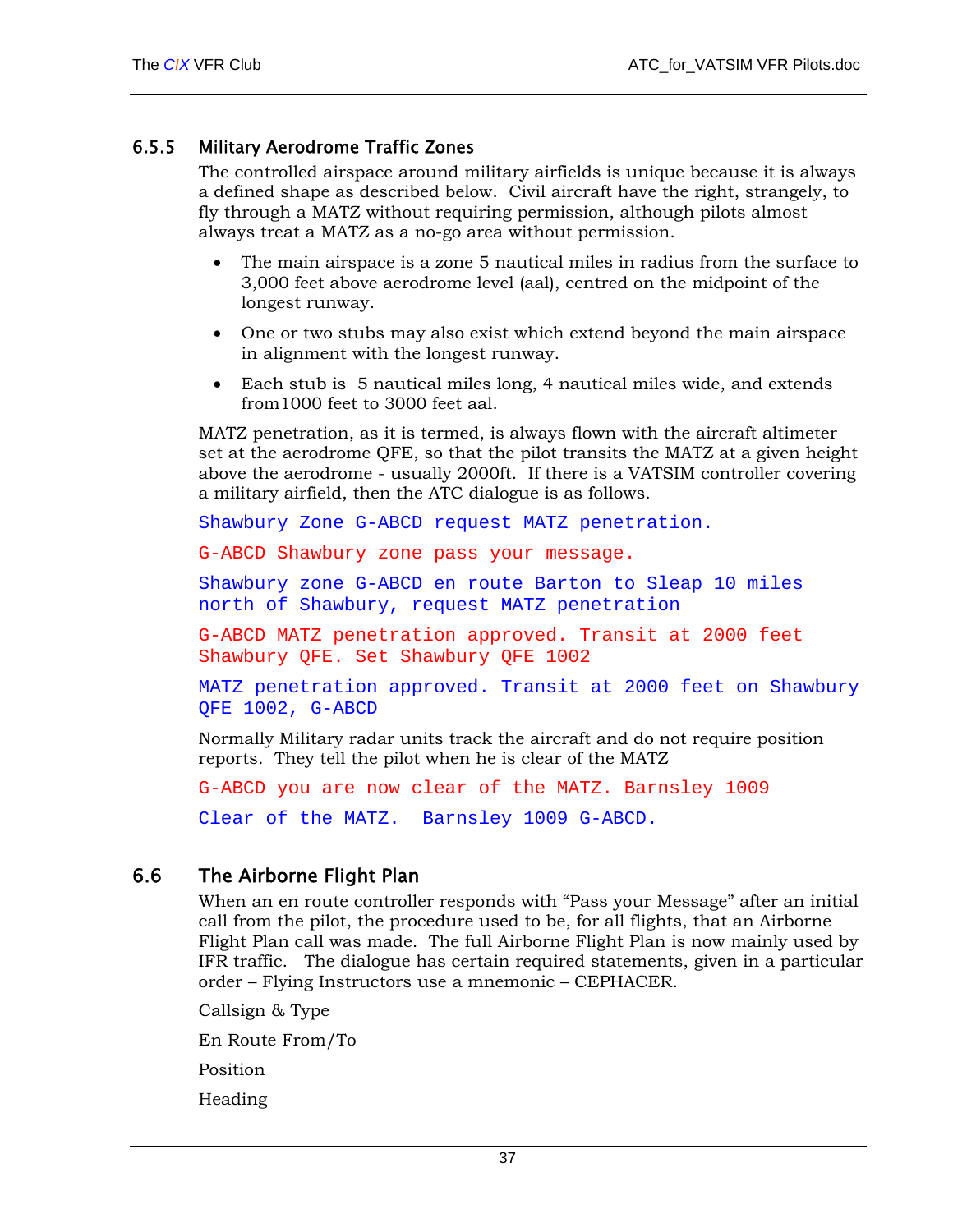<span id="page-42-0"></span>Altitude

Conditions (VFR)

ETA at next turning point

Request

It goes like this: -

London Information Golf Bravo November Oscar Zulu

Golf Bravo November Oscar Zulu, London Information, pass your message

London Information Golf Bravo November Oscar Zulu : Cessna 152 : En route Gloucester to Welshpool : 10 miles north west of Gloucester : heading 320 : 2500 feet QNH 1008 : VFR : Two POB : Request Basic Service

There may be slight variations from this, but mostly by including or omitting the less vital items. Sometimes heading, POB or ETA or any two or all three may be omitted, but the others are essential.

Golf Bravo November Oscar Zulu Basic Service. Barnsley [QNH] 1007

The pilot acknowledges:

London [Information] Golf Bravo November Oscar Zulu Basic Service. Barnsley [QNH] 1007

The first time you try this you invariably end up tongue tied and garbled, so it may seem disappointing to get the terse reply giving just the regional QNH!

#### 6.7 Position Reports

For VFR traffic, a shortened form is now used in preference to the long CEPHACER call. Aircraft operating under Instrument Flight Rules (IFR), when contacting an ATS unit that does not hold details of the flight may also use this form. The sequence is as follows.

- a) Aircraft Callsign and Type
- b) Departure and Destination Airfields
- c) Present Position
- d) Altitude
- e) Intentions/Request

For Example: -

Birmingham Radar Golf Papa Mike Romeo Juliet Basic Service

Golf Papa Mike Romeo Juliet Birmingham Radar pass your message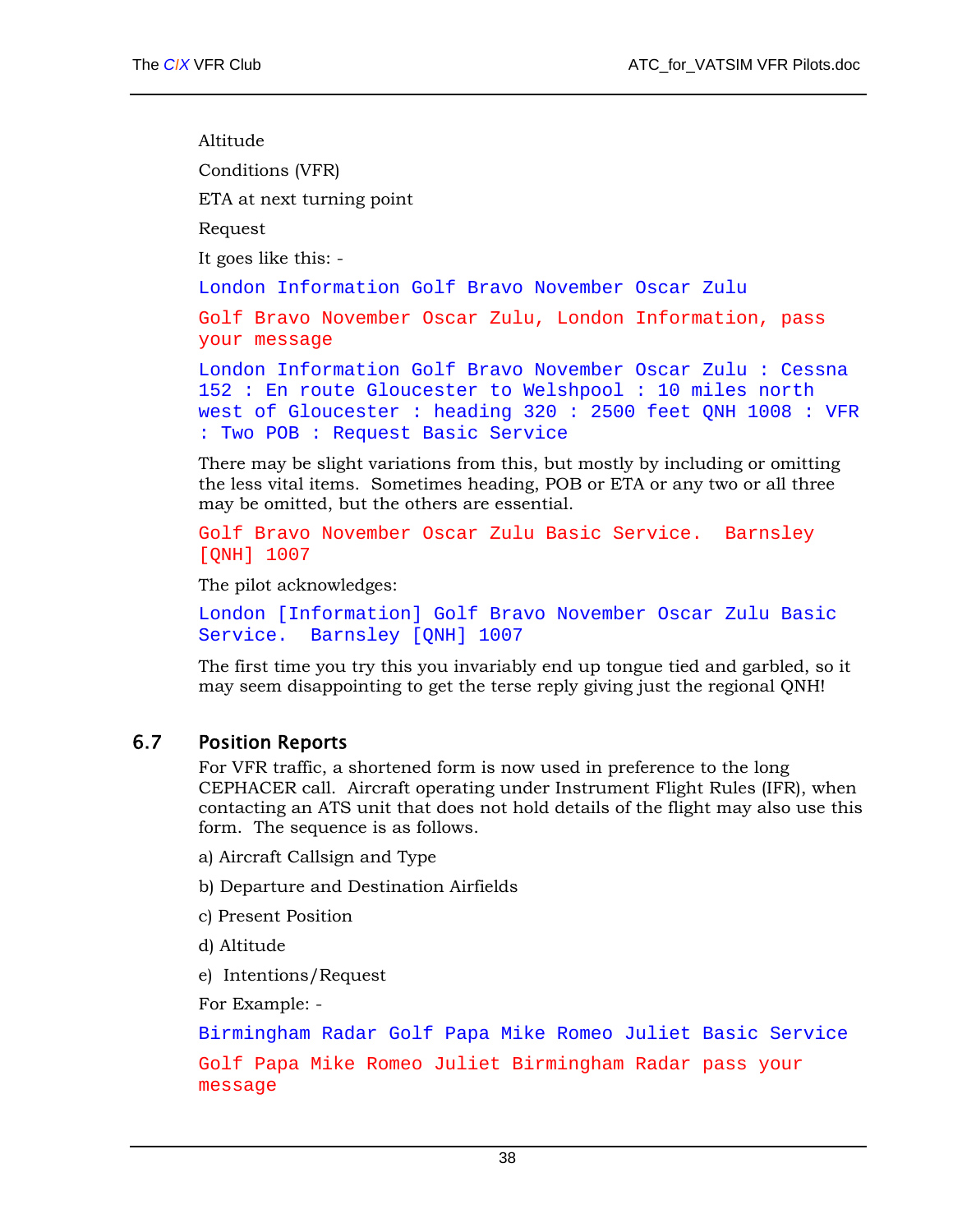<span id="page-43-0"></span>Birmingham Radar Golf Papa Mike Romeo Juliet Cessna 172 en route Coventry to Tatenhill. East abeam Tamworth, 2400 feet, VFR, tracking to Tatenhill, request Basic Service Golf Papa Mike Romeo Juliet Birmingham Radar, Basic Service

Birmingham Radar Golf Papa Mike Romeo Juliet, Basic Service Barnsley 1012, Wilco

Two particular points are worth noting about this exchange:

Barnsley 1012, report leaving the frequency

a) The phrase "East abeam" (or north, south, west) is used if a prominent waypoint or landmark is up to about 3 miles away from the aircraft. There is no hard and fast distance rule, but common sense tells you that if you are 5 miles east of Tamworth, you would instead report approaching Measham VRP (check your charts or Plan-G to see for yourself).

b) The use of Wilco. The term Wilco (I will comply) can be used instead of "report leaving the frequency". Wilco can be used to acknowledge an instruction only when that instruction is not a clearance to land, or take off, or an instruction to fly on a specific heading or at a specific altitude or flight level. If in doubt, as always, read back exactly what the controller says to you.

#### 6.8 VATSIM Procedures

In VATSIM, many airports and aerodromes do not have any ATS cover at the time you choose to fly". On any evening, when most Flight Simulator pilots fly, there may be perhaps half a dozen manned stations, mostly the major airports. Using programs such as VATSPY or SERVINFO (free download from one of the many VATSIM download sites, or via links from the Cix VFR Club website), you can find out who these are. With the exception of Heathrow, the Club will try and plan trips which maximise our exposure to manned stations.

If there is no ATC at a specific airport, it is worth trying the local Approach controller. In VATSIM, a system known as the "Top Down" principle is used, where controllers with a higher qualification can offer a service at those locations where a lesser qualified service is all that is required. For example, Thames Radar can give a Tower service for London City and Biggin Hill. We have the advantage of cyber-mobility like that

#### 6.9 Real World References

The CAA publish a comprehensive guide to Enroute Flight Information Services within the UK, "UK Flight Information Services" reference CAP774. Every serious online pilot should have a copy and use it to augment the information contained in this manual.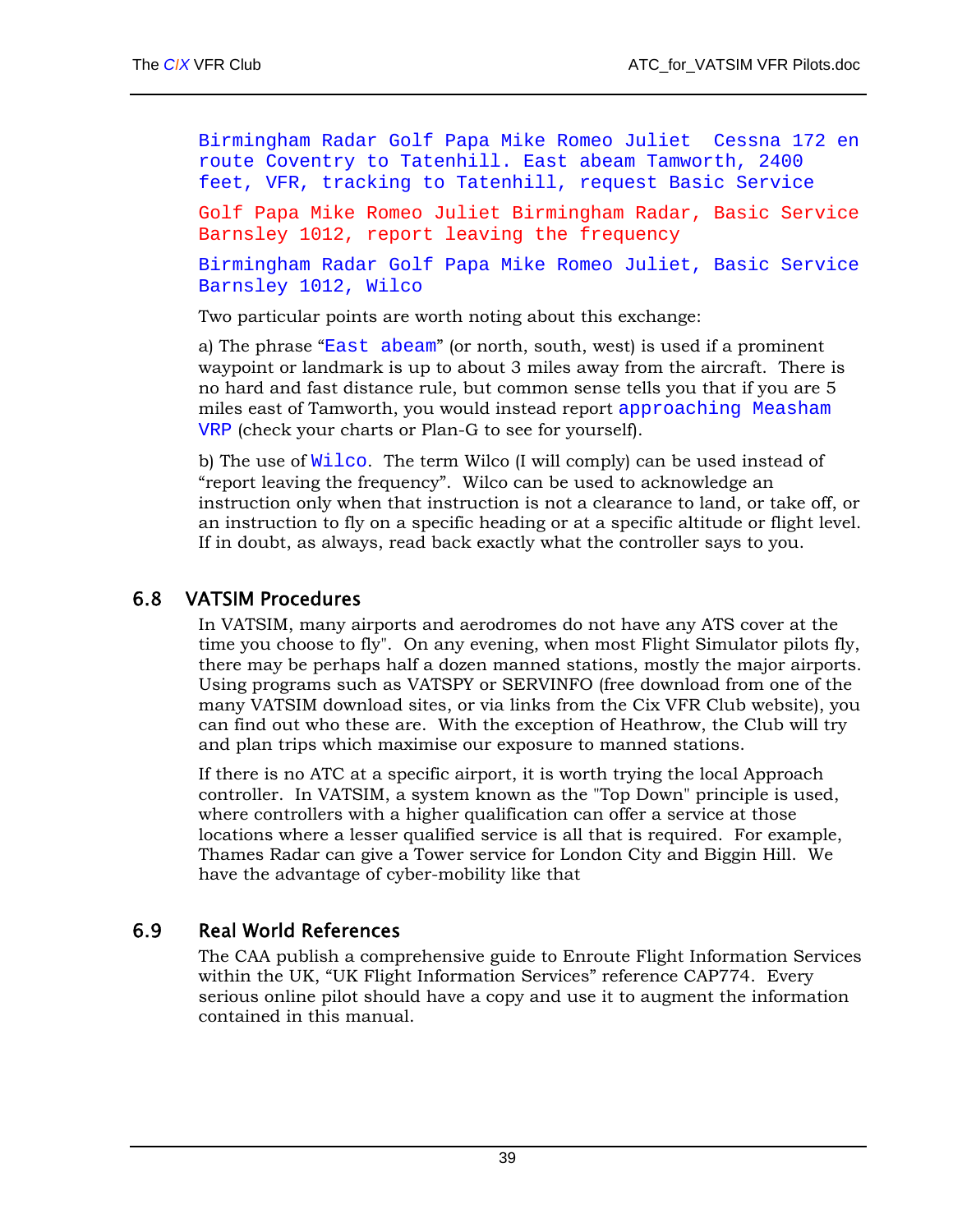### <span id="page-44-0"></span>7. EMERGENCIES

For full details of all real world emergency procedures, see CAP 413 Chapter 8. There are two levels of emergency which may concern VATSIM pilots.

- **c) Distress** A condition of being threatened by serious and/or imminent danger and of requiring immediate assistance.
- d) **Urgency** A condition concerning the safety of an aircraft or other vehicle, or of some person on board or within sight, but does not require immediate assistance.

Normally, emergencies do not happen with Flight Simulator, unless created artificially through the failures system. Occasionally they do occur, as happened to a Pilot on VATSIM during an on-line flight with an ATC service. The pilot was flying a twin, when due to a quirk in the software, the right hand throttle refused to move, so effectively simulating a loss of power on one engine. The pilot declared an emergency, cut short the circuit and landed safely, although he wasn't easily able to turn left once on the ground!

In an emergency, it is even more important to

AVIATE : NAVIGATE : COMMUNICATE

## 7.1 MAYDAY MAYDAY

The standard MAYDAY call is as follows: -

Mayday, Mayday, Mayday. Gatwick Director Golf Bravo November Oscar Zulu: Cessna 152: Engine failure: Intend immediate forced landing 5 miles south east of Handcross: Passing 1500 feet heading 350: Student pilot: One POB

On VATSIM, there is no emergency frequency, so you would make your MAYDAY call on the frequency you are working at the time. However, a few pilots think it is "cool" to declare emergencies, and although they find it a lot of fun, it isn't always welcome, because an emergency then gets priority over all other traffic. Very occasionally someone will declare an emergency just to get priority, which is not at all good airmanship. Because of this, only declare an emergency if it is genuine; e.g. short of fuel, engine failure as described above. You may have to depart from standard phraseology to convince the controller that you have a genuine aviation related problem. Controllers can refuse MAYDAY calls at their discretion.

As an aside, it is actually good fun doing engine – out landings on Flight Simulator, and very good training. Switch your engine off mid-downwind in the circuit and try and land on the runway. However, please do so off line unless the controller gives you permission beforehand. Contact the controller on frequency and request practice forced landing.

#### 7.2 PAN PAN PAN

The standard Pan call is as follows: -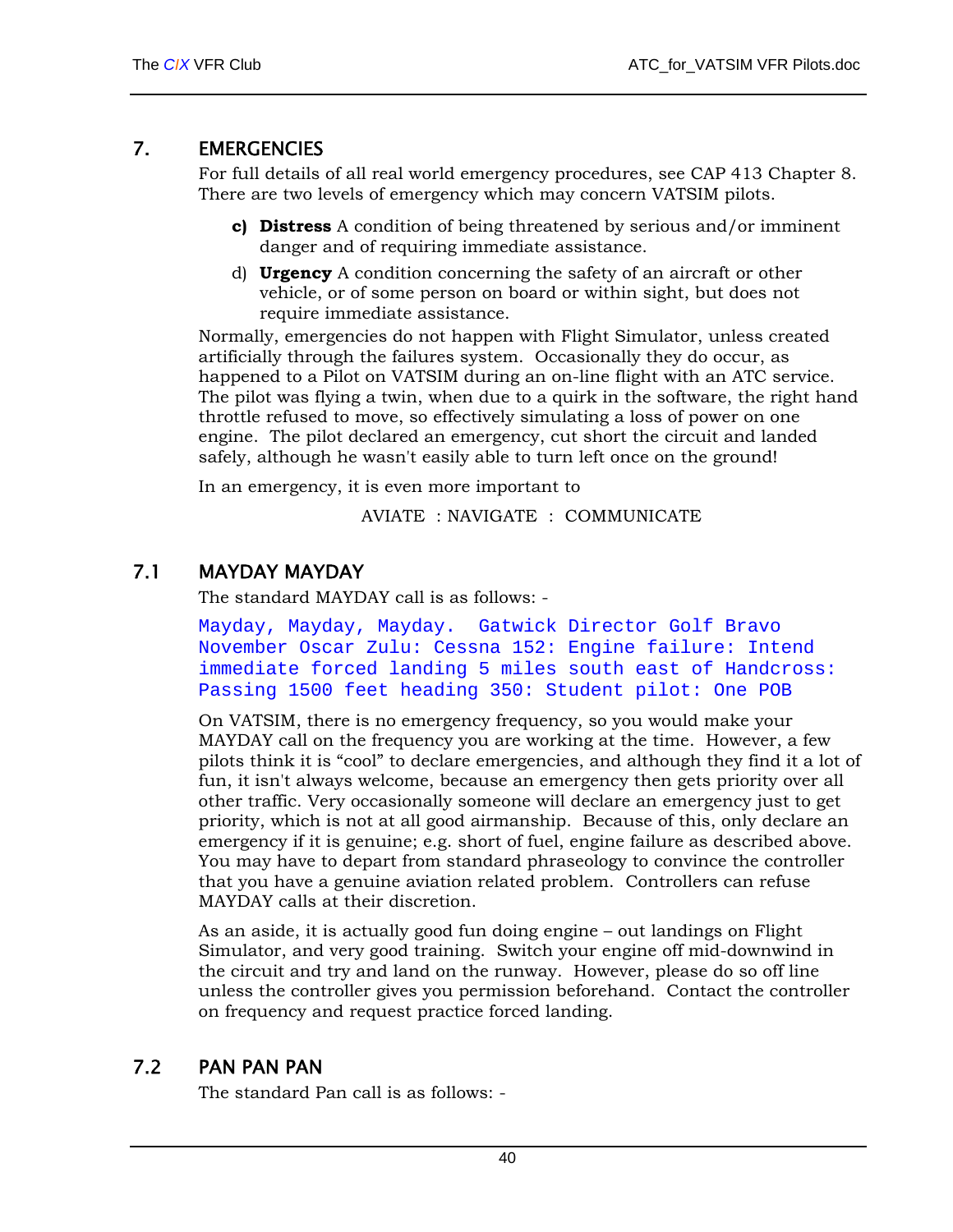<span id="page-45-0"></span>PAN PAN. PAN PAN. PAN PAN. Birmingham Radar Golf Bravo Charlie Delta Echo: Cessna 172: en route Coventry to Tatenhill. Unsure of position. Last known overhead Nuneaton at time 35 2000ft heading 330

The controller should respond: -

Golf Bravo Charlie Delta Echo, squawk 2330

Squawk 2330 Golf Delta Echo

Golf Delta Echo identified near Kingsbury. Tatenhill Aerodrome is bearing 353 degrees, range 15 miles from your present position.

Controllers can refuse PAN calls at their discretion.

Practice Pan calls are permitted, as in the real world. The call then is Practice Pan, Practice Pan Practice Pan. However, on VATSIM where there are no true in flight emergencies and the consequences of getting lost are annoying rather than potentially dangerous, there isn't really a lot of difference between the two. Apart from the inclusion of the word "Practice", the dialogue is identical.

#### 7.3 Loss of Communication with a VATSIM Controller

This situation is certainly the most common problem that online pilots face which could be termed an emergency. Voice communication may be lost both ways i.e. from the pilot and the controller, or, more usually, one way, where one party has technical problems with their computer or software. The simple solution is to revert to text transmissions if possible. It is quite permissible for one party to use text and the other voice, if only one is having voice communication problems.

However, if neither voice nor text communication is possible, and the pilot is in an area of high aircraft activity, he may be forced to disconnect from VATSIM, in accordance with VATSIM rules.

#### <span id="page-45-1"></span>8. ABBREVIATIONS USED IN AVIATION

This is a comprehensive, if not complete list. These abbreviations appear on real world aviation charts and aerodrome plans, in Flight Guides etc., and most of them are commonly used.

| Above Aerodrome Level |
|-----------------------|
| Aerodrome Beacon      |
| Area Control Centre   |
| Aircraft              |
| Aerodrome             |
|                       |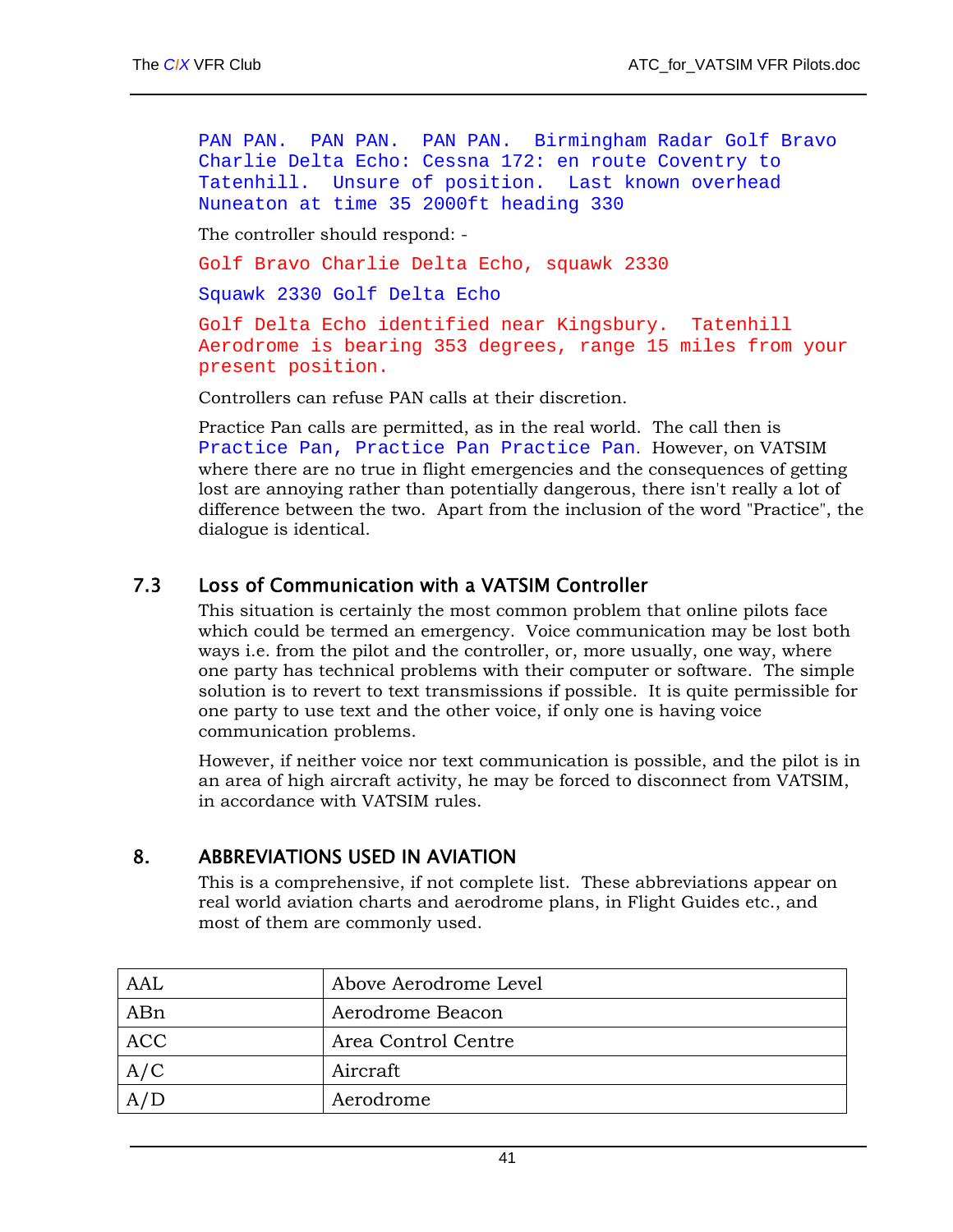| <b>AFIS</b>     | Aerodrome Flight Information Service           |
|-----------------|------------------------------------------------|
| <b>AGL</b>      | Above Ground Level                             |
| <b>AGCS</b>     | Air/Ground communication station               |
| <b>AIAA</b>     | Area of Intense Aerial Activity                |
| <b>AIC</b>      | Aeronautical Information Circular              |
| AlP             | Aeronautical Information Publication           |
| Ap              | Approach (Lighting)                            |
| <b>APAPI</b>    | Abbreviated Precision Approach Path Indicators |
| <b>APP</b>      | Approach Control                               |
| <b>ATC</b>      | Air Traffic Control                            |
| <b>ATIS</b>     | <b>Automatic Terminal Information Service</b>  |
| <b>ATSU</b>     | Air Traffic Service Unit                       |
| <b>AVGAS</b>    | <b>Aviation Gasoline</b>                       |
| <b>AVTUR</b>    | <b>Aviation Turbine Fuel</b>                   |
| Awy             | Airway                                         |
| <b>BAA</b>      | <b>British Airports Authority</b>              |
| CAA             | Civil Aviation Authority                       |
| CAS             | Controlled Airspace                            |
| c/s             | Call-sign                                      |
| <b>CTA</b>      | Control Area                                   |
| C <sub>t1</sub> | Control                                        |
| <b>CTR</b>      | Control Zone                                   |
| <b>DME</b>      | Distance Measuring Equipment                   |
| E               | East                                           |
| <b>EET</b>      | <b>Estimated Elapsed Time</b>                  |
| Elev.           | Elevation                                      |
| <b>ETA</b>      | <b>Estimated Time of Arrival</b>               |
| <b>ETD</b>      | <b>Estimated Time of Departure</b>             |
| <b>FAT</b>      | Final Approach Track                           |
| <b>FBU</b>      | Flight Briefing Unit                           |
| <b>FIC</b>      | <b>Flight Information Centre</b>               |
| <b>FIR</b>      | Flight Information Region                      |
| <b>FIS</b>      | <b>Flight Information Service</b>              |
| FL              | Flight Level                                   |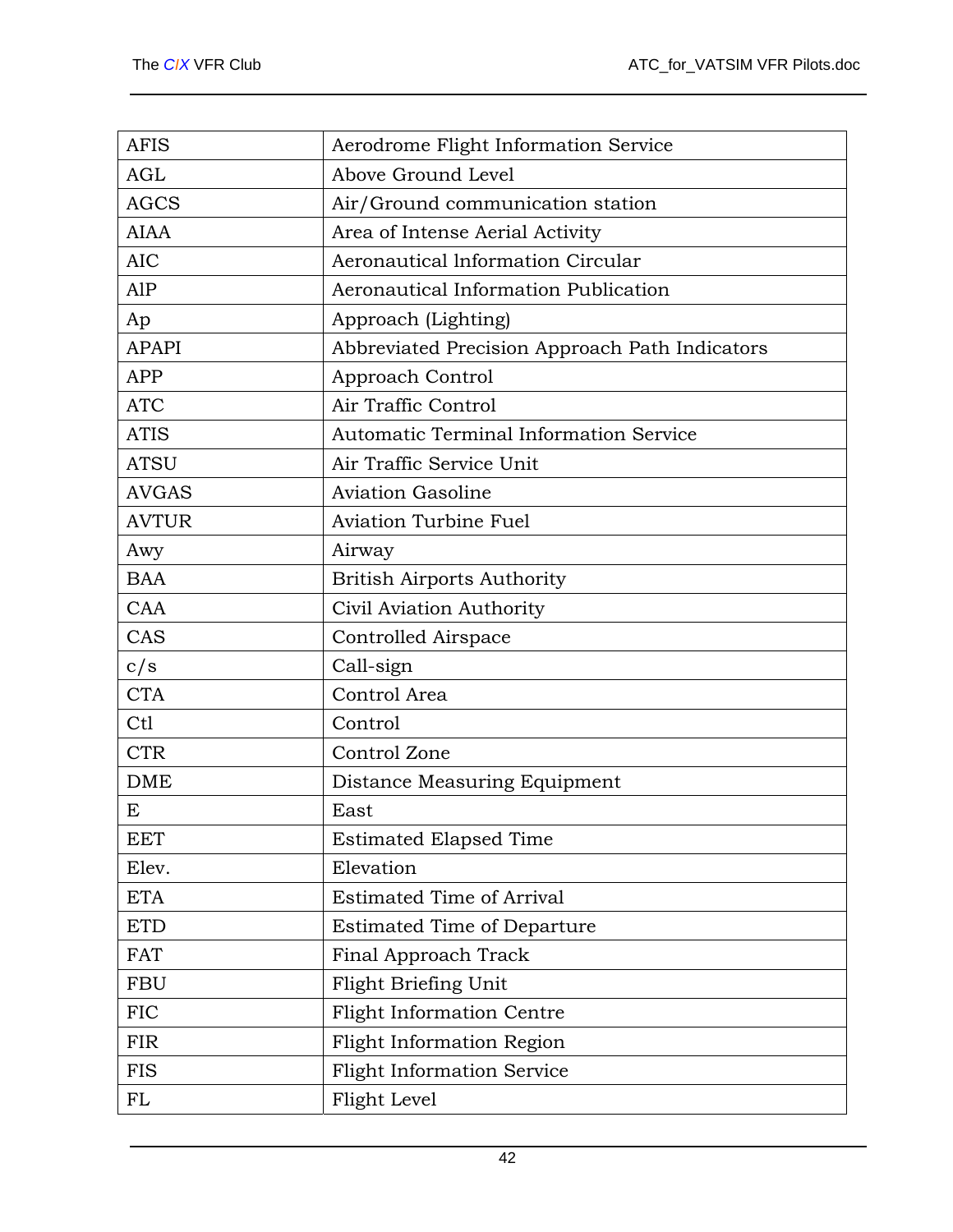| Freq.           | Frequency                                      |
|-----------------|------------------------------------------------|
| ft.             | Feet                                           |
| GA              | General Aviation                               |
| GCA             | Ground Controlled Approach System              |
| <b>GMC</b>      | Ground Movement Control                        |
| <b>GMP</b>      | Ground Movement Planning                       |
| <b>GMT</b>      | Greenwich Mean Time (UTC)                      |
| Gn              | Green                                          |
| $H+$            | minutes past the hour                          |
| H <sub>24</sub> | Continuous operation                           |
| <b>HF</b>       | High frequency                                 |
| HJ              | Sunrise to Sunset                              |
| Hmr.            | Homer                                          |
| HN              | <b>Sunset to Sunrise</b>                       |
| HO              | Hours of operational requirement               |
| Hold            | Holding Point                                  |
| HP              | Holding Point                                  |
| hr/s            | Hour/s                                         |
| IAP             | Instrument Approach Procedure                  |
| IAS             | Indicated Air Speed                            |
| IBn             | <b>Identification Beacon</b>                   |
| <b>ICAO</b>     | International Civil Aviation Organisation      |
| <b>IFR</b>      | Instrument Flight Rules                        |
| <b>ILS</b>      | <b>Instrument Landing System</b>               |
| <b>IMC</b>      | <b>Instrument Meteorological Conditions</b>    |
| Info.           | Information                                    |
| kHz             | Kilohertz                                      |
| kt              | knots                                          |
| Ibs             | Pounds (weight)                                |
| Lctr.           | Locator Beacon (NDB)                           |
| <b>LDA</b>      | Landing Distance Available                     |
| <b>LFA</b>      | Local Flying Area                              |
| <b>LITAS</b>    | Low Intensity Two Colour Approach Slope System |
| LLZ             | Localizer                                      |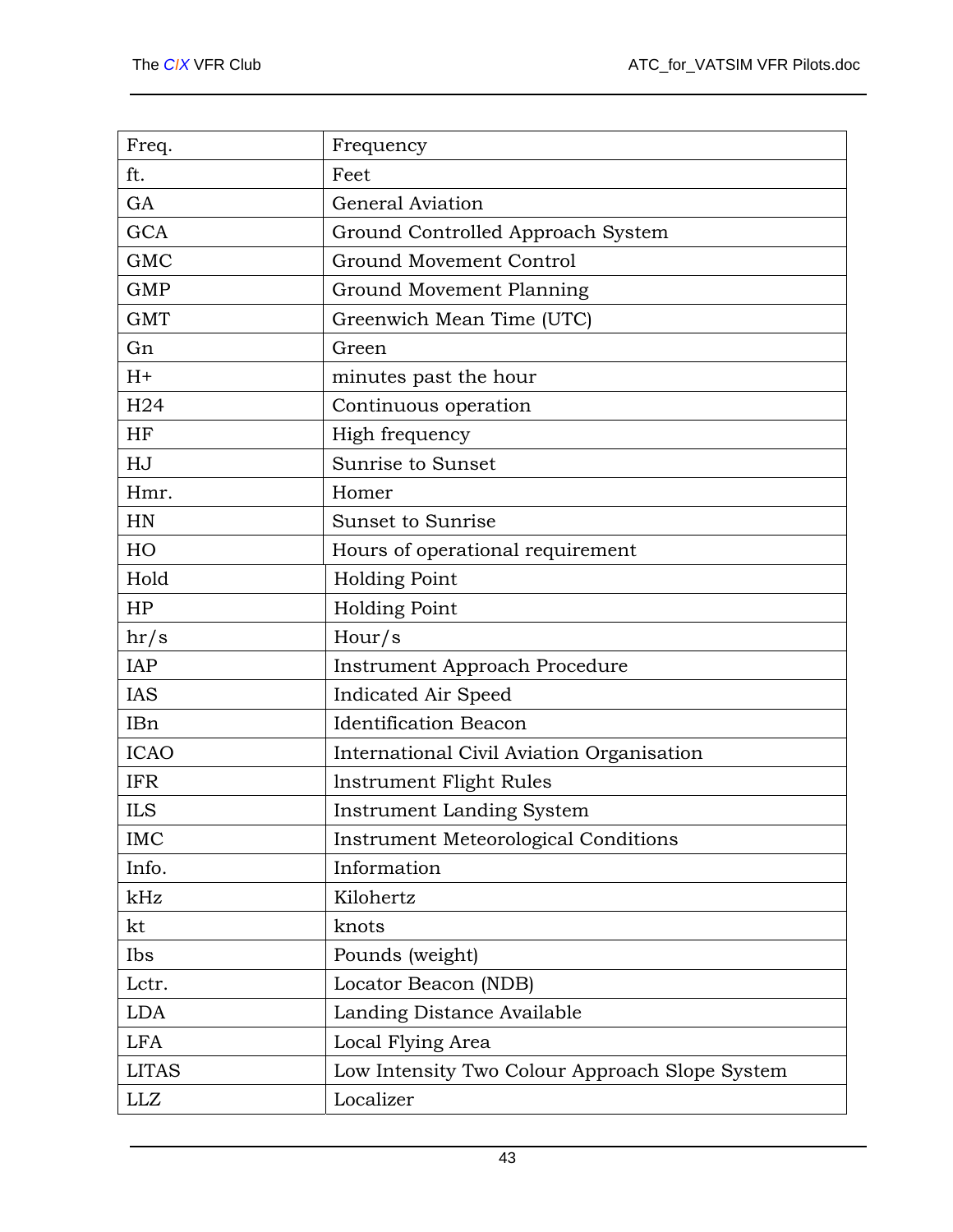| m              | metres                                                                                                                                                                                                                                                               |
|----------------|----------------------------------------------------------------------------------------------------------------------------------------------------------------------------------------------------------------------------------------------------------------------|
| M or Mag       | Magnetic                                                                                                                                                                                                                                                             |
| <b>MATZ</b>    | Military Aerodrome Traffic Zone                                                                                                                                                                                                                                      |
| <b>MDH</b>     | Minimum Descent Height                                                                                                                                                                                                                                               |
| <b>MEDA</b>    | Military Emergency Diversion Aerodrome                                                                                                                                                                                                                               |
| Met            | Meteorological Office                                                                                                                                                                                                                                                |
| <b>METAR</b>   | Aviation Routine Weather Report (in aeronautical<br>meteorological code)                                                                                                                                                                                             |
| <b>MHz</b>     | Megahertz                                                                                                                                                                                                                                                            |
| Mil.           | Military                                                                                                                                                                                                                                                             |
| MKR.           | Marker Beacon                                                                                                                                                                                                                                                        |
| MM             | Middle Marker                                                                                                                                                                                                                                                        |
| <b>MTWA</b>    | Maximum Total Weight Authorised                                                                                                                                                                                                                                      |
| <b>MAUW</b>    | Maximum All Up Weight                                                                                                                                                                                                                                                |
| (N)            | Night                                                                                                                                                                                                                                                                |
| N              | North                                                                                                                                                                                                                                                                |
| <b>NATS</b>    | National Air Traffic Services                                                                                                                                                                                                                                        |
| <b>NDB</b>     | Non-directional Radio Beacon                                                                                                                                                                                                                                         |
| <b>NAVAIDS</b> | Radio Navigation Aids                                                                                                                                                                                                                                                |
| NM, nm         | <b>Nautical Miles</b>                                                                                                                                                                                                                                                |
| <b>NOTAM</b>   | Notice to Airmen. A notice containing information<br>concerning the establishment, condition or change in<br>any aeronautical facility, service, procedure or hazard,<br>the timely knowledge of which is essential to personnel<br>concerned with flight operations |
| OCH            | Obstacle Clearance Height                                                                                                                                                                                                                                            |
| Op hrs         | <b>Operation Hours</b>                                                                                                                                                                                                                                               |
| OPMET          | Operational Meteorological (Information)                                                                                                                                                                                                                             |
| OM             | <b>Outer Marker</b>                                                                                                                                                                                                                                                  |
| O/R            | On Request                                                                                                                                                                                                                                                           |
| O/T            | Other Times                                                                                                                                                                                                                                                          |
| $\mathbf P$    | Primary Frequency                                                                                                                                                                                                                                                    |
| PAPI           | Precision Approach Path Indicators                                                                                                                                                                                                                                   |
| POB            | Persons on Board                                                                                                                                                                                                                                                     |
| <b>PPL</b>     | Private Pilot's License                                                                                                                                                                                                                                              |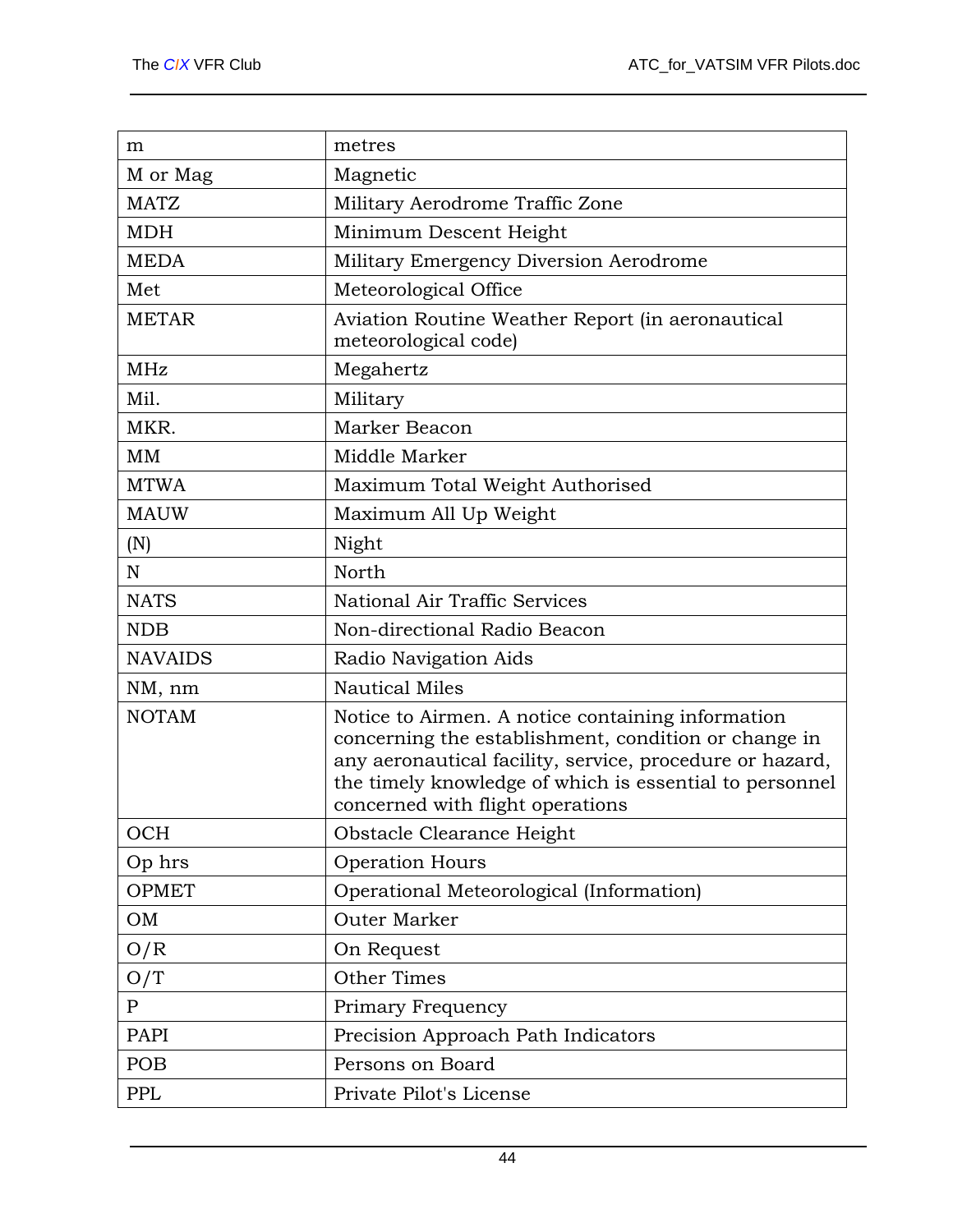| PAR            | Precision Approach Radar                                                 |
|----------------|--------------------------------------------------------------------------|
| PN             | <b>Prior Notice</b>                                                      |
| PNR            | Prior Notice Required                                                    |
| <b>PPR</b>     | Prior Permission Required                                                |
| <b>QFE</b>     | Altimeter sub-scale setting to obtain elevation above<br>aerodrome level |
| QFU            | Runway orientation (in degrees Magnetic)                                 |
| QNH            | Altimeter sub-scale setting to obtain elevation above<br>sea level       |
| R              | Red or Radial                                                            |
| <b>RAD</b>     | Radar                                                                    |
| <b>RCL</b>     | Runway Centre Line                                                       |
| <b>REIL</b>    | Runway End Identifier Lights                                             |
| $R/T$ or $RTF$ | Radio Telephone                                                          |
| <b>RVR</b>     | Runway Visual Range                                                      |
| Rwy            | Runway                                                                   |
| S              | South                                                                    |
| S              | <b>Secondary Frequency</b>                                               |
| <b>SAL</b>     | Supplementary Approach Lighting                                          |
| Sctr.          | Sector                                                                   |
| <b>SAR</b>     | Search and Rescue                                                        |
| <b>SFC</b>     | Surface                                                                  |
| <b>SR</b>      | Sunrise                                                                  |
| <b>SRA</b>     | Surveillance Radar Approach                                              |
| <b>SS</b>      | Sunset                                                                   |
| <b>SSR</b>     | Secondary Surveillance Radar                                             |
| <b>SVFR</b>    | Special Visual Flight Rules                                              |
| <b>TACAN</b>   | Tactical Air Navigation Aid (UHF)                                        |
| <b>TAF</b>     | Aerodrome Weather Forecast                                               |
| Tel            | Telephone                                                                |
| Thr/Thld.      | Threshold                                                                |
| <b>TMA</b>     | Terminal Manoeuvring Area                                                |
| <b>TORA</b>    | Take-off Run Available                                                   |
| <b>TVOR</b>    | <b>Terminal VOR</b>                                                      |